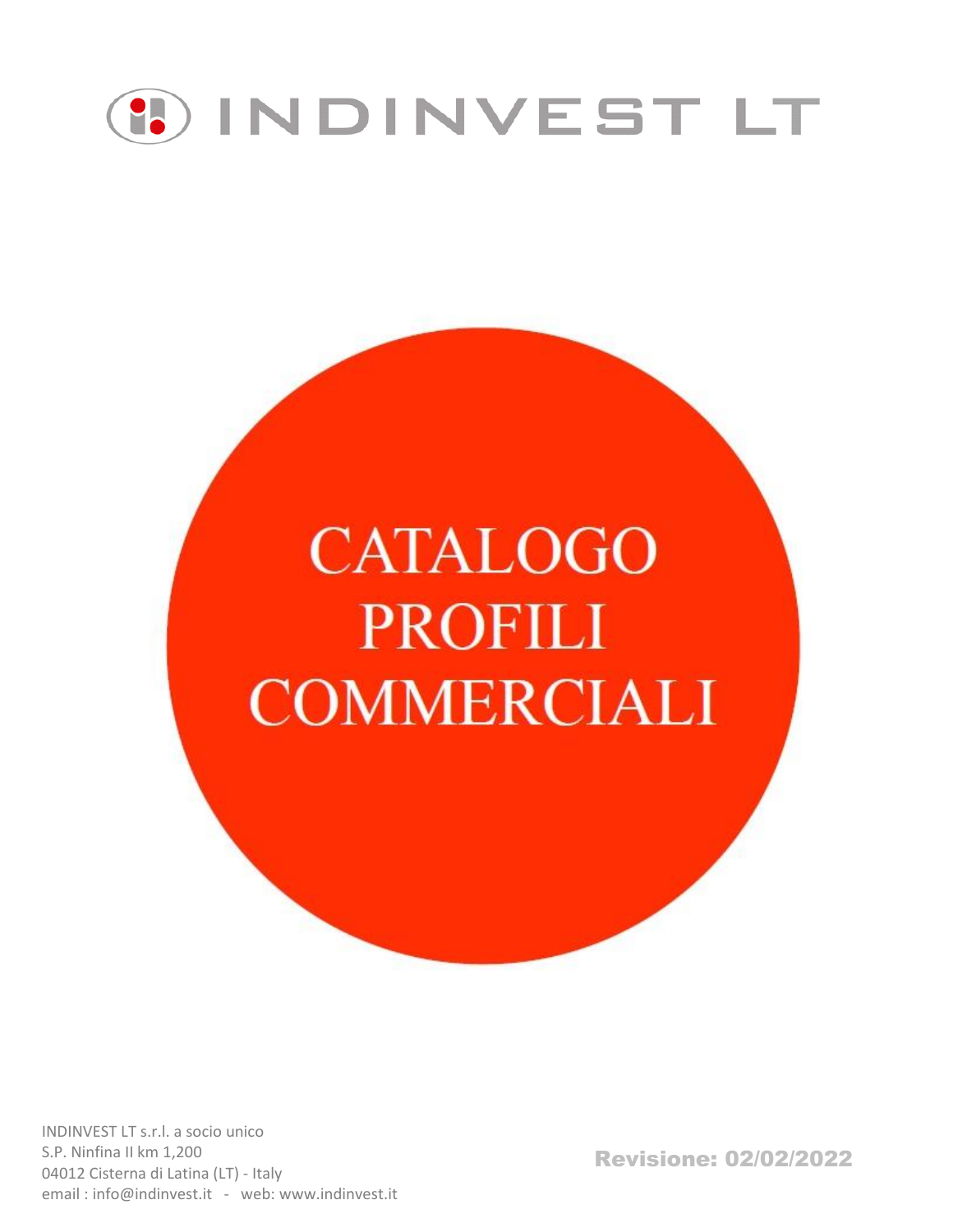

# **INDICE**

|                                        | ANGOLARE                     | pagina | $\overline{\mathbf{3}}$ |
|----------------------------------------|------------------------------|--------|-------------------------|
|                                        | <b>BARRA ESAGONALE</b>       | pagina | 10                      |
|                                        | <b>BARRA PIATTA</b>          | pagina | 11                      |
|                                        | <b>BARRA PIATTA RAGGIATA</b> | pagina | 19                      |
|                                        | <b>BARRA QUADRA</b>          | pagina | 20                      |
|                                        | <b>BARRA QUADRA RAGGIATA</b> | pagina | 21                      |
|                                        | <b>BARRA TONDA</b>           | pagina | 22                      |
|                                        | PROFILO A U                  | pagina | 24                      |
|                                        |                              |        |                         |
|                                        | <b>PROFILO A T</b>           | pagina | 28                      |
|                                        | <b>TUBO QUADRO</b>           | pagina | 29                      |
| $\begin{bmatrix} 1 \\ 1 \end{bmatrix}$ | TUBO QUADRO RAGGIATO         | pagina | 32                      |
|                                        | <b>TUBO RETTANGOLARE</b>     | pagina | 33                      |
|                                        | TUBO RETTANGOLARE RAGGIATO   | pagina | 41                      |
|                                        | <b>TUBO TONDO</b>            | pagina | 42                      |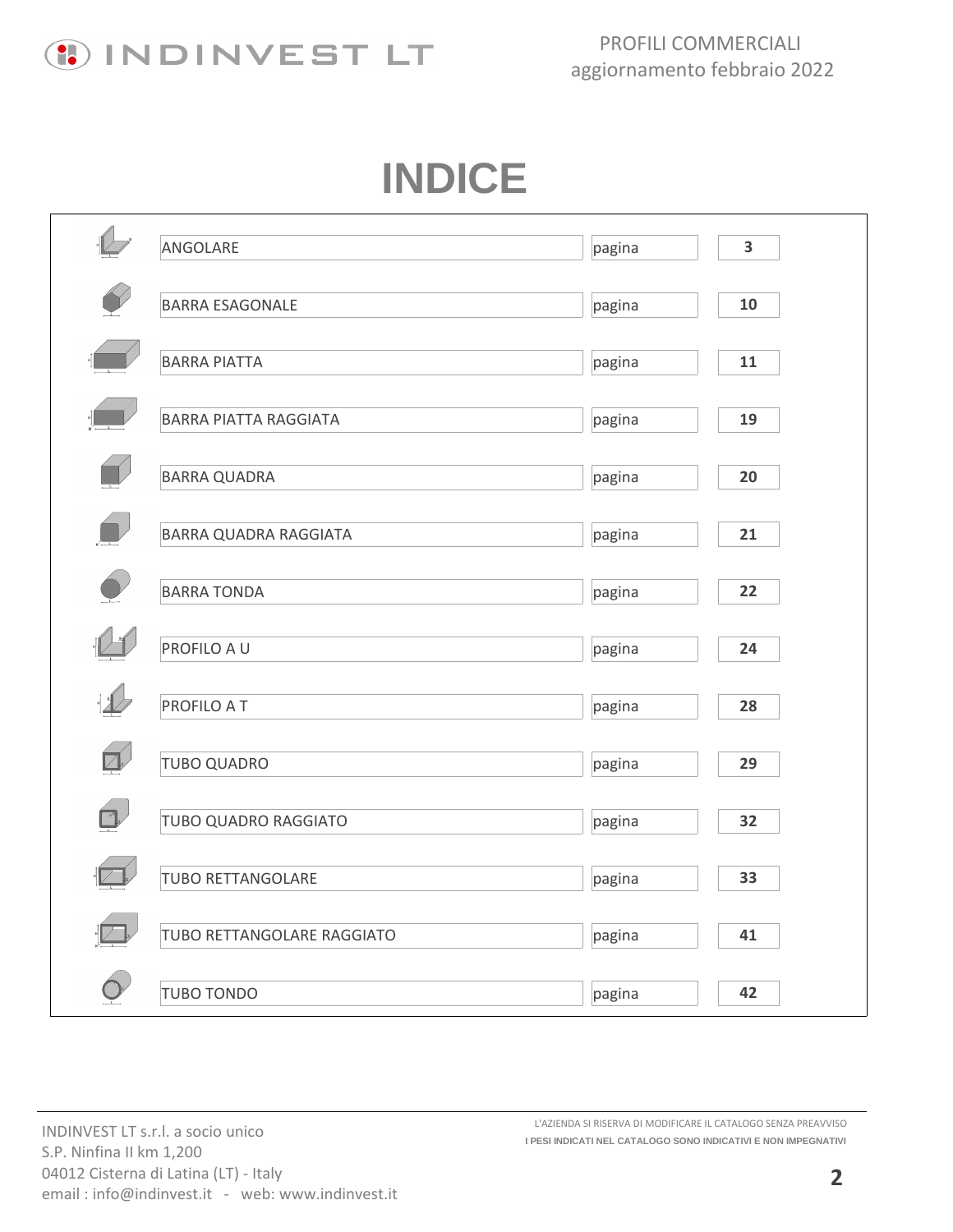

|                 |          | <b>ANGOLARE</b> |                |                      |                    |                     |                                 |
|-----------------|----------|-----------------|----------------|----------------------|--------------------|---------------------|---------------------------------|
| <b>ARTICOLO</b> | L.<br>тm | H<br>mт         | S<br>тm        | S <sub>1</sub><br>тm | $\mathsf{R}$<br>mт | <b>PESO</b><br>Kg/m | H                               |
| 2536            | 15       | 10              | $\overline{2}$ |                      |                    | 0,124               | ANGOLARE 15 x 10 x spessore 2   |
| 2280            | 15       | 15              | 1,5            |                      |                    | 0,115               | ANGOLARE 15 x 15 x spessore 1,5 |
| 2002            | 15       | 15              | $\overline{2}$ |                      |                    | 0,151               | ANGOLARE 15 x 15 x spessore 2   |
| 2264            | 20       | 10              | 1,5            |                      |                    | 0,116               | ANGOLARE 20 x 10 x spessore 1,5 |
| 2209            | 20       | 10              | $\overline{2}$ |                      |                    | 0,152               | ANGOLARE 20 x 10 x spessore 2   |
| 2393            | 20       | 10              | 3              |                      |                    | 0,219               | ANGOLARE 20 x 10 x spessore 3   |
| 2286            | 20       | 15              | 1,5            |                      |                    | 0,135               | ANGOLARE 20 x 15 x spessore 1,5 |
| 2263            | 20       | 15              | $\overline{2}$ |                      |                    | 0,178               | ANGOLARE 20 x 15 spessore 2     |
| 2800            | 20       | 15              | 3              |                      |                    | 0,259               | ANGOLARE 20X15 spessore 3       |
| 2212            | 20       | 20              | 1,5            |                      |                    | 0,155               | ANGOLARE 20 x 20 spessore 1,5   |
| 2212            | 20       | 20              | 1,5            |                      |                    | 0,155               | ANGOLARE 20 x 20 spessore 1,5   |
| 2067            | 20       | 20              | $\overline{2}$ |                      |                    | 0,205               | ANGOLARE 20 x 20 spessore 2     |
| 2580            | 20       | 20              | 3              |                      |                    | 0,3                 | ANGOLARE 20 x 20 x spessore 3   |
| 2093            | 25       | 10              | $\overline{2}$ |                      |                    | 0,178               | ANGOLARE 25 x 10 x spessore 2   |
| 2445            | 25       | 15              | $\overline{2}$ |                      |                    | 0,205               | ANGOLARE 25 x 15 spessore 2     |
| 2372            | 25       | 15              | 3              |                      |                    | 0,299               | ANGOLARE 25 x 15 spessore 3     |
| 2295            | 25       | 25              | 1,5            |                      |                    | 0,196               | ANGOLARE 25 x 25 spessore 1,5   |
| 2005            | 25       | 25              | $\overline{2}$ |                      |                    | 0,26                | ANGOLARE 25 x 25 spessore 2     |
| 2371            | 25       | 25              | 3              |                      |                    | 0,381               | ANGOLARE 25 x 25 spessore 3     |
| 5201            | 25       | 25              | $\overline{4}$ |                      |                    | 0,497               | ANGOLARE 25 x 25 spessore 4     |
| 2076            | 30       | 10              | $\overline{2}$ |                      |                    | 0,205               | ANGOLARE 30 x 10 x spessore 2   |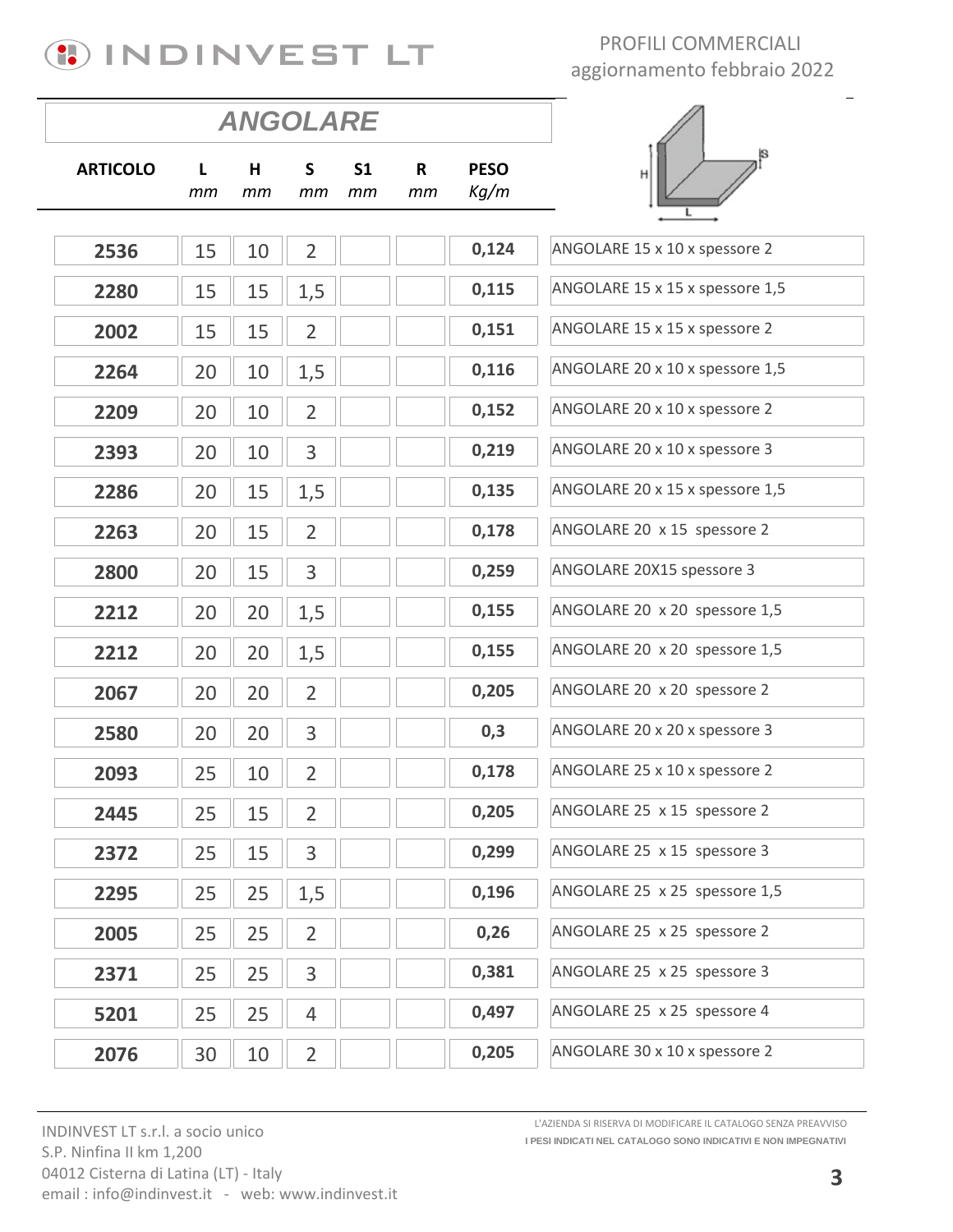# **(!) INDINVEST LT**

### PROFILI COMMERCIALI aggiornamento febbraio 2022

|                 |         | <b>ANGOLARE</b> |                |                      |                   |                     |                               |
|-----------------|---------|-----------------|----------------|----------------------|-------------------|---------------------|-------------------------------|
| <b>ARTICOLO</b> | L<br>тm | H<br>тm         | S<br>тm        | S <sub>1</sub><br>mm | $\mathbf R$<br>mm | <b>PESO</b><br>Kg/m | н                             |
|                 |         |                 |                |                      |                   |                     |                               |
| 2201            | 30      | 15              | 1,5            |                      |                   | 0,176               | ANGOLARE 30 x 15 spessore 1,5 |
| 2075            | 30      | 15              | $\overline{2}$ |                      |                   | 0,232               | ANGOLARE 30 x 15 spessore 2   |
| 2534            | 30      | 15              | 3              |                      |                   | 0,34                | ANGOLARE 30 x 15 spessore 3   |
| 31783           | 30      | 17,5            | $\overline{2}$ |                      |                   | 0,247               | ANGOLARE 30 x 17,5 spessore 2 |
| 4331            | 30      | 20              | 1,5            |                      |                   | 0,196               | ANGOLARE 30 x 20 spessore 1,5 |
| 2190            | 30      | 20              | $\overline{2}$ |                      |                   | 0,259               | ANGOLARE 30 x 20 spessore 2   |
| 34157           | 30      | 20              | 3              |                      |                   | 0,382               | ANGOLARE 30 x 20 spessore 3   |
| 2021            | 30      | 30              | 1,5            |                      |                   | 0,237               | ANGOLARE 30 x 30 spessore 1,5 |
| 2006            | 30      | 30              | $\overline{2}$ |                      |                   | 0,314               | ANGOLARE 30 x 30 spessore 2   |
| 2010            | 30      | 30              | 3              |                      |                   | 0,462               | ANGOLARE 30 x 30 x spessore 3 |
| 2554            | 30      | 30              | $\overline{4}$ |                      |                   | 0,605               | ANGOLARE 30 x 30 x spessore 4 |
| 2094            | 35      | 15              | $\overline{2}$ |                      |                   | 0,259               | ANGOLARE 35 x 15 spessore 2   |
| 2475            | 35      | 20              | $\overline{2}$ |                      |                   | 0,306               | ANGOLARE 35 x 20 spessore 2   |
| 2077            | 35      | 35              | $\overline{2}$ |                      |                   | 0,367               | ANGOLARE 35 x 35 spessore 2   |
| 2302            | 40      | 15              | $\overline{2}$ |                      |                   | 0,286               | ANGOLARE 40 x 15 spessore 2   |
| 2302            | 40      | 15              | $\overline{2}$ |                      |                   | 0,286               | ANGOLARE 40 x 15 spessore 2   |
| 2384            | 40      | 20              | 1,5            |                      |                   | 0,238               | ANGOLARE 40 x 20 spessore 1,5 |
| 2384            | 40      | 20              | 1,5            |                      |                   | 0,238               | ANGOLARE 40 x 20 spessore 1,5 |
| 2003            | 40      | 20              | $\overline{2}$ |                      |                   | 0,341               | ANGOLARE 40 x 20 spessore 2   |
| 2009            | 40      | 20              | 3              |                      |                   | 0,462               | ANGOLARE 40 x 20 spessore 3   |
| 2231            | 40      | 25              | $\overline{2}$ |                      |                   | 0,34                | ANGOLARE 40 x 25 spessore 2   |

INDINVEST LT s.r.l. a socio unico S.P. Ninfina II km 1,200 04012 Cisterna di Latina (LT) - Italy email: info@indinvest.it - web: www.indinvest.it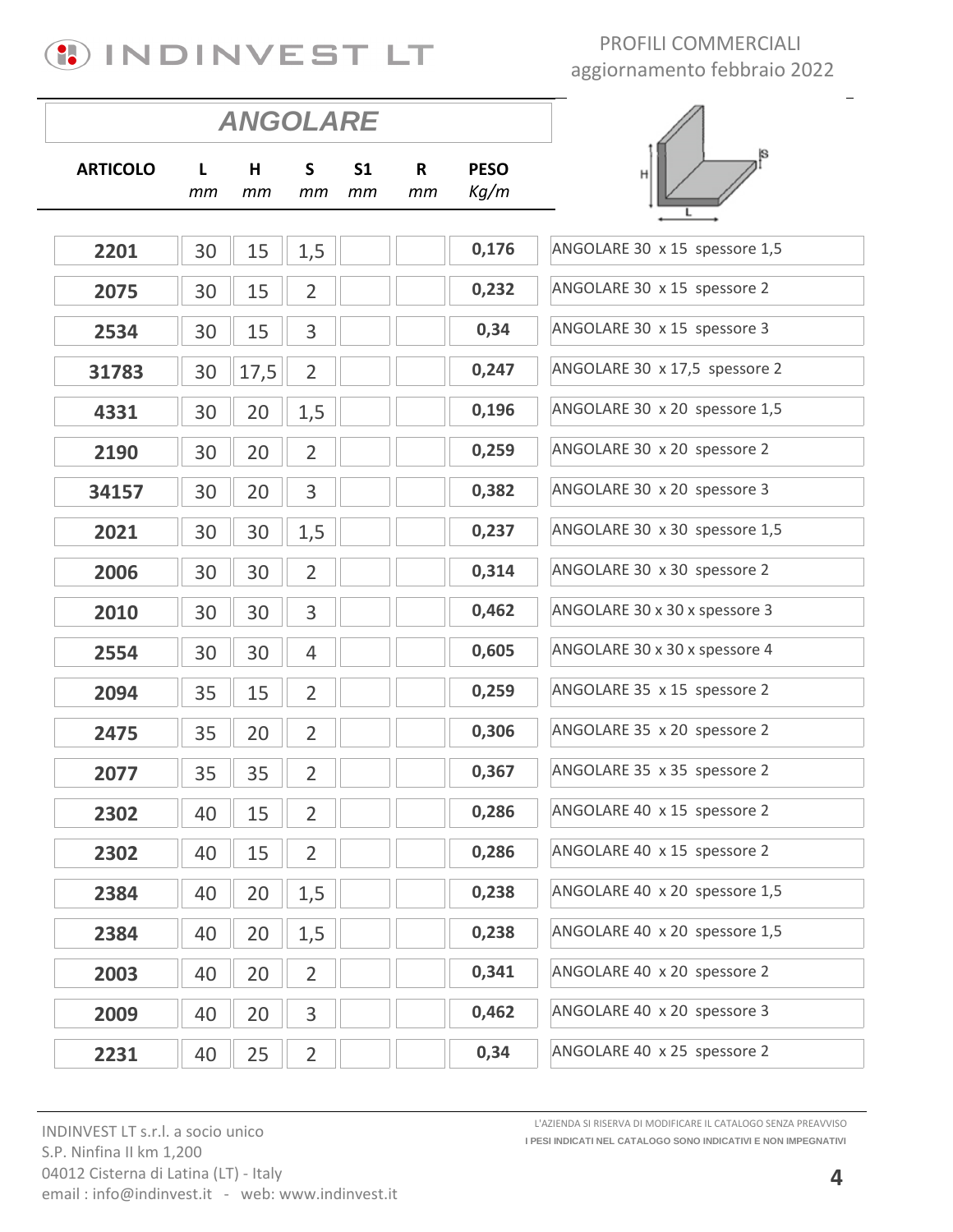

|                 |         | <b>ANGOLARE</b> |                |                      |         |                     |                               |
|-----------------|---------|-----------------|----------------|----------------------|---------|---------------------|-------------------------------|
| <b>ARTICOLO</b> | L<br>mm | н<br>mm         | S<br>mm        | S <sub>1</sub><br>тm | R<br>mт | <b>PESO</b><br>Kg/m | H                             |
|                 |         |                 |                |                      |         |                     |                               |
| 2368            | 40      | 25              | 3              |                      |         | 0,502               | ANGOLARE 40 x 25 spessore 3   |
| 8333            | 40      | 30              | $\overline{2}$ |                      |         | 0,367               | ANGOLARE 40 x 30 spessore 2   |
| 2576            | 40      | 30              | 3              |                      |         | 0,543               | ANGOLARE 40 x 30 x spessore 3 |
| 2383            | 40      | 40              | 1,5            |                      |         | 0,32                | ANGOLARE 40 x 40 spessore 1,5 |
| 2007            | 40      | 40              | $\overline{2}$ |                      |         | 0,421               | ANGOLARE 40 x 40 spessore 2   |
| 2007            | 40      | 40              | $\overline{2}$ |                      |         | 0,421               | ANGOLARE 40 x 40 spessore 2   |
| 2193            | 40      | 40              | 3              |                      |         | 0,624               | ANGOLARE 40 x 40 spessore 3   |
| 2041            | 40      | 40              | $\overline{4}$ |                      |         | 0,821               | ANGOLARE 40 x 40 spessore 4   |
| 2063            | 40      | 40              | 5              |                      |         | 1,02                | ANGOLARE 40 x 40 spessore 5   |
| 4493            | 45      | 45              | $\overline{2}$ |                      |         | 0,475               | ANGOLARE 45 x 45 spessore 2   |
| 2358            | 45      | 45              | 2,5            |                      |         | 0,589               | ANGOLARE 45 x 45 spessore 2,5 |
| 2358            | 45      | 45              | 2,5            |                      |         | 0,589               | ANGOLARE 45 x 45 spessore 2,5 |
| 2726            | 45      | 45              | 5              |                      |         | 1,148               | ANGOLARE 45 x 45 x spessore 5 |
| 36757           | 45      | 45              | 8              |                      |         | 1,778               | ANGOLARE 45 x 45 spessore 8   |
| 4590            | 50      | 15              | 2              |                      |         | 0,34                | ANGOLARE 50 x 15 spessore 2   |
| 2004            | 50      | 20              | $\overline{2}$ |                      |         | 0,368               | ANGOLARE 50 x 20 spessore 2   |
| 2259            | 50      | 25              | $\overline{2}$ |                      |         | 0,394               | ANGOLARE 50 x 25 spessore 2   |
| 2801            | 50      | 25              | 5              |                      |         | 0,945               | ANGOLARE 50X25 spessore 5     |
| 8407            | 50      | 30              | $\overline{2}$ |                      |         | 0,423               | ANGOLARE 50 x 30 spessore 2   |
| 8407            | 50      | 30              | $\overline{2}$ |                      |         | 0,423               | ANGOLARE 50 x 30 spessore 2   |
| 2230            | 50      | 30              | 3              |                      |         | 0,63                | ANGOLARE 50 x 30 spessore 3   |

INDINVEST LT s.r.l. a socio unico S.P. Ninfina II km 1,200 04012 Cisterna di Latina (LT) - Italy email: info@indinvest.it - web: www.indinvest.it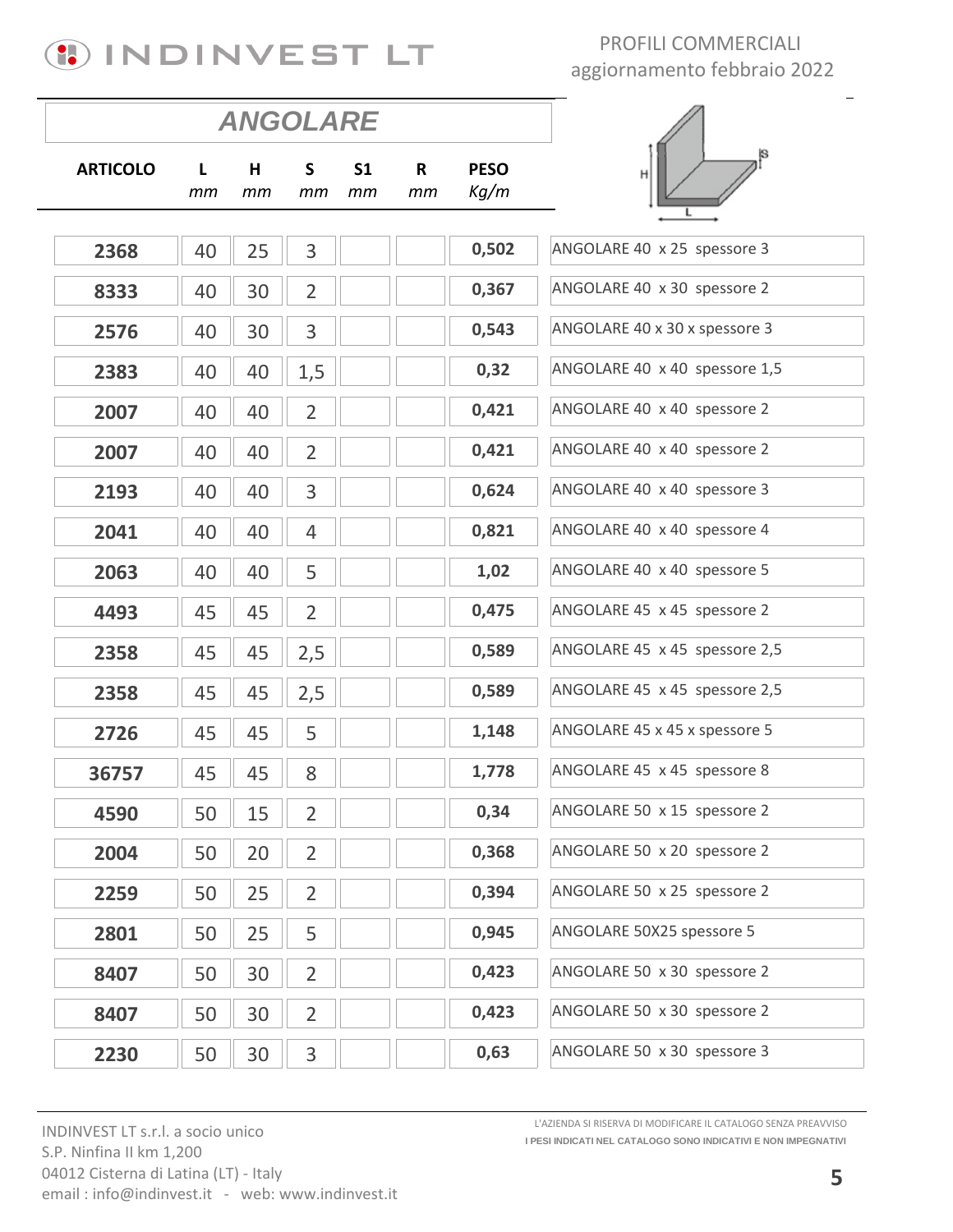

|                 |         | <b>ANGOLARE</b> |                |                      |                    |                     |                                |
|-----------------|---------|-----------------|----------------|----------------------|--------------------|---------------------|--------------------------------|
| <b>ARTICOLO</b> | L<br>mm | H<br>mm         | S<br>mm        | S <sub>1</sub><br>mm | $\mathsf{R}$<br>mm | <b>PESO</b><br>Kg/m | Н                              |
|                 |         |                 |                |                      |                    |                     |                                |
| 2503            | 50      | 30              | $\overline{4}$ |                      |                    | 0,821               | ANGOLARE 30 x 50 spessore 4    |
| 2508            | 50      | 30              | 5              |                      |                    | 1,013               | ANGOLARE 50 x 30 spessore 5    |
| 2802            | 50      | 40              | $\overline{4}$ |                      |                    | 0,929               | ANGOLARE 50X40 spessore 4      |
| 2008            | 50      | 50              | $\overline{2}$ |                      |                    | 0,53                | ANGOLARE 50 x 50 spessore 2    |
| 16769           | 50      | 50              | 3              |                      |                    | 0,786               | ANGOLARE 50 x 50 spessore 3    |
| 3200            | 50      | 50              | $\overline{4}$ |                      |                    | 1,041               | ANGOLARE 50 x 50 spessore 4    |
| 2027            | 50      | 50              | 5              |                      |                    | 1,283               | ANGOLARE 50 x 50 spessore 5    |
| 2727            | 50      | 50              | 10             |                      |                    | 2,43                | ANGOLARE 50 x 50 x spessore 10 |
| 2241            | 60      | 20              | $\overline{2}$ |                      |                    | 0,421               | ANGOLARE 60 x 20 spessore 2    |
| 2049            | 60      | 30              | $\overline{2}$ |                      |                    | 0,475               | ANGOLARE 60 x 30 spessore 2    |
| 2440            | 60      | 30              | 3              |                      |                    | 0,704               | ANGOLARE 60 x 30 spessore 3    |
| 2456            | 60      | 30              | 5              |                      |                    | 1,148               | ANGOLARE 60 x 30 spessore 5    |
| 2457            | 60      | 40              | $\overline{2}$ |                      |                    | 0,529               | ANGOLARE 60 x 40 spessore 2    |
| 2357            | 60      | 40              | 3              |                      |                    | 0,786               | ANGOLARE 60 x 40 spessore 3    |
| 2381            | 60      | 40              | $\overline{4}$ |                      |                    | 1,036               | ANGOLARE 60 x 40 spessore 4    |
| 2382            | 60      | 60              | $\overline{2}$ |                      |                    | 0,637               | ANGOLARE 60 x 60 spessore 2    |
| 2382            | 60      | 60              | $\overline{2}$ |                      |                    | 0,637               | ANGOLARE 60 x 60 spessore 2    |
| 2583            | 60      | 60              | 3              |                      |                    | 0,948               | ANGOLARE 60 x 60 x spessore 3  |
| 2584            | 60      | 60              | $\overline{4}$ |                      |                    | 1,253               | ANGOLARE 60 x 60 x spessore 4  |
| 2585            | 60      | 60              | 5              |                      |                    | 1,553               | ANGOLARE 60 x 60 x spessore 5  |
| 2398            | 60      | 60              | 6              |                      |                    | 1,847               | ANGOLARE 60 x 60 spessore 6    |

INDINVEST LT s.r.l. a socio unico S.P. Ninfina II km 1,200 04012 Cisterna di Latina (LT) - Italy email: info@indinvest.it - web: www.indinvest.it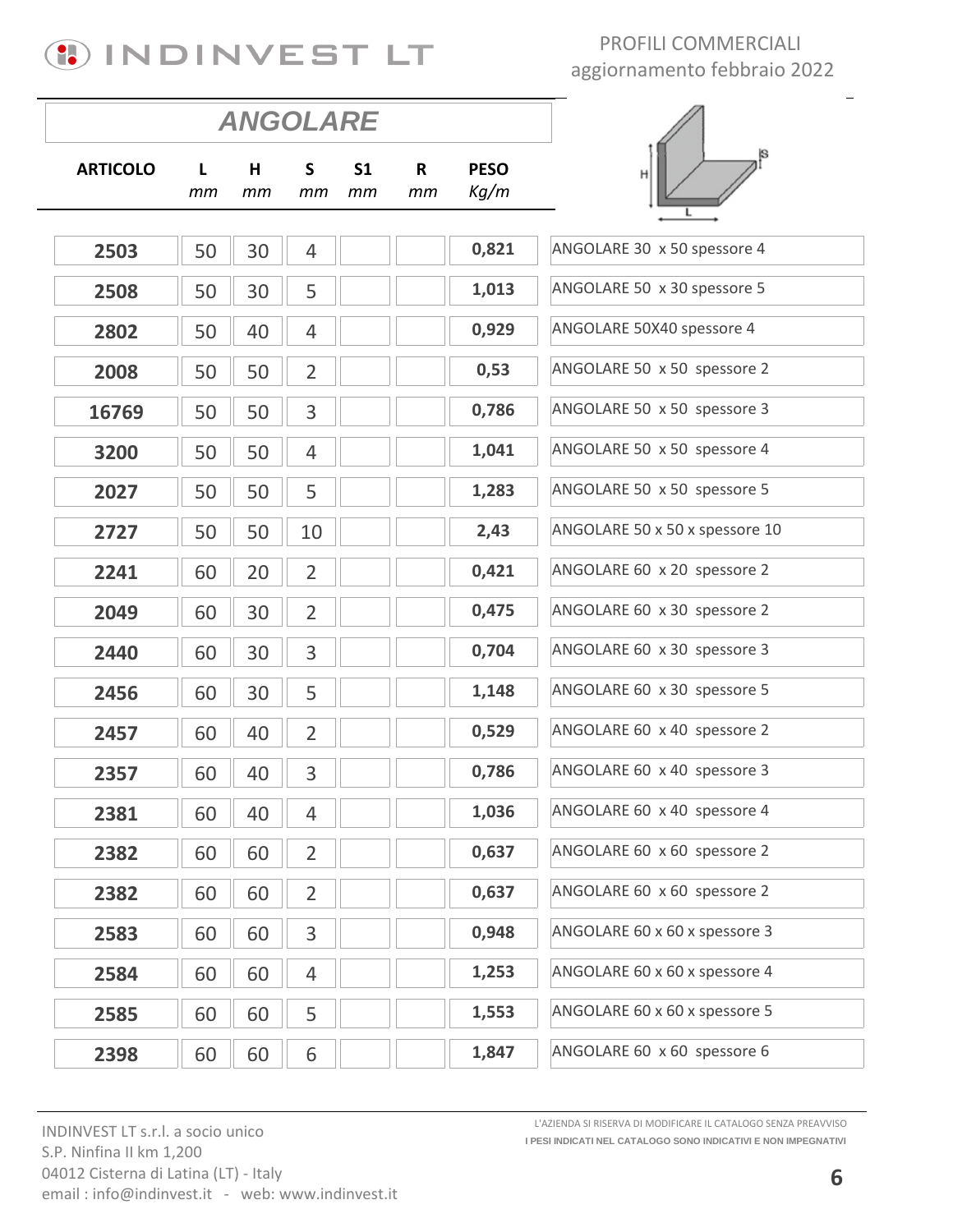

|                 |         | <b>ANGOLARE</b> |                    |                      |                   |                     |                               |
|-----------------|---------|-----------------|--------------------|----------------------|-------------------|---------------------|-------------------------------|
| <b>ARTICOLO</b> | L<br>тm | Н<br>тm         | $\mathsf{S}$<br>mm | S <sub>1</sub><br>тm | $\mathbf R$<br>mm | <b>PESO</b><br>Kg/m | H                             |
|                 |         |                 |                    |                      |                   |                     |                               |
| 2730            | 70      | 20              | $\overline{2}$     |                      |                   | 0,475               | ANGOLARE 70 x 20 x spessore 2 |
| 2248            | 70      | 30              | $\overline{2}$     |                      |                   | 0,529               | ANGOLARE 70 x 30 spessore 2   |
| 2608            | 70      | 70              | 5                  |                      |                   | 1,823               | ANGOLARE 70 x 70 x spessore 5 |
| 2153            | 80      | 20              | $\overline{2}$     |                      |                   | 0,531               | ANGOLARE 80 x 20 spessore 2   |
| 2153            | 80      | 20              | $\overline{2}$     |                      |                   | 0,531               | ANGOLARE 80 x 20 spessore 2   |
| 2479            | 80      | 30              | 3                  |                      |                   | 0,866               | ANGOLARE 80 x 30 spessore 3   |
| 38854           | 80      | 40              | $\overline{2}$     |                      |                   | 0,637               | ANGOLARE 80 x 40 spessore 2   |
| 2480            | 80      | 40              | 3                  |                      |                   | 0,947               | ANGOLARE 80 x 40 spessore 3   |
| 2333            | 80      | 40              | 4                  |                      |                   | 1,257               | ANGOLARE 80 x 40 spessore 4   |
| 2578            | 80      | 40              | 5                  |                      |                   | 1,553               | ANGOLARE 80 x 40 x spessore 5 |
| 2331            | 80      | 50              | 3                  |                      |                   | 1,033               | ANGOLARE 80 x 50 spessore 3   |
| 2481            | 80      | 50              | 5                  |                      |                   | 1,687               | ANGOLARE 80 x 50 spessore 5   |
| 2779            | 80      | 60              | $\overline{4}$     |                      |                   | 1,469               | ANGOLARE 80 x 60 x spessore 4 |
| 2598            | 80      | 80              | 3                  |                      |                   | 1,272               | ANGOLARE 80 x 80 x spessore 3 |
| 2619            | 80      | 80              | 4                  |                      |                   | 1,685               | ANGOLARE 80 x 80 x spessore 4 |
| 2482            | 80      | 80              | 5                  |                      |                   | 2,092               | ANGOLARE 80 x 80 spessore 5   |
| 2483            | 80      | 80              | 6                  |                      |                   | 2,494               | ANGOLARE 80 x 80 spessore 6   |
| 2448            | 80      | 80              | 8                  |                      |                   | 3,283               | ANGOLARE 80 x 80 spessore 8   |
| 2484            | 80      | 80              | 10                 |                      |                   | 4,05                | ANGOLARE 80 x 80 spessore 10  |
| 8331            | 100     | 20              | $\overline{2}$     |                      |                   | 0,637               | ANGOLARE 100 x 20 spessore 2  |
| 2238            | 100     | 30              | $\overline{2}$     |                      |                   | 0,694               | ANGOLARE 100 x 30 spessore 2  |

INDINVEST LT s.r.l. a socio unico S.P. Ninfina II km 1,200 04012 Cisterna di Latina (LT) - Italy email: info@indinvest.it - web: www.indinvest.it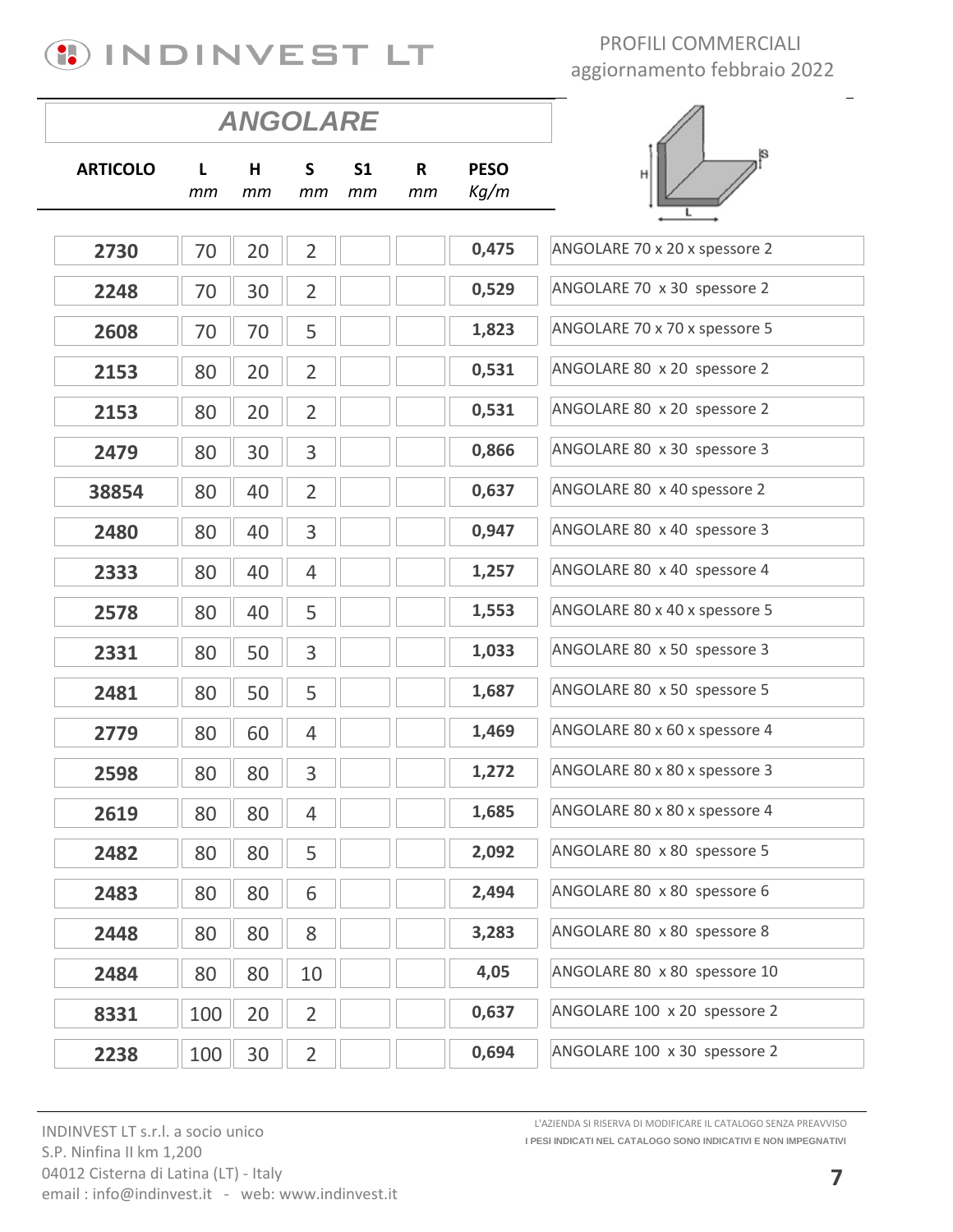

|                 |         | <b>ANGOLARE</b> |                    |                      |                    |                     |                                  |
|-----------------|---------|-----------------|--------------------|----------------------|--------------------|---------------------|----------------------------------|
| <b>ARTICOLO</b> | L<br>тm | H<br>тm         | $\mathsf{S}$<br>mm | S <sub>1</sub><br>mт | $\mathsf{R}$<br>тm | <b>PESO</b><br>Kg/m | <b>S</b><br>Η                    |
| 2363            | 100     | 50              | $\overline{2}$     |                      |                    | 0,8                 | ANGOLARE 100 x 50 spessore 2     |
| 3369            | 100     | 50              | 3                  |                      |                    | 1,19                | ANGOLARE 100 x 50 spessore 3     |
| 2509            | 100     | 50              | 5                  |                      |                    | 1,958               | ANGOLARE 100 x 50 spessore 5     |
| 2225            | 100     | 50              | 8                  |                      |                    | 3,079               | ANGOLARE 100 x 50 spessore 8     |
| 2165            | 100     | 65              | 6                  |                      |                    | 2,576               | ANGOLARE 100 x 65 spessore 6     |
| 2511            | 100     | 100             | $\overline{4}$     |                      |                    | 2,177               | ANGOLARE 100 x 100 spessore 4    |
| 2485            | 100     | 100             | 5                  |                      |                    | 2,632               | ANGOLARE 100 x 100 spessore 5    |
| 2486            | 100     | 100             | 6                  |                      |                    | 3,142               | ANGOLARE 100 x 100 spessore 6    |
| 2360            | 100     | 100             | 8                  |                      |                    | 4,15                | ANGOLARE 100 x 100 spessore 8    |
| 2491            | 100     | 100             | 10                 |                      |                    | 5,127               | ANGOLARE 100 x 100 spessore 10   |
| 2601            | 120     | 20              | $\overline{2}$     |                      |                    | 0,745               | ANGOLARE 120 x 20 x spessore 2   |
| 2780            | 120     | 40              | 3                  |                      |                    | 1,272               | ANGOLARE 120 X 40 SPESSORE 3     |
| 2731            | 120     | 60              | 6                  |                      |                    | 2,819               | ANGOLARE 120 x 60 x spessore 6   |
| 2778            | 120     | 120             | 8                  |                      |                    | 5,011               | ANGOLARE 120 x 120 x spessore 8  |
| 2673            | 120     | 120             | 10                 |                      |                    | 6,21                | ANGOLARE 120 x 120 x spessore 10 |
| 2579            | 150     | 50              | $\overline{4}$     |                      |                    | 2,117               | ANGOLARE 150 x 50 x spessore 4   |
| 2501            | 150     | 75              | 8                  |                      |                    | 4,687               | ANGOLARE 150 x 75 spessore 8     |
| 2688            | 150     | 100             | 5                  |                      |                    | 3,308               | ANGOLARE 150 x 100 x spessore 5  |
| 2513            | 150     | 100             | 10                 |                      |                    | 6,48                | ANGOLARE 150 x 100 x spessore 10 |
| 2674            | 150     | 150             | 10                 |                      |                    | 7,83                | ANGOLARE 150 x 150 x spessore 10 |
| 2410            | 200     | 100             | 10                 |                      |                    | 7,827               | ANGOLARE 200 x 100 spessore 10   |

INDINVEST LT s.r.l. a socio unico S.P. Ninfina II km 1,200 04012 Cisterna di Latina (LT) - Italy email: info@indinvest.it - web: www.indinvest.it **I PESI INDICATI NEL CATALOGO SONO INDICATIVI E NON IMPEGNATIVI** L'AZIENDA SI RISERVA DI MODIFICARE IL CATALOGO SENZA PREAVVISO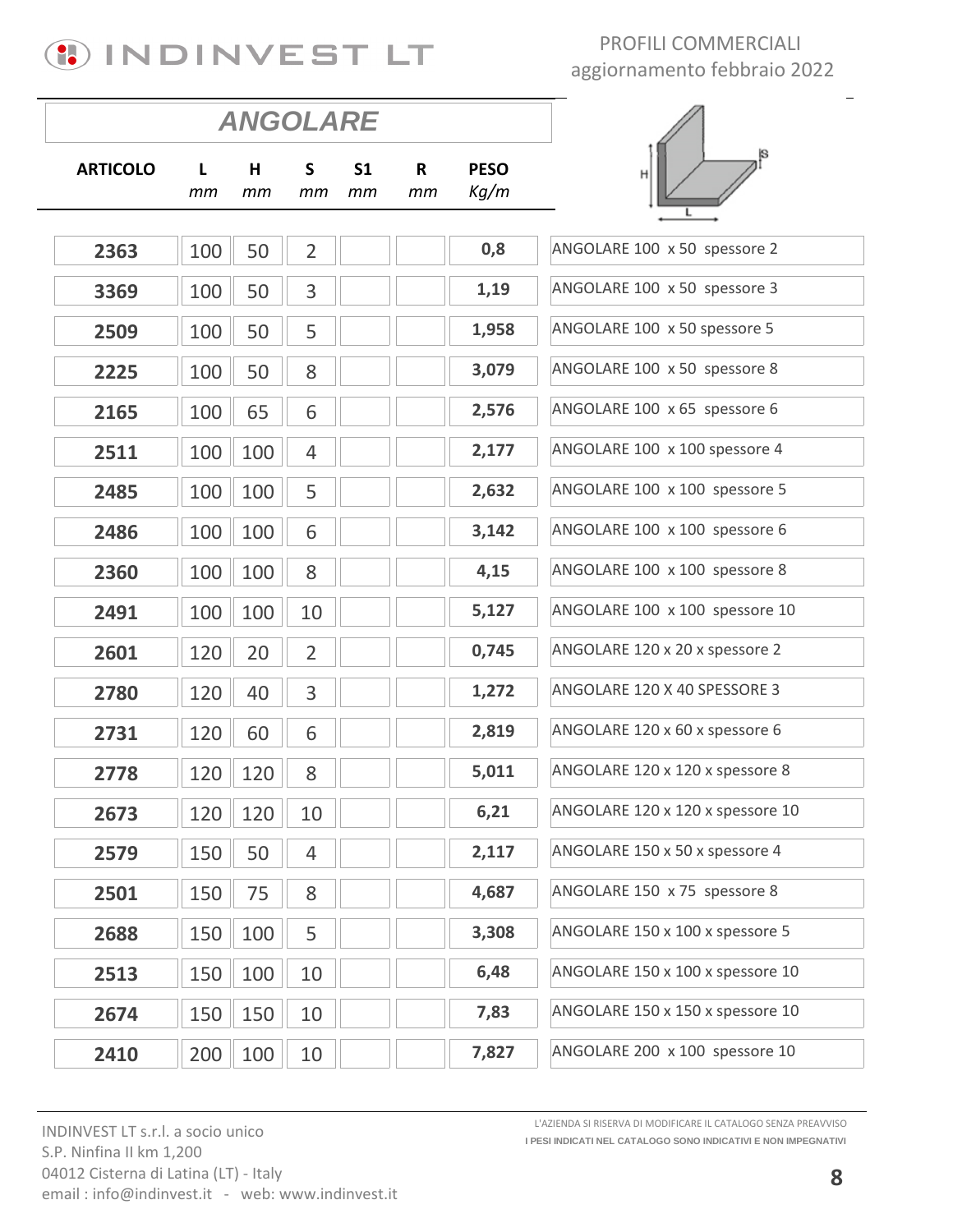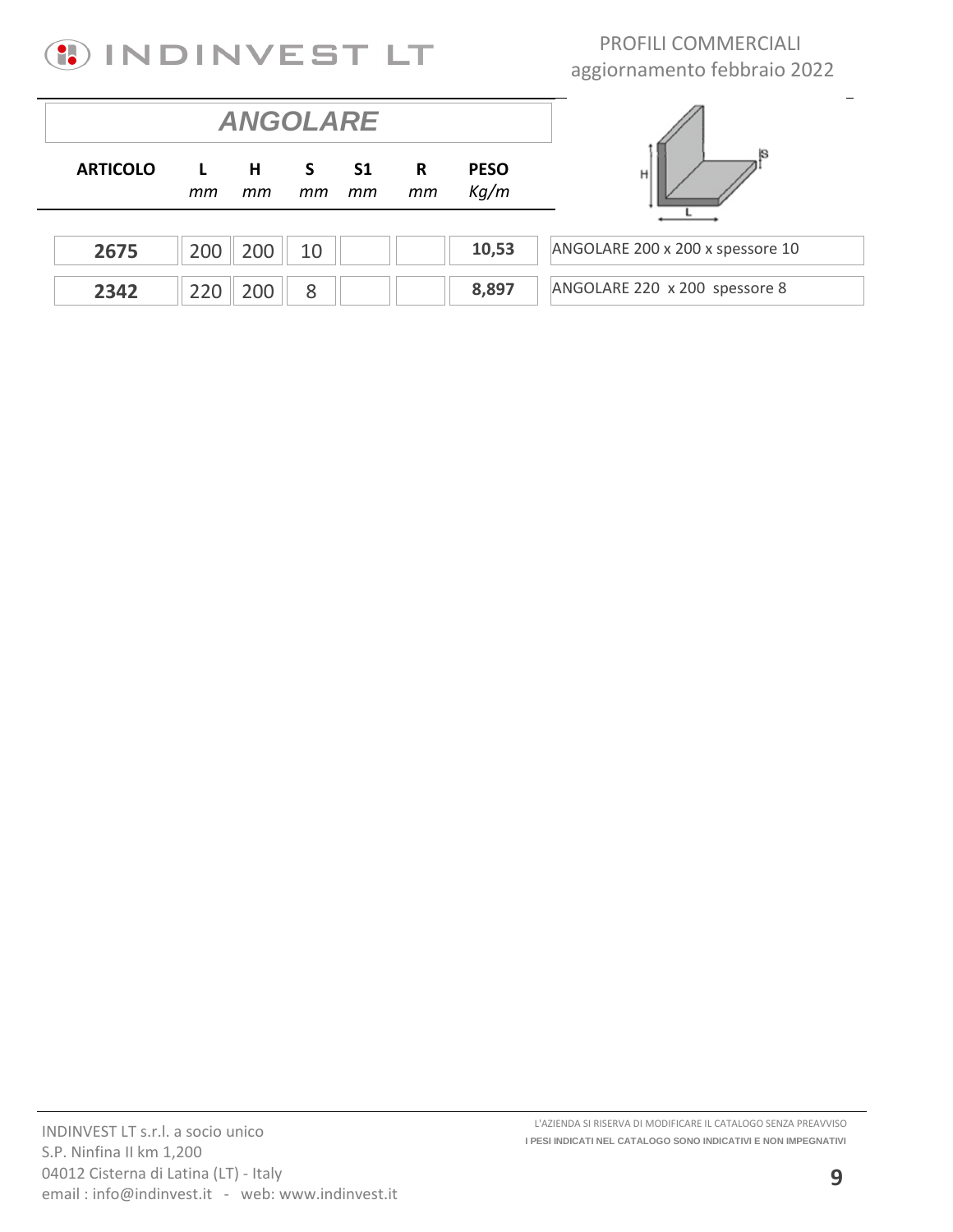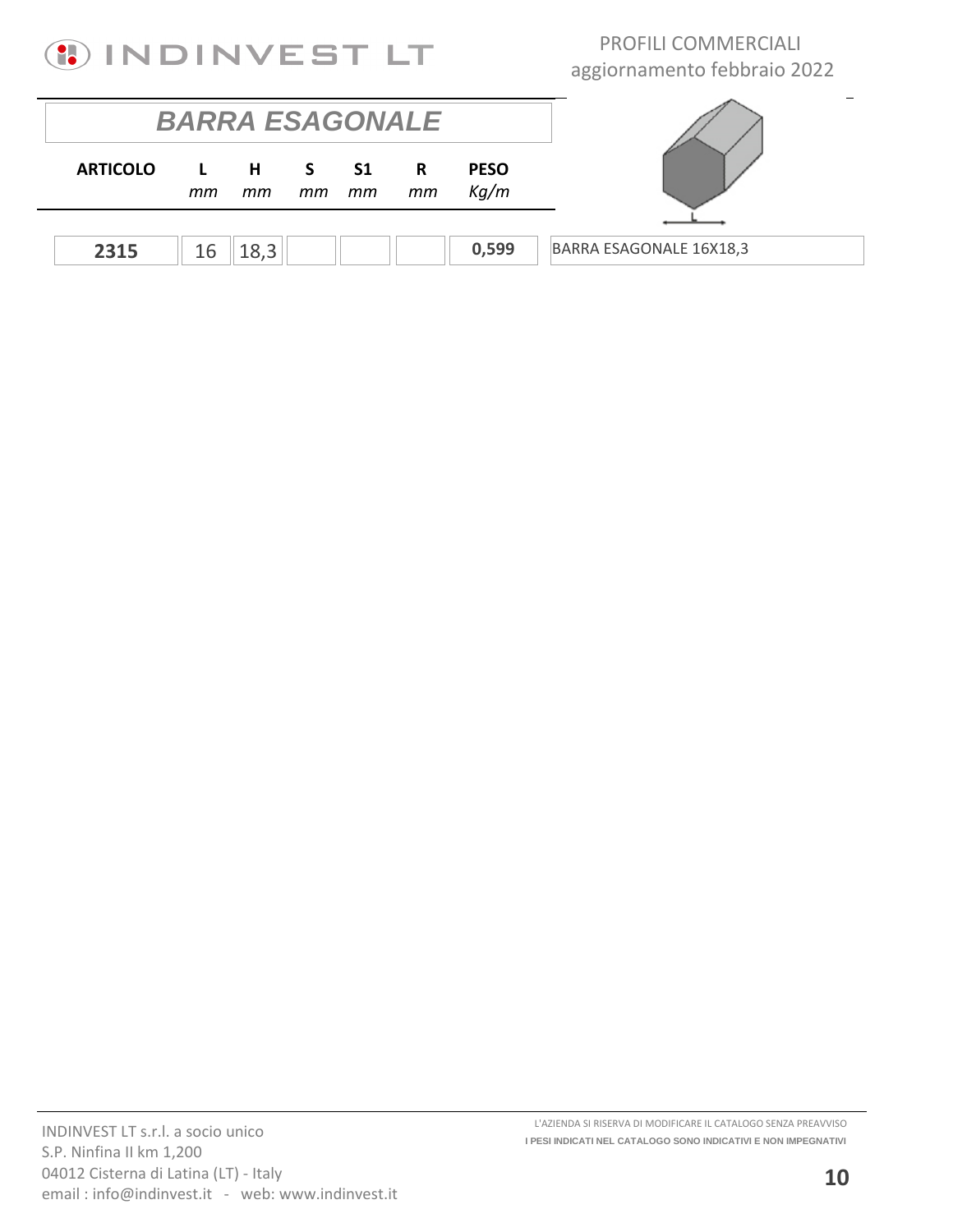

|                 |         |                | <b>BARRA PIATTA</b> |                      |         |                     |                            |
|-----------------|---------|----------------|---------------------|----------------------|---------|---------------------|----------------------------|
| <b>ARTICOLO</b> | L<br>mm | Н<br>mm        | S<br>mm             | S <sub>1</sub><br>mm | R<br>mm | <b>PESO</b><br>Kg/m | Η                          |
| 26660           |         |                |                     |                      |         | 11,013              |                            |
| 2767            | 10      | $\overline{2}$ |                     |                      |         | 0,054               | <b>BARRA PIATTA 10 X 2</b> |
| 2377            | 10      | 3              |                     |                      |         | 0,081               | <b>BARRA PIATTA 10 x 3</b> |
| 2429            | 12      | 4              |                     |                      |         | 0,13                | BARRA PIATTA 12 x 4        |
| 2394            | 12      | 6              |                     |                      |         | 0,194               | BARRA PIATTA 12 x 6        |
| 2713            | 15      | $\overline{2}$ |                     |                      |         | 0,081               | <b>BARRA PIATTA 15 x 2</b> |
| 2272            | 15      | 3              |                     |                      |         | 0,122               | BARRA PIATTA 15 x 3        |
| 2298            | 15      | $\overline{4}$ |                     |                      |         | 0,162               | BARRA PIATTA 15 x 4        |
| 2273            | 15      | 5              |                     |                      |         | 0,203               | <b>BARRA PIATTA 15 x 5</b> |
| 2267            | 15      | 10             |                     |                      |         | 0,405               | BARRA PIATTA 15 x 10       |
| 2361            | 20      | $\overline{2}$ |                     |                      |         | 0,108               | <b>BARRA PIATTA 20 x 2</b> |
| 2204            | 20      | 3              |                     |                      |         | 0,162               | BARRA PIATTA 20 x 3        |
| 2266            | 20      | $\overline{4}$ |                     |                      |         | 0,216               | BARRA PIATTA 20 x 4        |
| 2702            | 20      | 5              |                     |                      |         | 0,27                | <b>BARRA PIATTA 20 x 5</b> |
| 2702            | 20      | 5              |                     |                      |         | 0,27                | BARRA PIATTA 20 x 5        |
| 2296            | 20      | 6              |                     |                      |         | 0,324               | BARRA PIATTA 20 x 6        |
| 2227            | 20      | 8              |                     |                      |         | 0,432               | BARRA PIATTA 20 x 8        |
| 2081            | 20      | 10             |                     |                      |         | 0,54                | BARRA PIATTA 20 x 10       |
| 2768            | 20      | 12             |                     |                      |         | 0,648               | BARRA PIATTA 20 x 12       |
| 2293            | 20      | 15             |                     |                      |         | 0,813               | BARRA PIATTA 20 x 15       |
| 2334            | 22      | 16             |                     |                      |         | 0,954               | BARRA PIATTA 22 x 16       |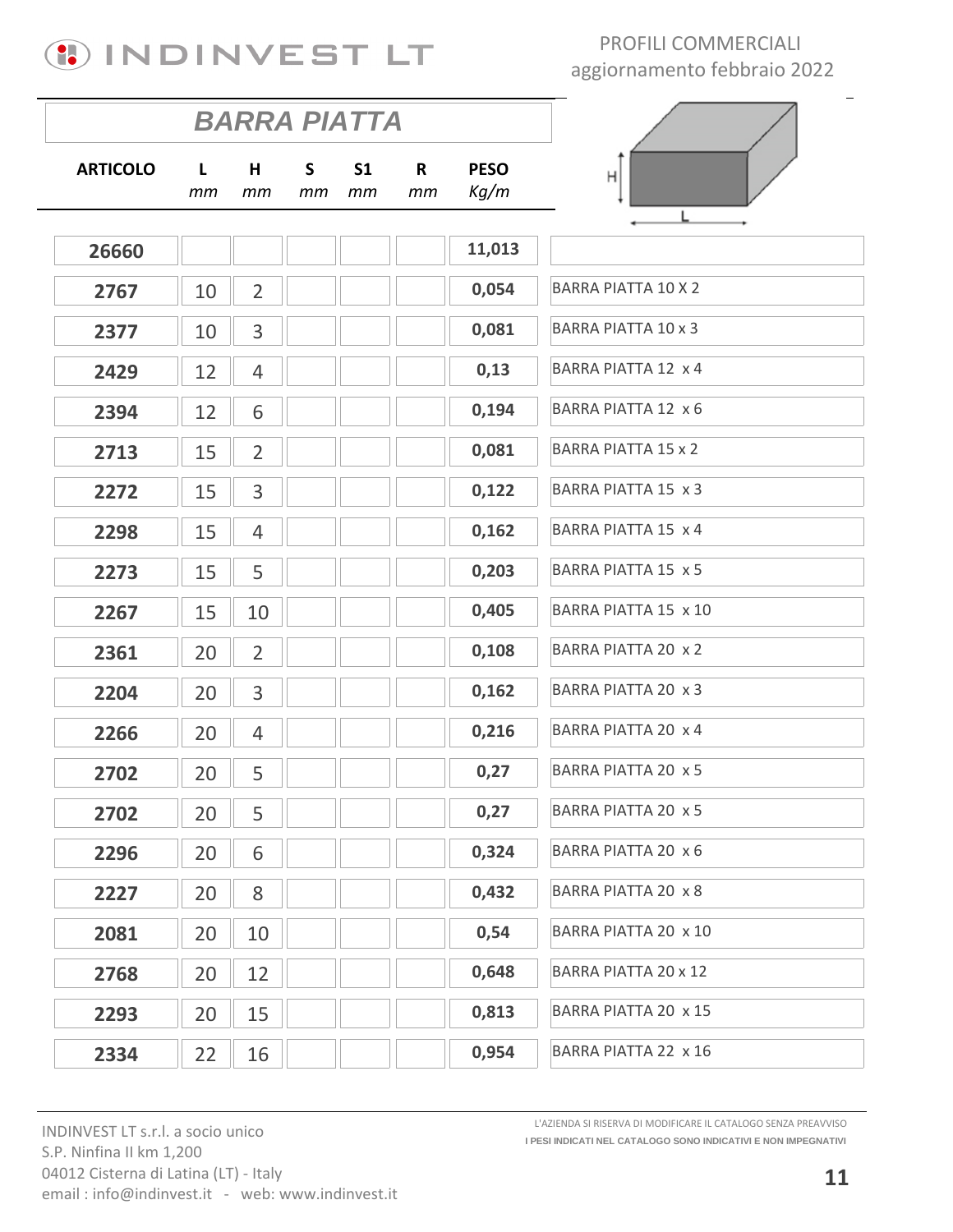

|                 |          | <b>BARRA PIATTA</b> |          |                      |         |                     |                             |
|-----------------|----------|---------------------|----------|----------------------|---------|---------------------|-----------------------------|
| <b>ARTICOLO</b> | L.<br>mm | Н<br>mm             | S.<br>mm | S <sub>1</sub><br>mm | R<br>mm | <b>PESO</b><br>Kg/m | Н                           |
| 2338            | 25       | $\overline{2}$      |          |                      |         | 0,135               | BARRA PIATTA 25 x 2         |
| 2257            | 25       | 3                   |          |                      |         | 0,203               | BARRA PIATTA 25 x 3         |
| 2284            | 25       | $\overline{4}$      |          |                      |         | 0,27                | BARRA PIATTA 25 x 4         |
| 2001            | 25       | 5                   |          |                      |         | 0,338               | BARRA PIATTA 25 x 5         |
| 2001            | 25       | 5                   |          |                      |         | 0,338               | BARRA PIATTA 25 x 5         |
| 2306            | 25       | 6                   |          |                      |         | 0,405               | BARRA PIATTA 25 x 6         |
| 2275            | 25       | 8                   |          |                      |         | 0,54                | BARRA PIATTA 25 x 8         |
| 2078            | 25       | 10                  |          |                      |         | 0,675               | BARRA PIATTA 25 x 10        |
| 2769            | 25       | 12                  |          |                      |         | 0,81                | <b>BARRA PIATTA 25 x 12</b> |
| 2246            | 25       | 15                  |          |                      |         | 1,013               | BARRA PIATTA 25 x 15        |
| 2770            | 25       | 20                  |          |                      |         | 1,35                | BARRA PIATTA 25 x 20        |
| 2487            | 30       | 1,5                 |          |                      |         | 0,122               | BARRA PIATTA 30 x 1,5       |
| 2341            | 30       | $\overline{2}$      |          |                      |         | 0,163               | BARRA PIATTA 30 x 2         |
| 2223            | 30       | 3                   |          |                      |         | 0,243               | BARRA PIATTA 30 x 3         |
| 2000            | 30       | 4                   |          |                      |         | 0,324               | BARRA PIATTA 30 x 4         |
| 2200            | 30       | 5                   |          |                      |         | 0,405               | BARRA PIATTA 30 x 5         |
| 2178            | 30       | 6                   |          |                      |         | 0,486               | BARRA PIATTA 30 x 6         |
| 2080            | 30       | 8                   |          |                      |         | 0,649               | <b>BARRA PIATTA 30 x 8</b>  |
| 2214            | 30       | 10                  |          |                      |         | 0,81                | BARRA PIATTA 30 x 10        |
| 2181            | 30       | 15                  |          |                      |         | 1,215               | BARRA PIATTA 30 x 15        |
| 2108            | 30       | 20                  |          |                      |         | 1,62                | BARRA PIATTA 30 x 20        |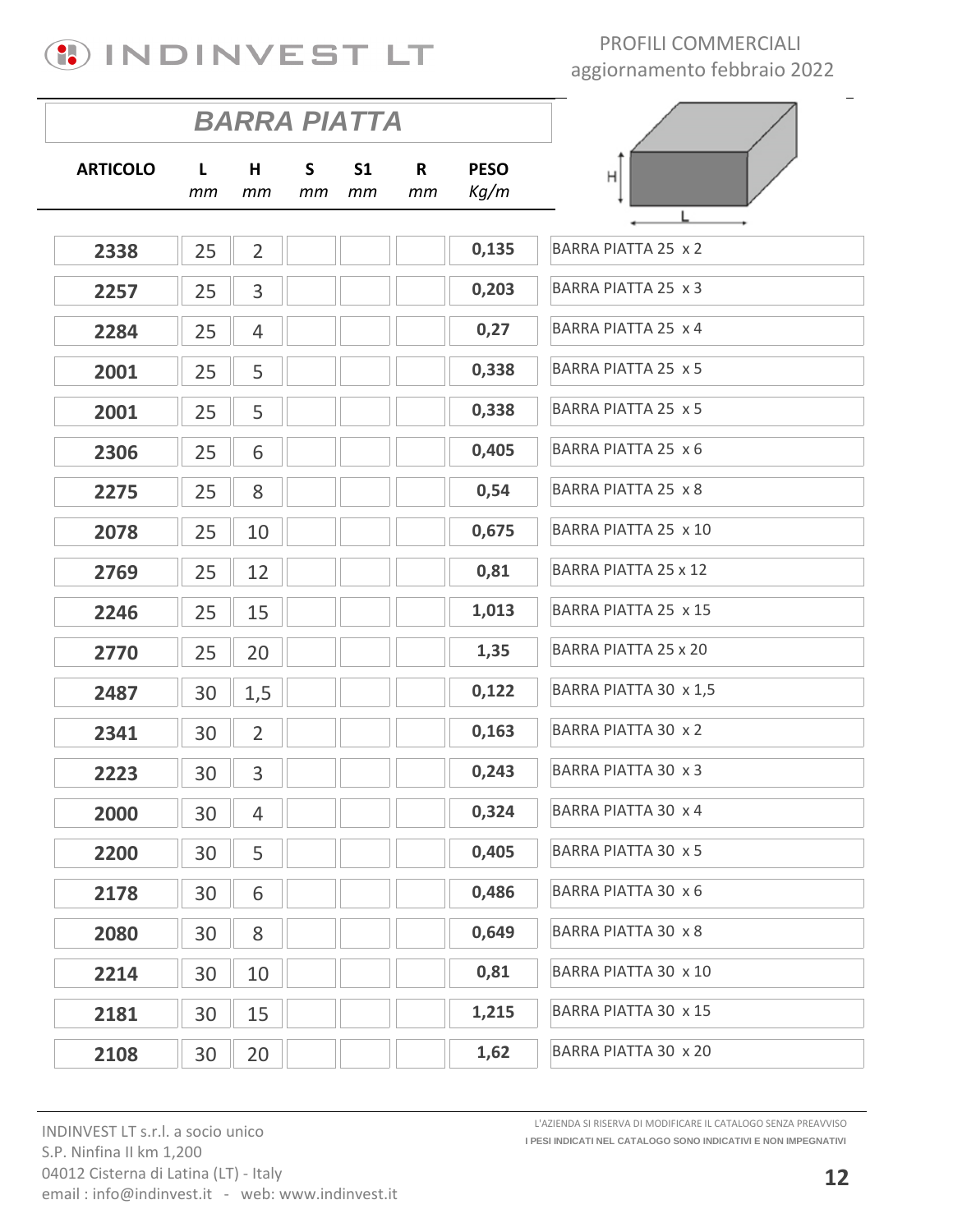

|                 |          |                |                    | <b>BARRA PIATTA</b>  |                    |                     | $\hspace{0.05cm}$           |
|-----------------|----------|----------------|--------------------|----------------------|--------------------|---------------------|-----------------------------|
| <b>ARTICOLO</b> | L.<br>тm | H<br>тm        | $\mathsf{S}$<br>тm | S <sub>1</sub><br>тm | $\mathsf{R}$<br>mm | <b>PESO</b><br>Kg/m | Η                           |
| 2079            | 35       | 5              |                    |                      |                    | 0,473               | BARRA PIATTA 35 x 5         |
| 2283            | 35       | 8              |                    |                      |                    | 0,756               | BARRA PIATTA 35 x 8         |
| 2198            | 35       | 10             |                    |                      |                    | 0,945               | BARRA PIATTA 35 x 10        |
| 2771            | 35       | 12             |                    |                      |                    | 1,134               | <b>BARRA PIATTA 35 x 12</b> |
| 2772            | 35       | 15             |                    |                      |                    | 1,418               | <b>BARRA PIATTA 35 x 15</b> |
| 2505            | 40       | $\overline{2}$ |                    |                      |                    | 0,216               | <b>BARRA PIATTA 40 x 2</b>  |
| 2297            | 40       | 3              |                    |                      |                    | 0,324               | BARRA PIATTA 40 x 3         |
| 2213            | 40       | $\overline{4}$ |                    |                      |                    | 0,432               | BARRA PIATTA 40 x 4         |
| 2036            | 40       | 5              |                    |                      |                    | 0,54                | BARRA PIATTA 40 x 5         |
| 2171            | 40       | 6              |                    |                      |                    | 0,648               | BARRA PIATTA 40 x 6         |
| 2228            | 40       | 8              |                    |                      |                    | 0,864               | BARRA PIATTA 40 x 8         |
| 2199            | 40       | 10             |                    |                      |                    | 1,08                | BARRA PIATTA 40 x 10        |
| 4283            | 40       | 12             |                    |                      |                    | 1,296               | BARRA PIATTA 40 x 12        |
| 2262            | 40       | 15             |                    |                      |                    | 1,626               | BARRA PIATTA 40 x 15        |
| 2112            | 40       | 20             |                    |                      |                    | 2,16                | BARRA PIATTA 40 x 20        |
| 2720            | 40       | 25             |                    |                      |                    | 2,7                 | BARRA PIATTA 40 x 25        |
| 7778            | 40       | 30             |                    |                      |                    | 3,24                | BARRA PIATTA 40 x 30        |
| 2308            | 45       | 3              |                    |                      |                    | 0,364               | BARRA PIATTA 45 x 3         |
| 4492            | 45       | 5              |                    |                      |                    | 0,607               | BARRA PIATTA 45 x 5         |
| 2186            | 45       | 10             |                    |                      |                    | 1,215               | BARRA PIATTA 45 x 10        |
| 2488            | 50       | 1,5            |                    |                      |                    | 0,203               | BARRA PIATTA 50 x 1,5       |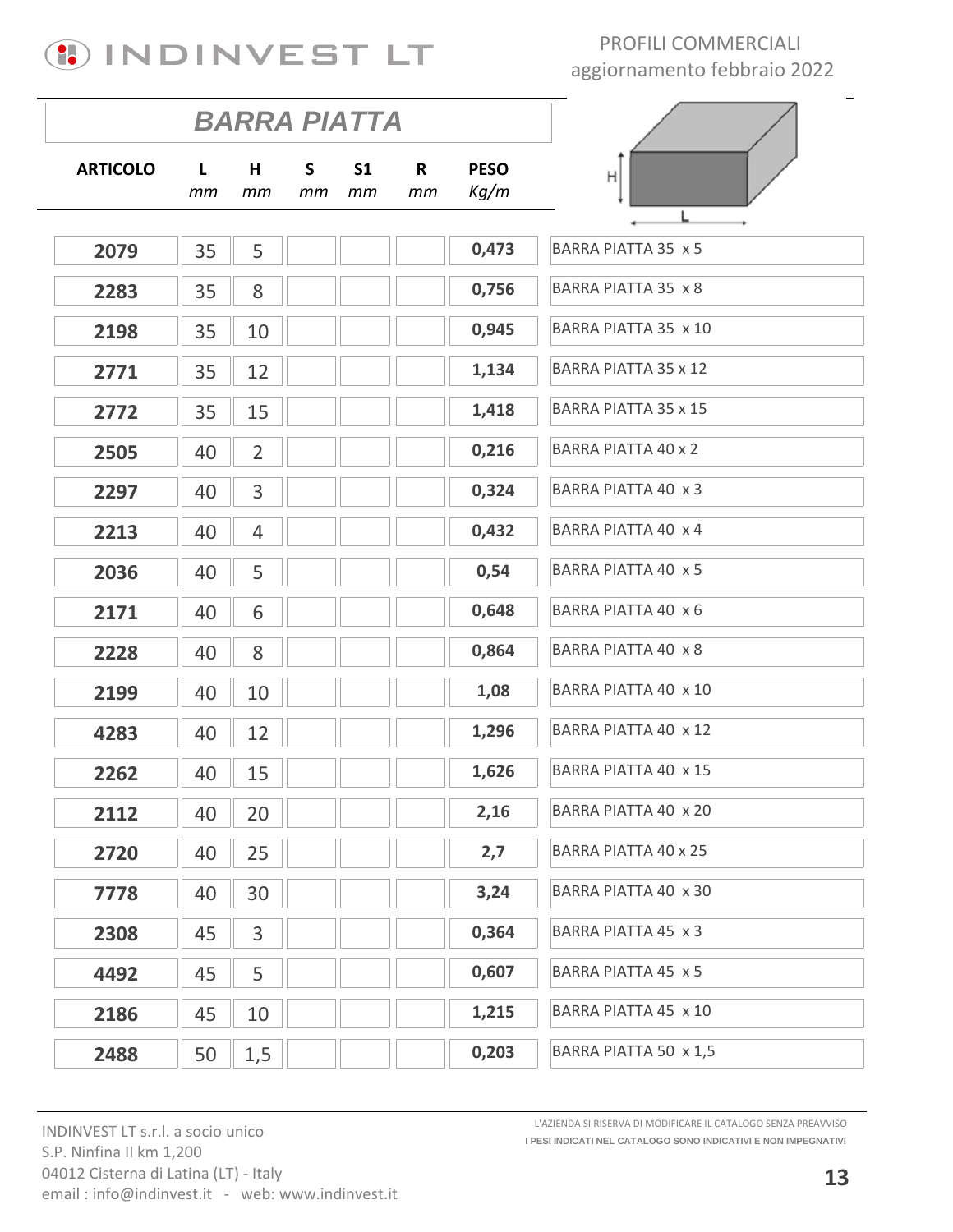

|                 |                    | <b>BARRA PIATTA</b> |                    |                      |         |                     |                            |
|-----------------|--------------------|---------------------|--------------------|----------------------|---------|---------------------|----------------------------|
| <b>ARTICOLO</b> | $\mathbf{L}$<br>mm | H<br>mm             | $\mathsf{S}$<br>mт | S <sub>1</sub><br>mm | R<br>mm | <b>PESO</b><br>Kg/m | H<br>L                     |
| 2540            | 50                 | $\overline{2}$      |                    |                      |         | 0,27                | <b>BARRA PIATTA 50 x 2</b> |
| 2033            | 50                 | 3                   |                    |                      |         | 0,405               | BARRA PIATTA 50 x 3        |
| 2375            | 50                 | 4                   |                    |                      |         | 0,54                | BARRA PIATTA 50 x 4        |
| 2256            | 50                 | 5                   |                    |                      |         | 0,675               | BARRA PIATTA 50 x 5        |
| 2714            | 50                 | 6                   |                    |                      |         | 0,81                | BARRA PIATTA 50 x 6        |
| 2380            | 50                 | 8                   |                    |                      |         | 1,08                | BARRA PIATTA 50 x 8        |
| 2380            | 50                 | 8                   |                    |                      |         | 1,08                | BARRA PIATTA 50 x 8        |
| 2045            | 50                 | 10                  |                    |                      |         | 1,35                | BARRA PIATTA 50 x 10       |
| 2558            | 50                 | 12                  |                    |                      |         | 1,62                | BARRA PIATTA 50 x 12       |
| 2146            | 50                 | 15                  |                    |                      |         | 2,032               | BARRA PIATTA 50 x 15       |
| 2430            | 50                 | 20                  |                    |                      |         | 2,697               | BARRA PIATTA 50 x 20       |
| 2123            | 50                 | 25                  |                    |                      |         | 3,375               | BARRA PIATTA 50 x 25       |
| 2115            | 50                 | 30                  |                    |                      |         | 4,05                | BARRA PIATTA 50 x 30       |
| 2737            | 50                 | 35                  |                    |                      |         | 4,725               | BARRA PIATTA 50 x 35       |
| 2133            | 50                 | 40                  |                    |                      |         | 5,4                 | BARRA PIATTA 50 x 40       |
| 2145            | 60                 | $\overline{2}$      |                    |                      |         | 0,324               | BARRA PIATTA 60 x 2        |
| 2519            | 60                 | 3                   |                    |                      |         | 0,486               | BARRA PIATTA 60 x 3        |
| 2521            | 60                 | 4                   |                    |                      |         | 0,648               | BARRA PIATTA 60 x 4        |
| 2255            | 60                 | 5                   |                    |                      |         | 0,813               | BARRA PIATTA 60 x 5        |
| 2163            | 60                 | 6                   |                    |                      |         | 0,972               | BARRA PIATTA 60 x 6        |
| 2173            | 60                 | 8                   |                    |                      |         | 1,301               | BARRA PIATTA 60 x 8        |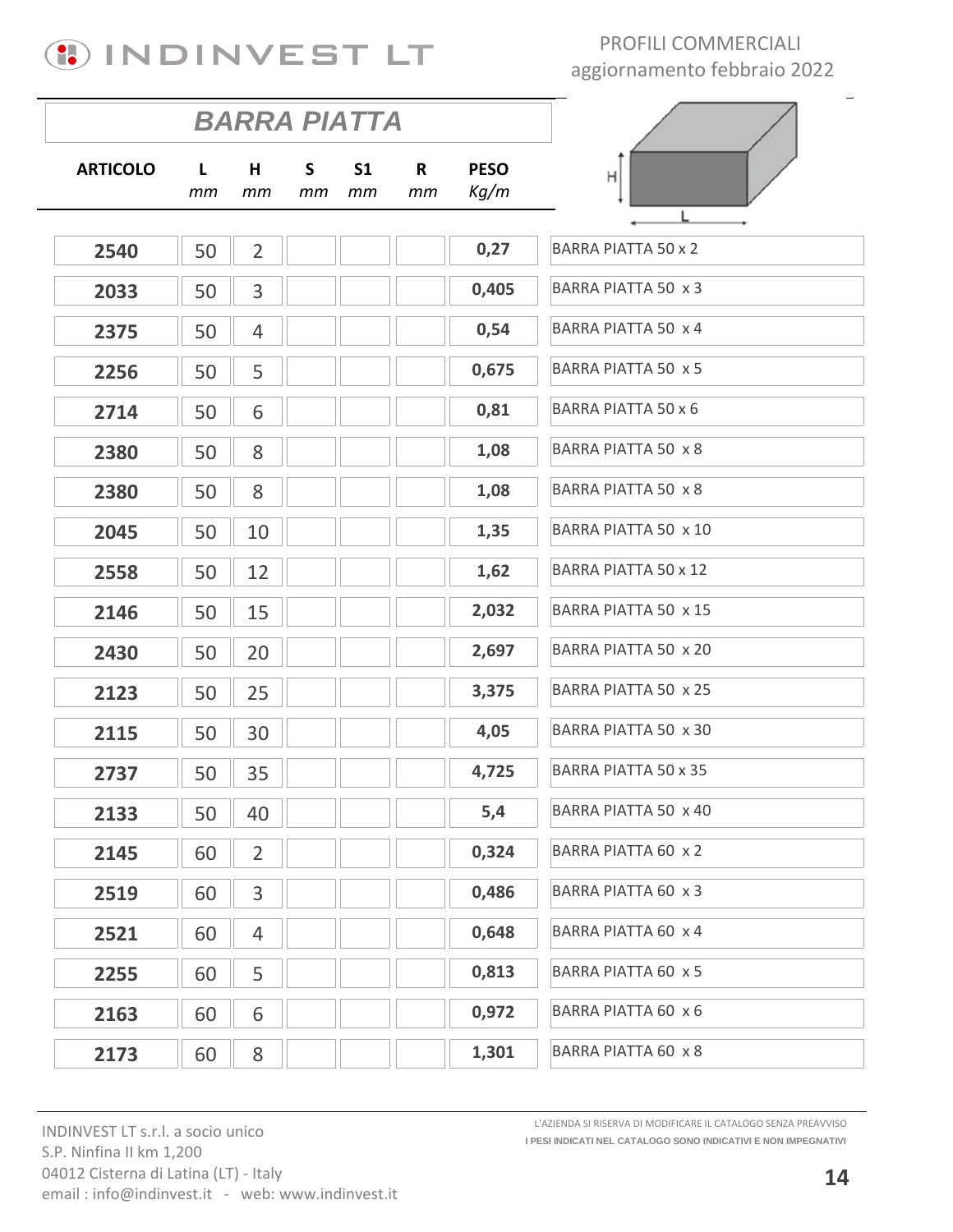

|                 |          | BARRA PIATTA   |         |                      |                    |                     |                             |
|-----------------|----------|----------------|---------|----------------------|--------------------|---------------------|-----------------------------|
| <b>ARTICOLO</b> | L.<br>mm | H<br>mт        | S<br>mт | S <sub>1</sub><br>mm | $\mathsf{R}$<br>mm | <b>PESO</b><br>Kg/m | Н                           |
| 2258            | 60       | 10             |         |                      |                    | 1,62                | BARRA PIATTA 60 x 10        |
| 3786            | 60       | 12             |         |                      |                    | 1,944               | BARRA PIATTA 60 x 12        |
| 2279            | 60       | 15             |         |                      |                    | 2,43                | BARRA PIATTA 60 x 15        |
| 2395            | 60       | 20             |         |                      |                    | 3,237               | BARRA PIATTA 60 x 20        |
| 2162            | 60       | 30             |         |                      |                    | 4,878               | BARRA PIATTA 60 x 30        |
| 2099            | 60       | 40             |         |                      |                    | 6,48                | BARRA PIATTA 60 x 40        |
| 2633            | 70       | 3              |         |                      |                    | 0,567               | <b>BARRA PIATTA 70 x 3</b>  |
| 2194            | 70       | 5              |         |                      |                    | 0,945               | <b>BARRA PIATTA 70 x 5</b>  |
| 2672            | 70       | 8              |         |                      |                    | 1,512               | <b>BARRA PIATTA 70 x 8</b>  |
| 2172            | 70       | 10             |         |                      |                    | 1,89                | BARRA PIATTA 70 x 10        |
| 5968            | 70       | 12             |         |                      |                    | 2,268               | BARRA PIATTA 70 x 12        |
| 2773            | 70       | 15             |         |                      |                    | 2,835               | <b>BARRA PIATTA 70 x 15</b> |
| 3205            | 70       | 20             |         |                      |                    | 3,78                | BARRA PIATTA 70 x 20        |
| 2156            | 70       | 25             |         |                      |                    | 4,725               | BARRA PIATTA 70 x 25        |
| 2489            | 80       | 1,5            |         |                      |                    | 0,324               | BARRA PIATTA 80 x 1,5       |
| 2541            | 80       | $\overline{2}$ |         |                      |                    | 0,432               | <b>BARRA PIATTA 80 x 2</b>  |
| 2240            | 80       | $\mathsf{3}$   |         |                      |                    | 0,648               | BARRA PIATTA 80 x 3         |
| 2134            | 80       | 5              |         |                      |                    | 1,08                | BARRA PIATTA 80 x 5         |
| 2134            | 80       | 5              |         |                      |                    | 1,08                | BARRA PIATTA 80 x 5         |
| 2736            | 80       | 5,1            |         |                      |                    | 1,099               | BARRA PIATTA 80 x 5,1       |
| 2237            | 80       | 6              |         |                      |                    | 1,301               | BARRA PIATTA 80 x 6         |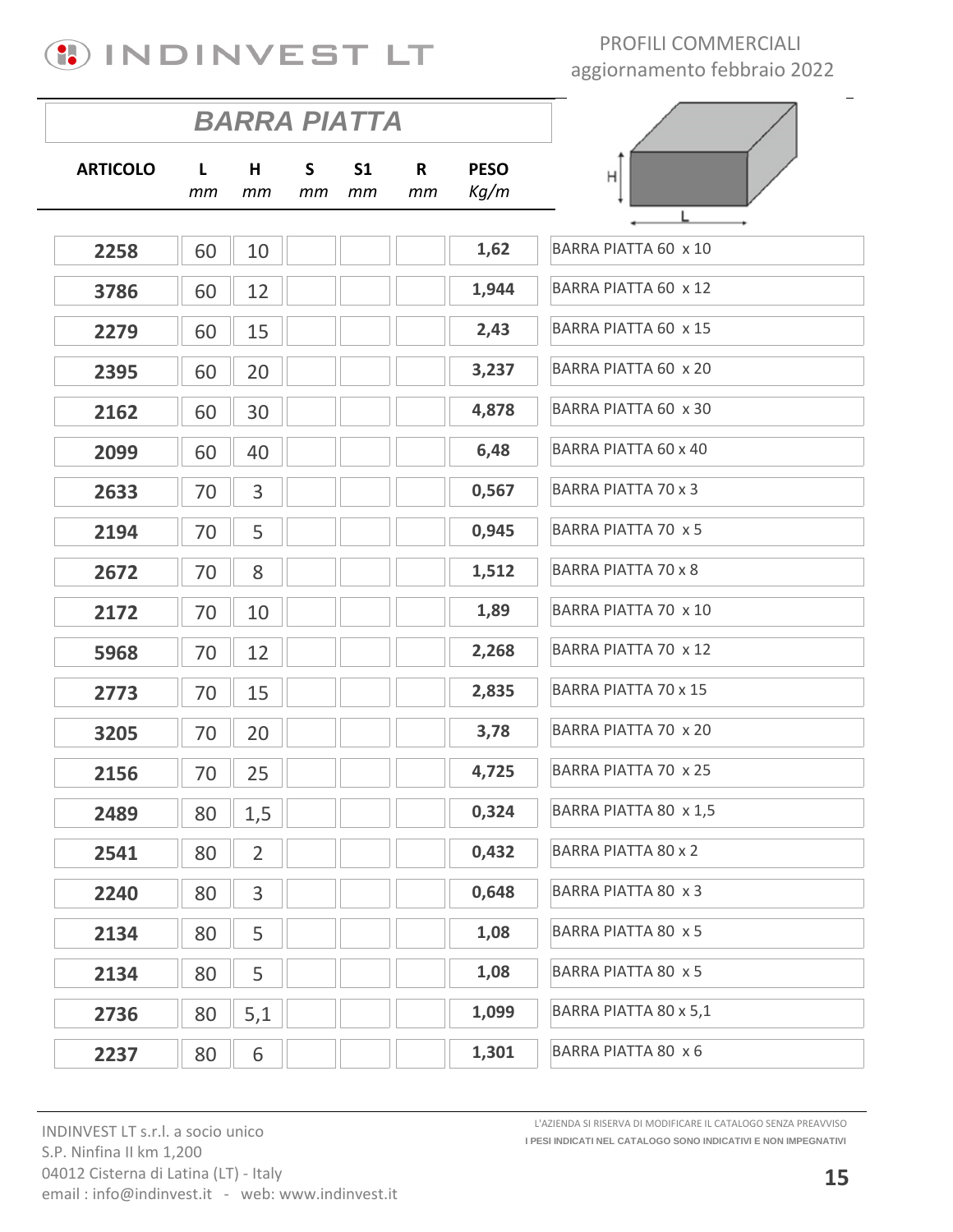

|                 |          | <b>BARRA PIATTA</b> |          |                      |         |                     |                             |
|-----------------|----------|---------------------|----------|----------------------|---------|---------------------|-----------------------------|
| <b>ARTICOLO</b> | L.<br>mm | Н<br>mm             | S.<br>mm | S <sub>1</sub><br>mm | R<br>mm | <b>PESO</b><br>Kg/m | H                           |
| 2082            | 80       | 8                   |          |                      |         | 1,728               | <b>BARRA PIATTA 80 x 8</b>  |
| 2174            | 80       | 10                  |          |                      |         | 2,16                | BARRA PIATTA 80 x 10        |
|                 |          |                     |          |                      |         | 2,592               | <b>BARRA PIATTA 80 x 12</b> |
| 2721            | 80       | 12                  |          |                      |         |                     |                             |
| 2177            | 80       | 15                  |          |                      |         | 3,24                | BARRA PIATTA 80 x 15        |
| 2120            | 80       | 20                  |          |                      |         | 4,32                | BARRA PIATTA 80 x 20        |
| 2110            | 80       | 25                  |          |                      |         | 5,4                 | BARRA PIATTA 80 x 25        |
| 2131            | 80       | 30                  |          |                      |         | 6,48                | BARRA PIATTA 80 x 30        |
| 2100            | 80       | 40                  |          |                      |         | 8,664               | BARRA PIATTA 80 x 40        |
| 2132            | 80       | 50                  |          |                      |         | 10,832              | BARRA PIATTA 80 x 50        |
| 2138            | 90       | 5                   |          |                      |         | 1,215               | BARRA PIATTA 90 x 5         |
| 34786           | 90       | 10                  |          |                      |         | 2,439               | <b>BARRA PIATTA 90 x 10</b> |
| 2560            | 100      | 3                   |          |                      |         | 0,81                | BARRA PIATTA 100 x 3        |
| 2474            | 100      | $\overline{4}$      |          |                      |         | 1,08                | BARRA PIATTA 100 x 4        |
| 2254            | 100      | 5                   |          |                      |         | 1,355               | BARRA PIATTA 100 x 5        |
| 2433            | 100      | 6                   |          |                      |         | 1,62                | BARRA PIATTA 100 x 6        |
| 2179            | 100      | 8                   |          |                      |         | 2,168               | BARRA PIATTA 100 x 8        |
| 2180            | 100      | 10                  |          |                      |         | 2,7                 | BARRA PIATTA 100 x 10       |
| 2722            | 100      | 12                  |          |                      |         | 3,24                | BARRA PIATTA 100 x 12       |
| 2176            | 100      | 15                  |          |                      |         | 4,065               | BARRA PIATTA 100 x 15       |
| 2140            | 100      | 20                  |          |                      |         | 5,4                 | BARRA PIATTA 100 x 20       |
| 2774            | 100      | 25                  |          |                      |         | 6,75                | BARRA PIATTA 100 x 25       |

INDINVEST LT s.r.l. a socio unico S.P. Ninfina II km 1,200 04012 Cisterna di Latina (LT) - Italy email : info@indinvest.it - web: www.indinvest.it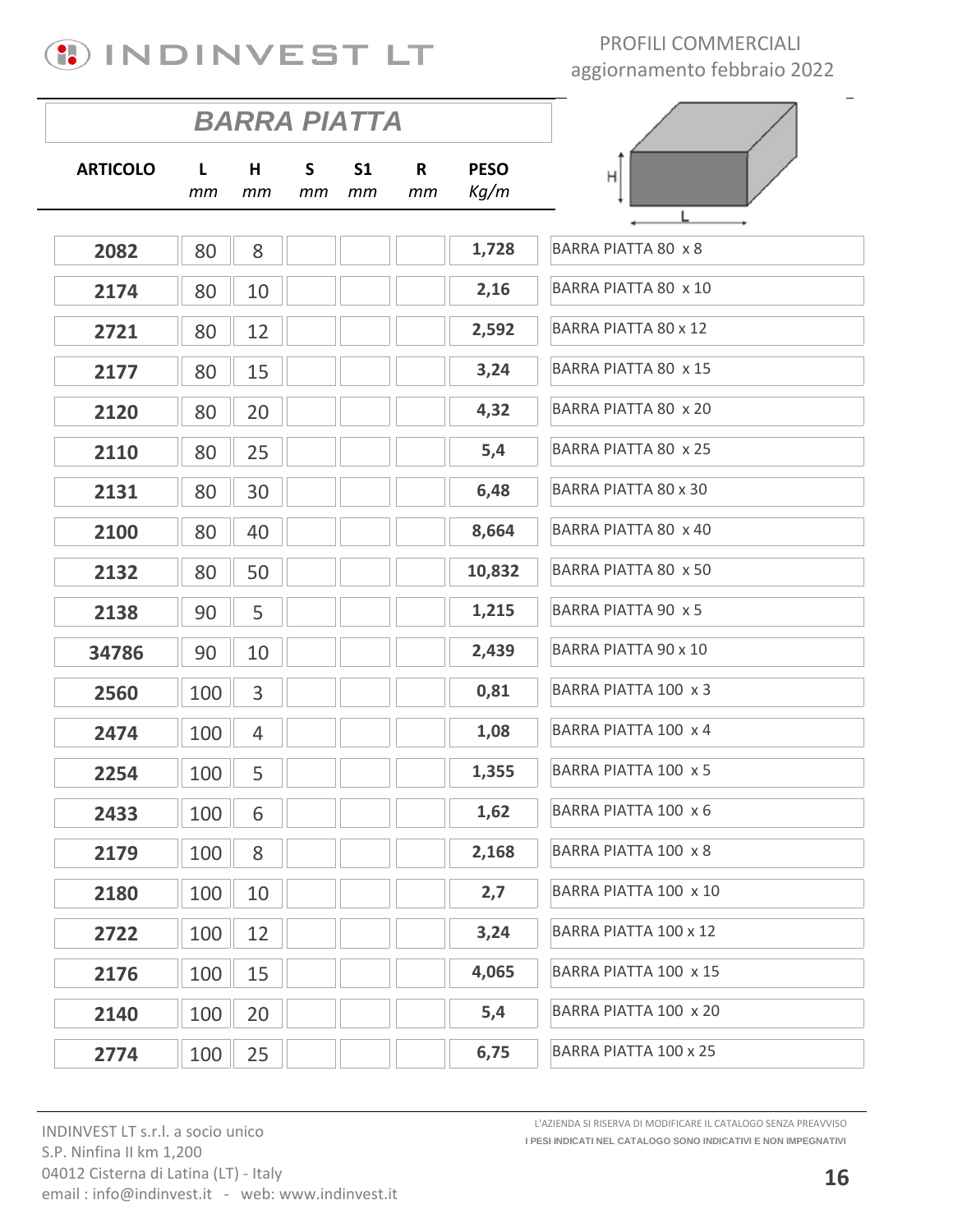

|                 |         | <b>BARRA PIATTA</b> |                    |                      |                    |                     |                           |
|-----------------|---------|---------------------|--------------------|----------------------|--------------------|---------------------|---------------------------|
| <b>ARTICOLO</b> | L<br>mm | H<br>mm             | $\mathsf{S}$<br>тm | S <sub>1</sub><br>mm | $\mathsf{R}$<br>mm | <b>PESO</b><br>Kg/m | Η                         |
| 2117            | 100     | 30                  |                    |                      |                    | 8,1                 | BARRA PIATTA 100 x 30     |
| 2705            | 100     | 60                  |                    |                      |                    | 16,2                | BARRA PIATTA 100 x 60     |
| 2473            | 120     | 3                   |                    |                      |                    | 0,972               | BARRA PIATTA 120 x 3      |
| 2799            | 120     | $\overline{4}$      |                    |                      |                    | 1,296               | <b>BARRA PIATTA 120X4</b> |
| 2435            | 120     | 5                   |                    |                      |                    | 1,62                | BARRA PIATTA 120 x 5      |
| 2531            | 120     | 8                   |                    |                      |                    | 2,592               | BARRA PIATTA 120 x 8      |
| 2164            | 120     | 10                  |                    |                      |                    | 3,24                | BARRA PIATTA 120 x 10     |
| 2376            | 120     | 12                  |                    |                      |                    | 3,888               | BARRA PIATTA 120 x 12     |
| 2111            | 120     | 15                  |                    |                      |                    | 4,86                | BARRA PIATTA 120 x 15     |
| 2128            | 120     | 20                  |                    |                      |                    | 6,48                | BARRA PIATTA 120 x 20     |
| 2118            | 120     | 30                  |                    |                      |                    | 9,72                | BARRA PIATTA 120 x 30     |
| 4264            | 150     | 5                   |                    |                      |                    | 2,025               | BARRA PIATTA 150 x 5      |
| 2175            | 150     | 8                   |                    |                      |                    | 3,24                | BARRA PIATTA 150 x 8      |
| 2542            | 150     | 10                  |                    |                      |                    | 4,05                | BARRA PIATTA 150 x 10     |
| 2420            | 150     | 12                  |                    |                      |                    | 4,86                | BARRA PIATTA 150 x 12     |
| 2543            | 150     | 15                  |                    |                      |                    | 6,075               | BARRA PIATTA 150 x 15     |
| 2113            | 150     | 20                  |                    |                      |                    | 8,1                 | BARRA PIATTA 150 x 20     |
| 2472            | 160     | 5                   |                    |                      |                    | 2,16                | BARRA PIATTA 160 x 5      |
| 2135            | 180     | 5                   |                    |                      |                    | 2,43                | BARRA PIATTA 180 x 5      |
| 2587            | 180     | 10                  |                    |                      |                    | 4,86                | BARRA PIATTA 180 x 10     |
| 2715            | 200     | 5                   |                    |                      |                    | 2,7                 | BARRA PIATTA 200 x 5      |

INDINVEST LT s.r.l. a socio unico S.P. Ninfina II km 1,200 04012 Cisterna di Latina (LT) - Italy email: info@indinvest.it - web: www.indinvest.it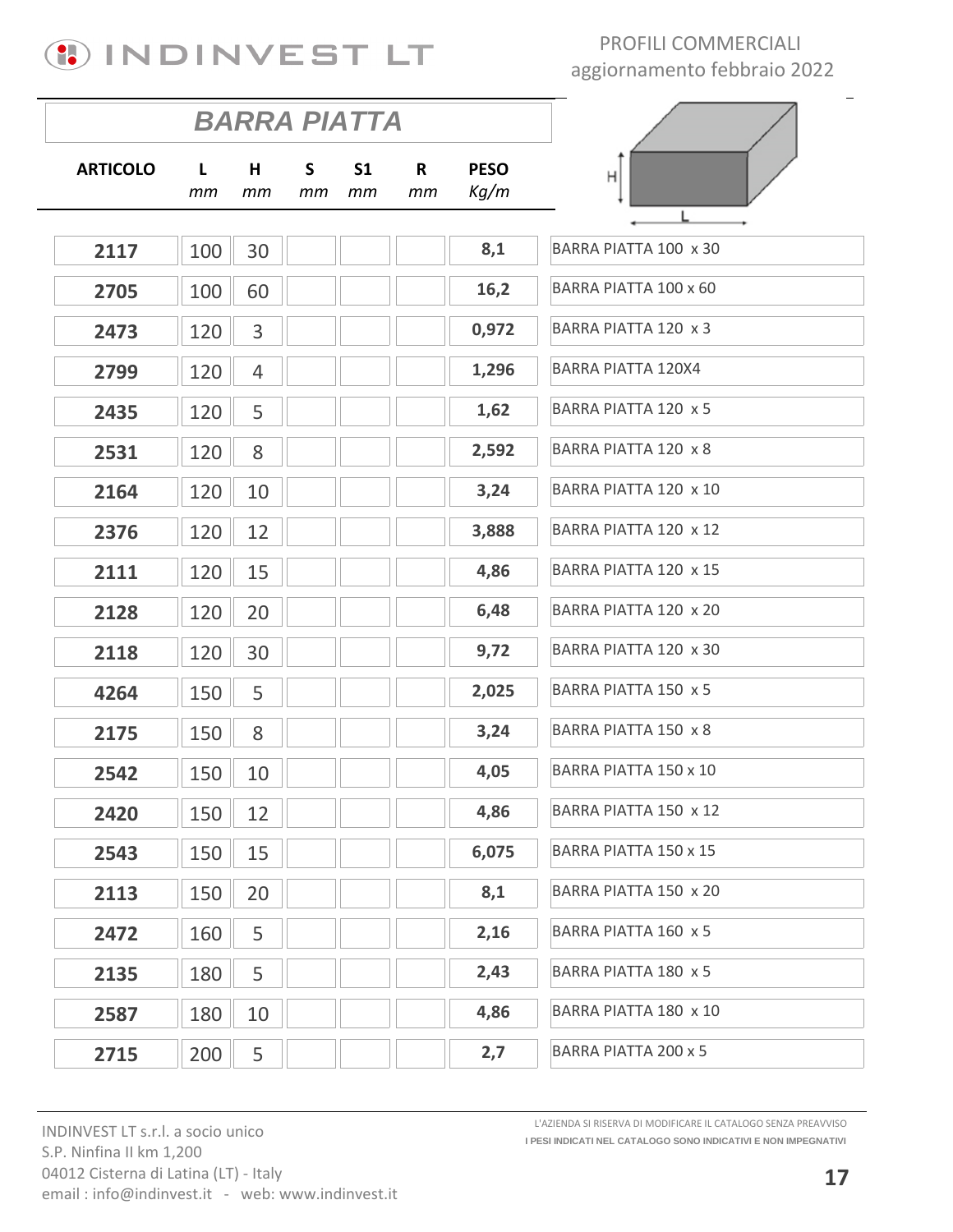

|                 | <b>BARRA PIATTA</b> |         |                    |                 |         |                     |                         |
|-----------------|---------------------|---------|--------------------|-----------------|---------|---------------------|-------------------------|
| <b>ARTICOLO</b> | $\mathbf{L}$<br>тm  | H<br>тm | $\mathsf{S}$<br>тm | <b>S1</b><br>тm | R<br>тm | <b>PESO</b><br>Kg/m | H                       |
|                 |                     |         |                    |                 |         |                     |                         |
| 2544            | 200                 | 8       |                    |                 |         | 4,32                | BARRA PIATTA 200 x 8    |
| 2114            | 200                 | 10      |                    |                 |         | 5,4                 | BARRA PIATTA 200 x 10   |
| 2126            | 200                 | 15      |                    |                 |         | 8,1                 | BARRA PIATTA 200 x 15   |
| 2301            | 200                 | 20      |                    |                 |         | 10,84               | BARRA PIATTA 200 x 20   |
| 2614            | 220                 | 10,3    |                    |                 |         | 6,118               | BARRA PIATTA 220 x 10,3 |
| 2692            | 250                 | 10      |                    |                 |         | 6,75                | BARRA PIATTA 250 x 10   |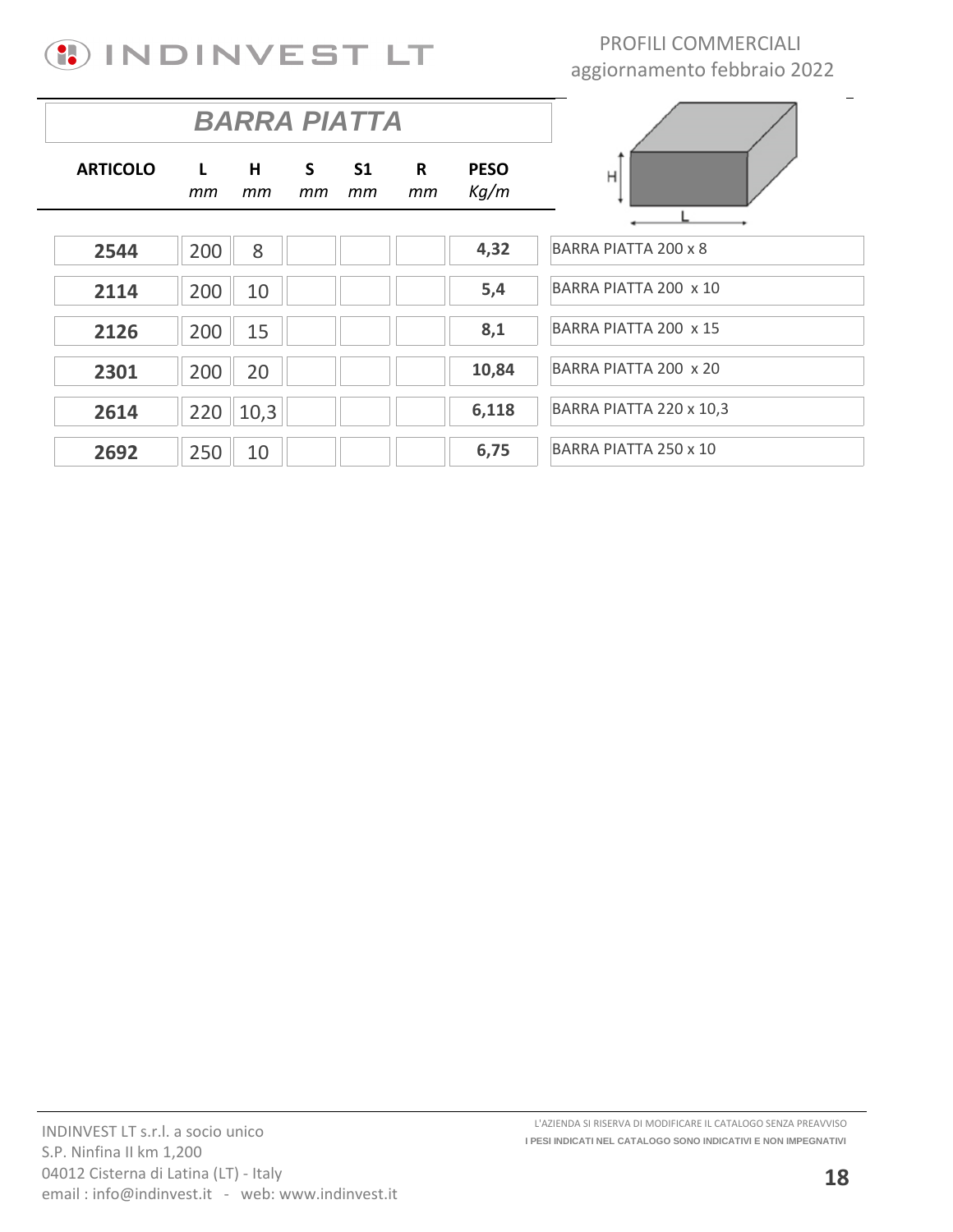

| BARRA PIATTA RAGGIATA |         |                |         |                      |                |                     |                                          |
|-----------------------|---------|----------------|---------|----------------------|----------------|---------------------|------------------------------------------|
| <b>ARTICOLO</b>       | L<br>mm | н<br>mm        | S<br>mm | S <sub>1</sub><br>mm | R<br>mm        | <b>PESO</b><br>Kg/m | H                                        |
|                       |         |                |         |                      |                |                     |                                          |
| 2391                  | 26      | 3              |         |                      | $\mathbf{1}$   | 0,208               | BARRA PIATTA RAGGIATA 26 x 3 X R1        |
| 2453                  | 30      | 3,6            |         |                      | 1,8            | 0,284               | BARRA PIATTA RAGGIATA 30 x 3,6 raggio 1, |
| 2451                  | 30      | 4              |         |                      | $\overline{2}$ | 0,316               | BARRA PIATTA RAGGIATA 30 x 4 raggio 2    |
| 2365                  | 35      | 4              |         |                      | $\overline{2}$ | 0,367               | BARRA PIATTA RAGGIATA 35 x 4 x R2        |
| 2455                  | 40      | 3              |         |                      | 1,5            | 0,319               | BARRA PIATTA RAGGIATA 40 x 3 raggio 1,5  |
| 2452                  | 40      | 3,6            |         |                      | 1,8            | 0,381               | BARRA PIATTA RAGGIATA 40 x 3,6 raggio 1, |
| 2450                  | 40      | $\overline{4}$ |         |                      | $\overline{2}$ | 0,424               | BARRA PIATTA RAGGIATA 40 x 4 raggio 2    |
| 4000                  | 40      | 10             |         |                      | 5              | 1,027               | BARRA PIATTA RAGGIATA 40 x 10 raggio 5   |
| 4001                  | 50      | 10             |         |                      | 5              | 1,298               | BARRA PIATTA RAGGIATA 50 x 10 raggio 5   |
| 2597                  | 80      | 6              |         |                      | 0,7            | 1,296               | BARRA PIATTA RAGGIATA 80 x 6 raggio 0,7  |
| 4003                  | 80      | 10             |         |                      | 5              | 2,111               | BARRA PIATTA RAGGIATA 80 x 10 raggio 5   |
| 4004                  | 100     | 10             |         |                      | 5              | 2,653               | BARRA PIATTA RAGGIATA 100 x 10 raggio 5  |
| 35044                 | 150     | 12             |         |                      | 6              | 4,794               | BARRA PIATTA RAGGIATA 150 x 12 raggio 6  |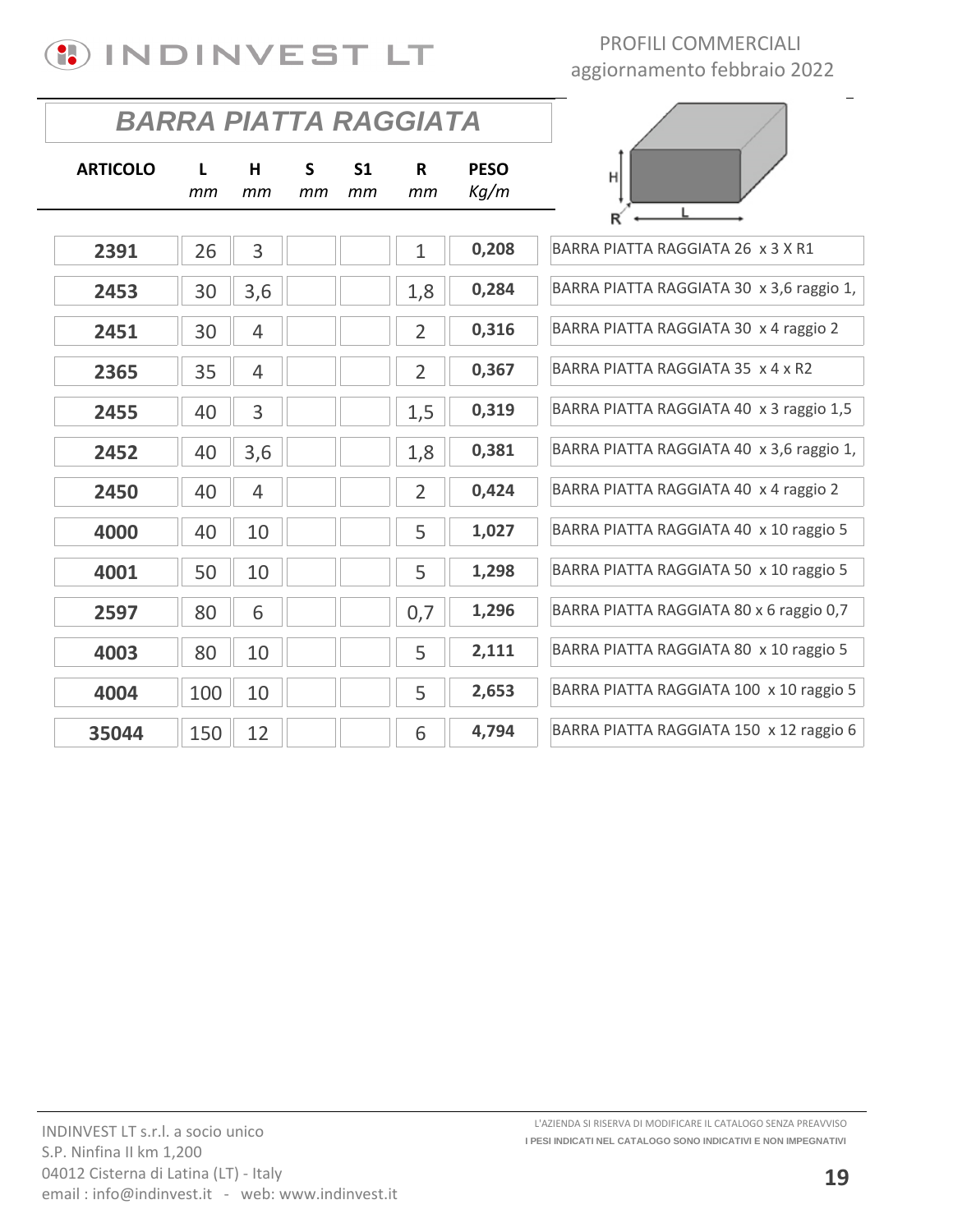

|                 | <b>BARRA QUADRA</b> |         |         |                      |                    |                     |                          |
|-----------------|---------------------|---------|---------|----------------------|--------------------|---------------------|--------------------------|
| <b>ARTICOLO</b> | L<br>mm             | H<br>mm | S<br>mm | S <sub>1</sub><br>mm | $\mathsf{R}$<br>mm | <b>PESO</b><br>Kg/m |                          |
| 26071           |                     |         |         |                      |                    | 5,972               |                          |
| 2781            | 8                   |         |         |                      |                    | 0,173               | <b>BARRA QUADRA 8 x</b>  |
| 2068            | 10                  |         |         |                      |                    | 0,27                | <b>BARRA QUADRA 10 x</b> |
| 2595            | 12                  |         |         |                      |                    | 0,389               | BARRA QUADRA 12 x        |
| 2090            | 15                  |         |         |                      |                    | 0,608               | <b>BARRA QUADRA 15 x</b> |
| 2775            | 16                  |         |         |                      |                    | 0,691               | <b>BARRA QUADRA 16</b>   |
| 2191            | 20                  |         |         |                      |                    | 1,08                | <b>BARRA QUADRA 20 x</b> |
| 2348            | 25                  |         |         |                      |                    | 1,688               | <b>BARRA QUADRA 25 x</b> |
| 2183            | 30                  |         |         |                      |                    | 2,43                | <b>BARRA QUADRA 30 x</b> |
| 2776            | 35                  |         |         |                      |                    | 3,308               | <b>BARRA QUADRA 35</b>   |
| 2218            | 40                  |         |         |                      |                    | 4,336               | BARRA QUADRA 40 x        |
| 2777            | 45                  |         |         |                      |                    | 5,468               | <b>BARRA QUADRA 45</b>   |
| 2130            | 50                  |         |         |                      |                    | 6,75                | <b>BARRA QUADRA 50 x</b> |
| 2704            | 70                  |         |         |                      |                    | 13,23               | <b>BARRA QUADRA 70</b>   |
| 2478            | 80                  | 80      |         |                      |                    | 17,28               | BARRA QUADRA 80 x 80     |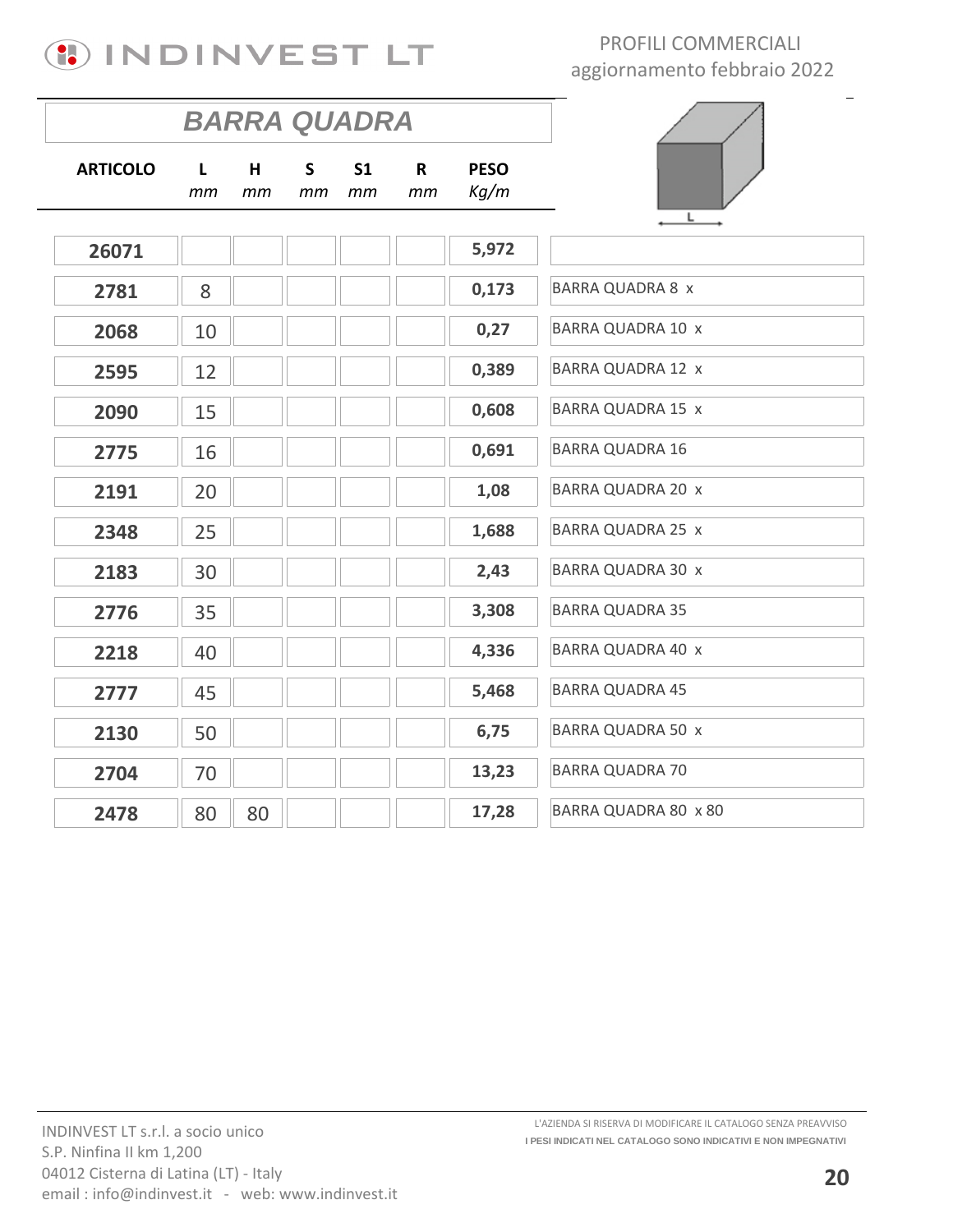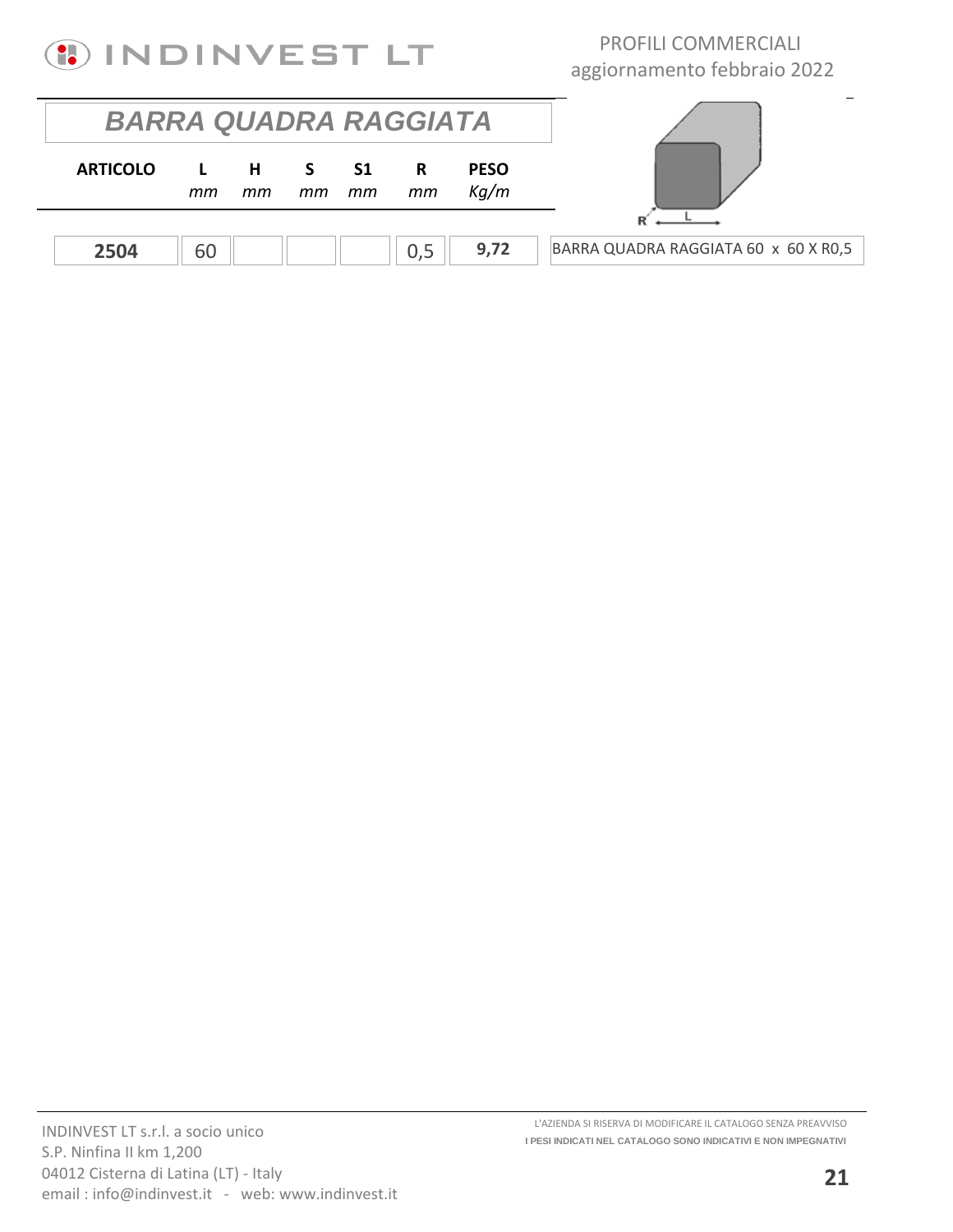

|                 | <b>BARRA TONDA</b> |         |         |                      |         |                     |                       |  |
|-----------------|--------------------|---------|---------|----------------------|---------|---------------------|-----------------------|--|
| <b>ARTICOLO</b> | $\mathsf{L}$<br>тm | H<br>mт | S<br>mm | S <sub>1</sub><br>mm | R<br>mm | <b>PESO</b><br>Kg/m |                       |  |
| 2613            | 5                  |         |         |                      |         | 0,054               | <b>BARRA TONDA 5</b>  |  |
| 2616            | 6                  |         |         |                      |         | 0,076               | <b>BARRA TONDA 6</b>  |  |
| 2671            | 8                  |         |         |                      |         | 0,135               | <b>BARRA TONDA 8</b>  |  |
| 2229            | 10                 |         |         |                      |         | 0,212               | <b>BARRA TONDA 10</b> |  |
| 2271            | 12                 |         |         |                      |         | 0,306               | <b>BARRA TONDA 12</b> |  |
| 3327            | 15                 |         |         |                      |         | 0,477               | <b>BARRA TONDA 15</b> |  |
| 2386            | 16                 |         |         |                      |         | 0,545               | <b>BARRA TONDA 16</b> |  |
| 4515            | 18                 |         |         |                      |         | 0,687               | <b>BARRA TONDA 18</b> |  |
| 2107            | 20                 |         |         |                      |         | 0,843               | <b>BARRA TONDA 20</b> |  |
| 2270            | 25                 |         |         |                      |         | 1,324               | <b>BARRA TONDA 25</b> |  |
| 2556            | 30                 |         |         |                      |         | 1,909               | <b>BARRA TONDA 30</b> |  |
| 2182            | 35                 |         |         |                      |         | 2,607               | <b>BARRA TONDA 35</b> |  |
| 2155            | 40                 |         |         |                      |         | 3,391               | <b>BARRA TONDA 40</b> |  |
| 2635            | 42                 |         |         |                      |         | 3,71                | <b>BARRA TONDA 42</b> |  |
| 2244            | 45                 |         |         |                      |         | 4,309               | <b>BARRA TONDA 45</b> |  |
| 2636            | 48                 |         |         |                      |         | 4,887               | <b>BARRA TONDA 48</b> |  |
| 2121            | 50                 |         |         |                      |         | 5,274               | <b>BARRA TONDA 50</b> |  |
| 2637            | 52                 |         |         |                      |         | 5,735               | <b>BARRA TONDA 52</b> |  |
| 2269            | 55                 |         |         |                      |         | 6,439               | <b>BARRA TONDA 55</b> |  |
| 2638            | 58                 |         |         |                      |         | 7,133               | <b>BARRA TONDA 58</b> |  |
| 2129            | 60                 |         |         |                      |         | 7,633               | <b>BARRA TONDA 60</b> |  |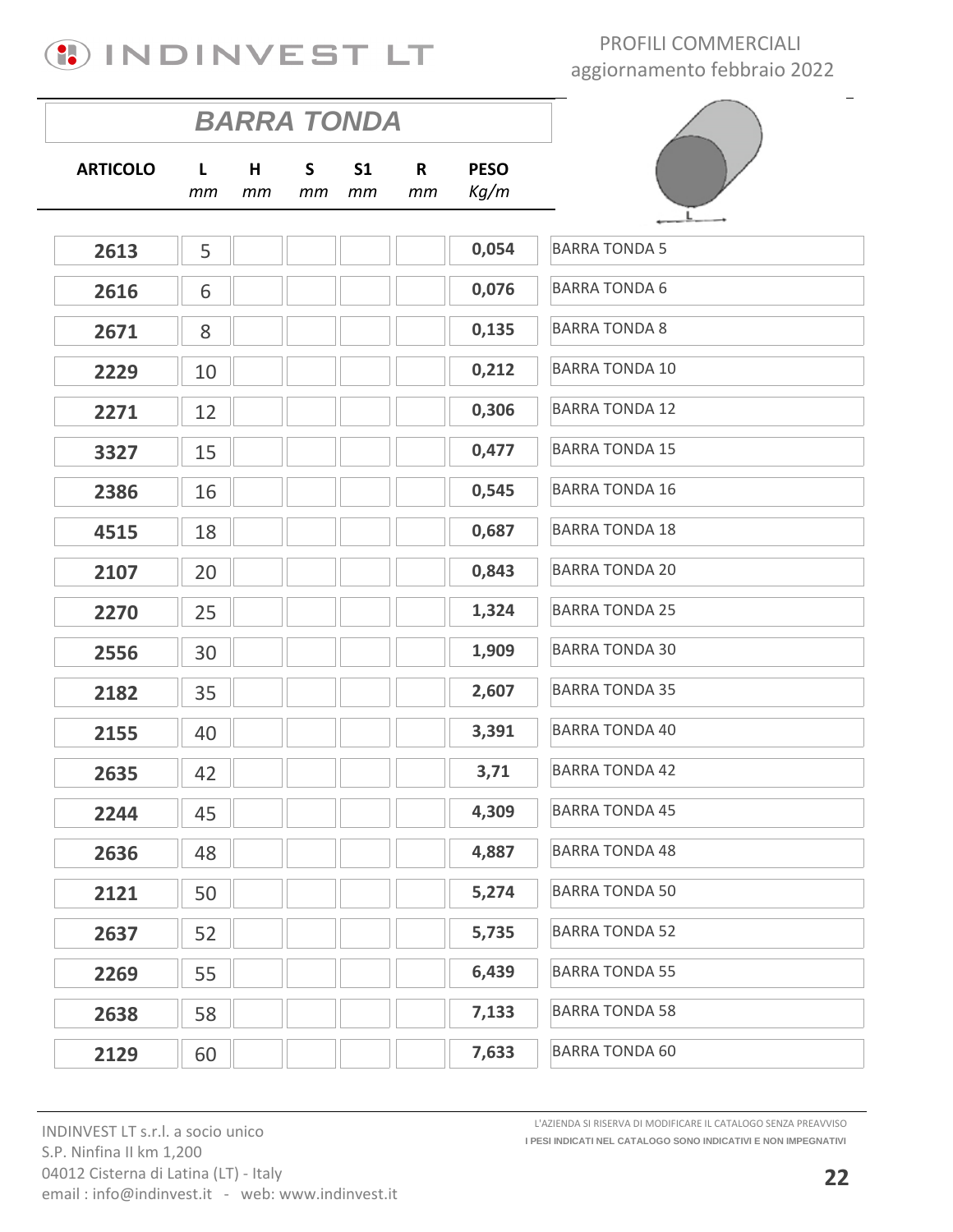

|                 |                    | <b>BARRA TONDA</b> |          |                 |         |                     |                       |
|-----------------|--------------------|--------------------|----------|-----------------|---------|---------------------|-----------------------|
| <b>ARTICOLO</b> | $\mathsf{L}$<br>тm | $H$ and $H$<br>тm  | S.<br>mm | <b>S1</b><br>тm | R<br>mm | <b>PESO</b><br>Kg/m |                       |
|                 |                    |                    |          |                 |         |                     |                       |
| 2798            | 65                 |                    |          |                 |         | 8,959               | <b>BARRA TONDA 65</b> |
| 2336            | 70                 |                    |          |                 |         | 10,428              | <b>BARRA TONDA 70</b> |
| 2689            | 80                 |                    |          |                 |         | 13,573              | <b>BARRA TONDA 80</b> |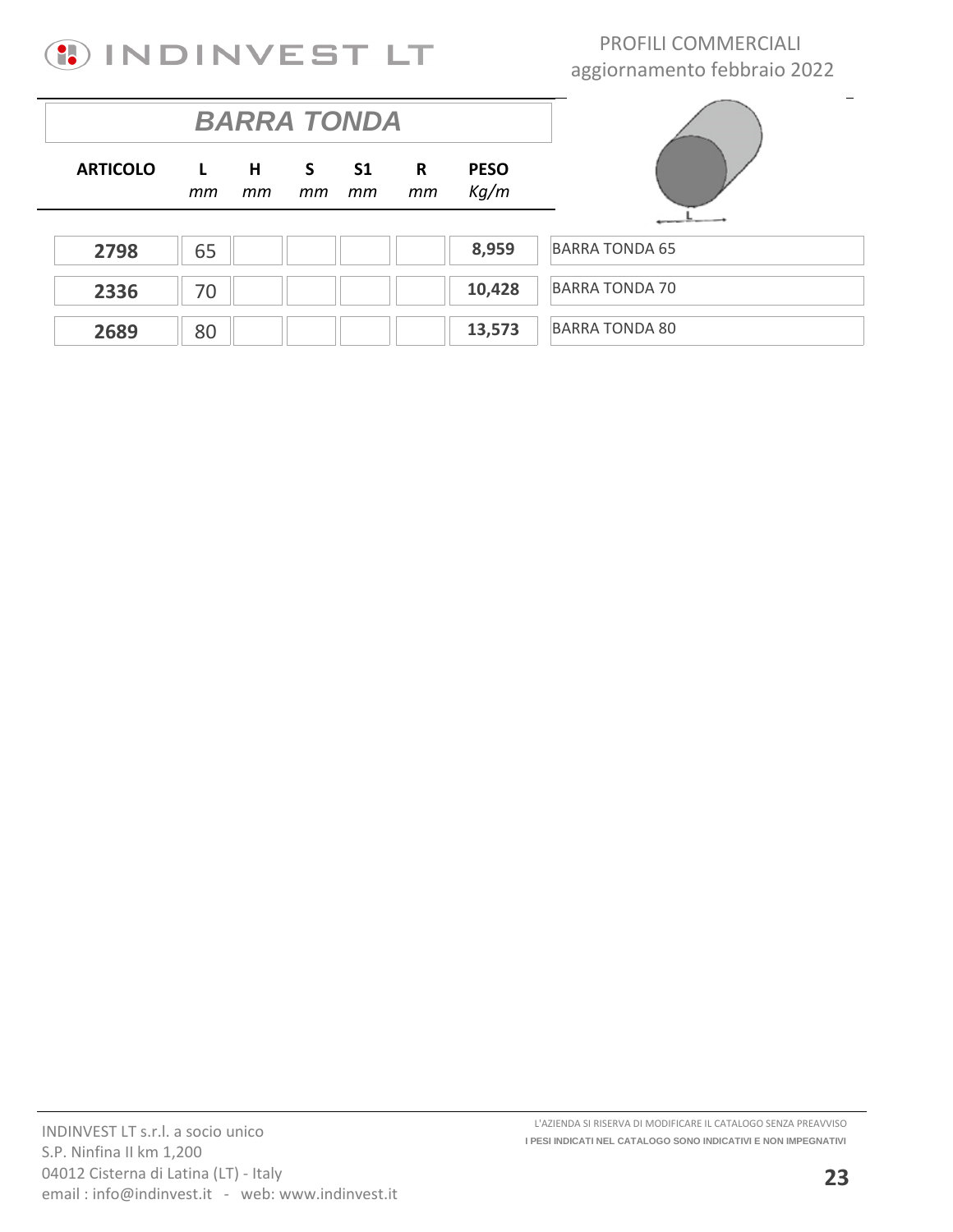

|                 |         | <b>PROFILO A U</b> |                |                      |         |                     |                                  |
|-----------------|---------|--------------------|----------------|----------------------|---------|---------------------|----------------------------------|
| <b>ARTICOLO</b> | L<br>тm | н<br>тm            | S<br>mm        | S <sub>1</sub><br>mm | R<br>mm | <b>PESO</b><br>Kg/m | s<br>H                           |
| 2796            | 6       | 6                  | $\mathbf{1}$   |                      |         | 0,043               | PROFILO A U 6X6 spessore 1       |
| 2477            | 10      | 10                 | $\overline{2}$ |                      |         | 0,14                | PROFILO A U10 x 10 spessore 2    |
| 2294            | 15      | 15                 | 1,5            |                      |         | 0,17                | PROFILO A U 15 x 15 spessore 1,5 |
| 2496            | 15      | 15                 | $\overline{2}$ |                      |         | 0,221               | PROFILO A U 15 x 15 spessore 2   |
| 3393            | 15      | 20                 | 1,5            |                      |         | 0,211               | PROFILO A U 15 x 20 spessore 1,5 |
| 2105            | 15      | 20                 | $\overline{2}$ |                      |         | 0,227               | PROFILO A U 15 x 20 spessore 2   |
| 2367            | 15      | 30                 | 1,5            |                      |         | 0,23                | PROFILO A U 15 x 30 spessore 1,5 |
| 34476           | 20      | 10                 | 1,5            |                      |         | 0,152               | PROFILO A U 20 x 10 spessore 1,5 |
| 2729            | 20      | 10                 | $\overline{2}$ |                      |         | 0,194               | PROFILO A U 20 x 10 x spessore 2 |
| 2083            | 20      | 15                 | $\overline{2}$ |                      |         | 0,248               | PROFILO A U 20 x 15 spessore 2   |
| 2305            | 20      | 20                 | 1,5            |                      |         | 0,231               | PROFILO A U 20 x 20 spessore 1,5 |
| 2299            | 20      | 20                 | $\overline{2}$ |                      |         | 0,302               | PROFILO A U 20 x 20 spessore 2   |
| 2512            | 20      | 30                 | $\overline{2}$ |                      |         | 0,41                | CANALINO 30 x 30 spessore 2      |
| 2609            | 20      | 40                 | $\overline{2}$ |                      |         | 0,518               | PROFILO A U 20 x 40 x spessore 2 |
| 2803            | 25      | 20                 | $\overline{2}$ |                      |         | 0,329               | PROFILO A U 25X20 spessore 2     |
| 2195            | 25      | 25                 | $\overline{2}$ |                      |         | 0,383               | PROFILO A U 25 x 25 spessore 2   |
| 2599            | 25      | 25                 | 3              |                      |         | 0,559               | PROFILO A U 25 x 25 x spessore 3 |
| 2309            | 30      | 10                 | $\overline{2}$ |                      |         | 0,248               | PROFILO A U 30 x 10 spessore 2   |
| 2233            | 30      | 20                 | $\overline{2}$ |                      |         | 0,356               | PROFILO A U 30 x 20 spessore 2   |
| 2788            | 30      | 20                 | 3              |                      |         | 0,518               | PROFILO A U 30X20 spessore 3     |
| 2189            | 30      | 30                 | $\overline{2}$ |                      |         | 0,464               | PROFILO A U 30 x 30 spessore 2   |

INDINVEST LT s.r.l. a socio unico S.P. Ninfina II km 1,200 04012 Cisterna di Latina (LT) - Italy email: info@indinvest.it - web: www.indinvest.it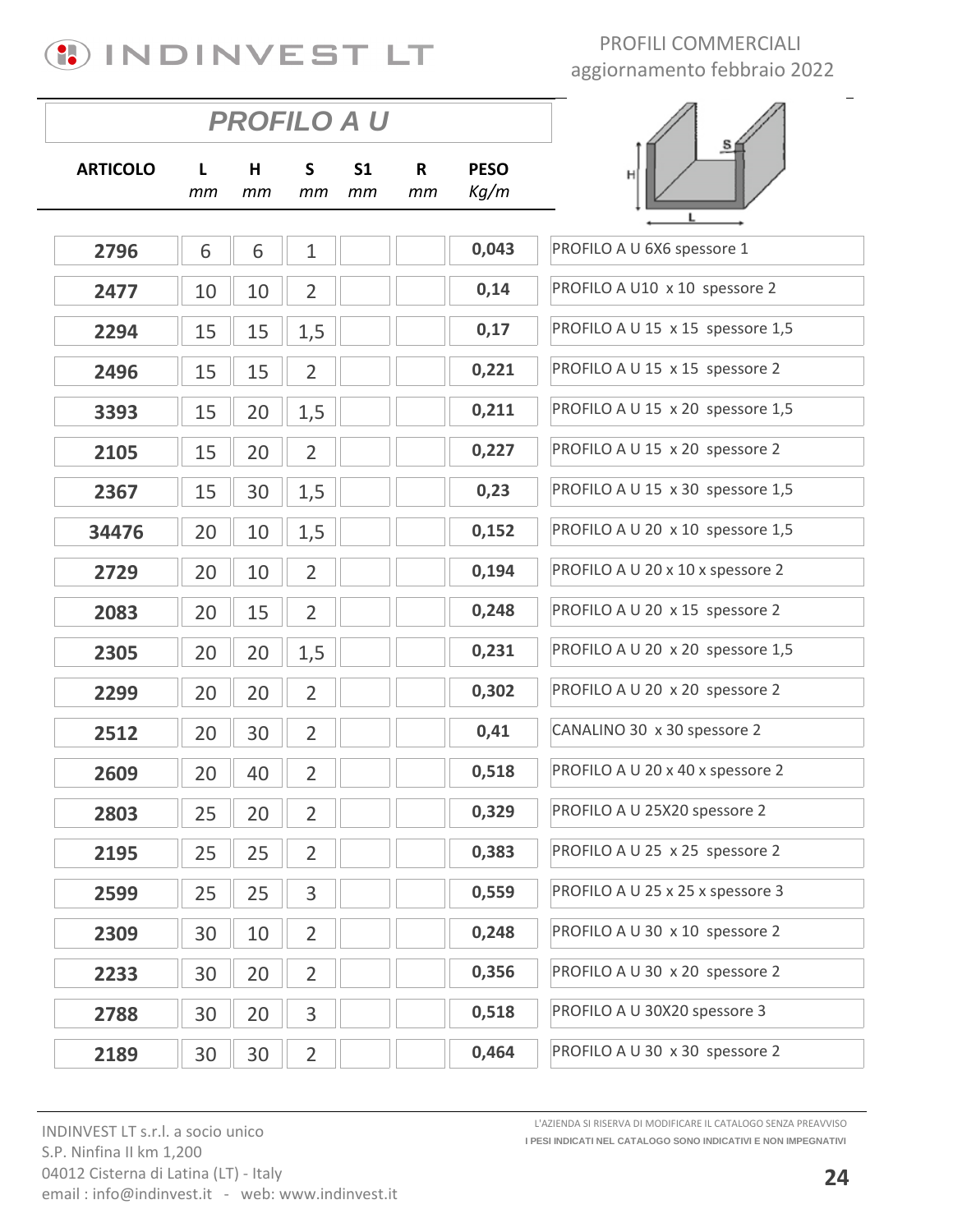

|                 |         | <b>PROFILO A U</b> |                |                      |         |                     |                                    |
|-----------------|---------|--------------------|----------------|----------------------|---------|---------------------|------------------------------------|
| <b>ARTICOLO</b> | L<br>тm | н<br>mm            | S<br>mm        | S <sub>1</sub><br>mm | R<br>mm | <b>PESO</b><br>Kg/m | $\overline{\mathbf{e}}$<br>н       |
|                 |         |                    |                |                      |         |                     |                                    |
| 2416            | 30      | 30                 | 3              |                      |         | 0,68                | PROFILO A U 30 x 30 spessore 3     |
| 2789            | 30      | 40                 | 3              |                      |         | 0,842               | PROFILO A U 30X40 spessore 3       |
| 2790            | 30      | 50                 | 3              |                      |         | 1,004               | PROFILO A U 30X50 spessore 3       |
| 2016            | 35      | 10                 | $\overline{2}$ |                      |         | 0,276               | PROFILO A U 35 x 10 x spessore 2   |
| 2490            | 35      | 20                 | $\overline{2}$ |                      |         | 0,383               | PROFILO A U 35 x 20 spessore 2     |
| 2203            | 35      | 35                 | $\overline{2}$ |                      |         | 0,545               | PROFILO A U 35 x 35 spessore 2     |
| 2047            | 40      | 10                 | $\overline{2}$ |                      |         | 0,302               | PROFILO A U 40 x 10 spessore 2     |
| 2249            | 40      | 15                 | $\overline{2}$ |                      |         | 0,356               | PROFILO A U 40 x 15 spessore 2     |
| 2232            | 40      | 20                 | $\overline{2}$ |                      |         | 0,41                | PROFILO A U 40 x 20 x spessore 2   |
| 2693            | 40      | 30                 | 3              |                      |         | 0,761               | PROFILO A U 40 x 30 x spessore 3   |
| 2319            | 40      | 40                 | $\overline{2}$ |                      |         | 0,626               | PROFILO A U 40 x 40 spessore 2     |
| 2461            | 40      | 40                 | 3              |                      |         | 0,923               | PROFILO A U 40 x 40 spessore 3     |
| 2326            | 40      | 40                 | $\overline{4}$ |                      |         | 1,21                | PROFILO A U 40 x 40 spessore 4     |
| 24330           | 40,2    | 15                 | $\overline{2}$ |                      |         | 0,273               | PROFILO A U 40,2 x 15 x spessore 2 |
| 8528            | 45      | 30                 | $\overline{2}$ |                      |         | 0,545               | PROFILO A U 45 x 30 spessore 2     |
| 2345            | 45,5    | 12                 | 2,5            |                      |         | 0,435               | PROFILO A U 45,5 x 12 spessore 2,5 |
| 2040            | 50      | 20                 | $\overline{2}$ |                      |         | 0,465               | PROFILO A U 50 x 20 spessore 2     |
| 2085            | 50      | 25                 | $\overline{2}$ |                      |         | 0,518               | PROFILO A U 50 x 25 spessore 2     |
| 2530            | 50      | 30                 | 3              |                      |         | 0,842               | CANALINO 30 x 50 spessore 3        |
| 2624            | 50      | 40                 | 1,5            |                      |         | 0,516               | PROFILO A U 50 x 40 x spessore 1,5 |
| 2462            | 50      | 40                 | 4              |                      |         | 1,318               | PROFILO A U 50 x 40 spessore 4     |

INDINVEST LT s.r.l. a socio unico S.P. Ninfina II km 1,200 04012 Cisterna di Latina (LT) - Italy email: info@indinvest.it - web: www.indinvest.it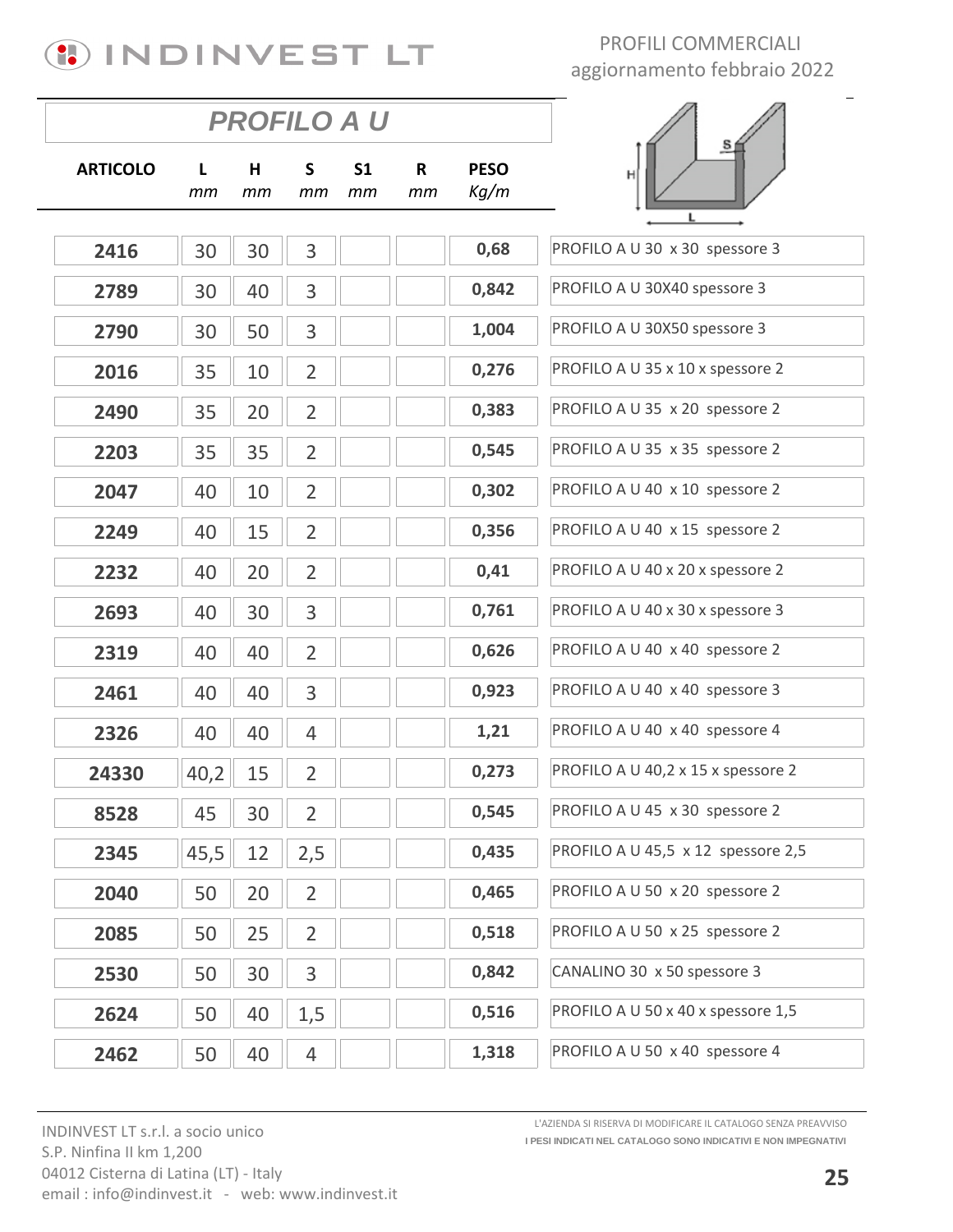

|                 |         |         | PROFILO A U    |                      |         |                     |                                  |
|-----------------|---------|---------|----------------|----------------------|---------|---------------------|----------------------------------|
| <b>ARTICOLO</b> | L<br>mm | н<br>mm | S<br>mm        | S <sub>1</sub><br>mm | R<br>mm | <b>PESO</b><br>Kg/m | $\overline{\mathbf{e}}$<br>H     |
|                 |         |         |                |                      |         |                     |                                  |
| 4789            | 50      | 50      | $\overline{2}$ |                      |         | 0,788               | PROFILO A U 50 x 50 spessore 2   |
| 2600            | 50      | 50      | 3              |                      |         | 1,166               | PROFILO A U 50 x 50 x spessore 3 |
| 2517            | 50      | 50      | $\overline{4}$ |                      |         | 1,534               | PROFILO A U 50 x 50 spessore 4   |
| 2708            | 50      | 50      | 5              |                      |         | 1,89                | PROFILO A U 50 x 50 x spessore 5 |
| 2706            | 55      | 20      | $\overline{2}$ |                      |         | 0,491               | PROFILO A U 55 x 20 spessore 2   |
| 5650            | 55      | 30      | 1,5            |                      |         | 0,453               | PROFILO A U 55 x 30 spessore 1,5 |
| 5181            | 55      | 40      | 1,5            |                      |         | 0,535               | PROFILO A U 55 x 40 spessore 1,5 |
| 3606            | 55      | 55      | $\overline{2}$ |                      |         | 0,87                | PROFILO A U 55 x 55 spessore 2   |
| 2043            | 60      | 20      | $\overline{2}$ |                      |         | 0,518               | PROFILO A U 60 x 20 spessore 2   |
| 2051            | 60      | 30      | $\overline{2}$ |                      |         | 0,626               | PROFILO A U 60 x 30 spessore 2   |
| 2694            | 60      | 30      | 3              |                      |         | 0,923               | PROFILO A U 60 x 30 x spessore 3 |
| 2804            | 60      | 40      | 2,5            |                      |         | 0,913               | PROFILO A U 60X40 spessore 2,5   |
| 13015           | 60      | 40      | 3              |                      |         | 1,089               | PROFILO A U 60 x 40 spessore 3   |
| 2307            | 60      | 40      | $\overline{4}$ |                      |         | 1,425               | PROFILO A U 60 x 40 spessore 4   |
| 2502            | 60      | 40      | 5              |                      |         | 1,755               | PROFILO A U 40 x 60 spessore 5   |
| 10684           | 60      | 60      | $\overline{2}$ |                      |         | 0,873               | PROFILO A U 60 x 60 spessore 2   |
| 2786            | 60      | 60      | 3              |                      |         | 1,409               | PROFILO A U 60X60 spessore 3     |
| 2425            | 60      | 60      | $\overline{4}$ |                      |         | 1,855               | PROFILO A U 60 x 60 spessore 4   |
| 2494            | 60      | 60      | 5              |                      |         | 2,292               | PROFILO A U 60 x 60 spessore 5   |
| 2044            | 80      | 20      | $\overline{2}$ |                      |         | 0,626               | PROFILO A U 80 x 20 spessore 2   |
| 2529            | 80      | 40      | 4              |                      |         | 1,642               | PROFILO A U 80 x 40 spessore 4   |

INDINVEST LT s.r.l. a socio unico S.P. Ninfina II km 1,200 04012 Cisterna di Latina (LT) - Italy email: info@indinvest.it - web: www.indinvest.it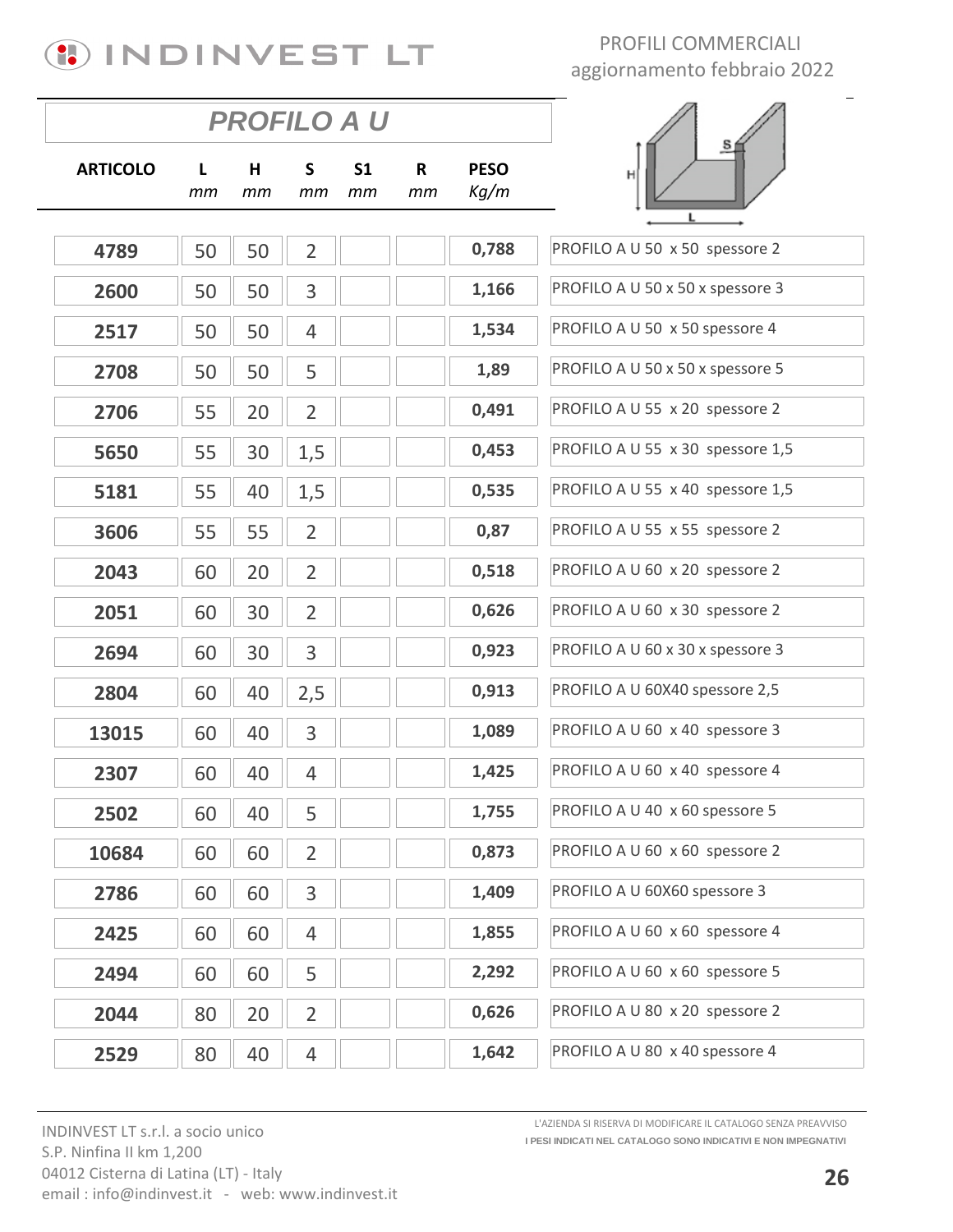

|                 |         | <b>PROFILO A U</b> |                    |                      |         |                     |                                     |
|-----------------|---------|--------------------|--------------------|----------------------|---------|---------------------|-------------------------------------|
| <b>ARTICOLO</b> | L<br>mm | H<br>mm            | $\mathsf{S}$<br>mm | S <sub>1</sub><br>mm | R<br>mm | <b>PESO</b><br>Kg/m | $\overline{\mathbf{e}}$<br>H        |
| 2359            | 80      | 60                 | 8                  |                      |         | 3,98                | PROFILO A U 80 x 60 spessore 8      |
| 2805            | 80      | 80                 | $\overline{4}$     |                      |         | 2,506               | PROFILO A U 80X80 spessore 4        |
| 2064            | 100     | 20                 | $\overline{2}$     |                      |         | 0,739               | PROFILO A U 100 x 20 spessore 2     |
| 2419            | 100     | 50                 | 5                  |                      |         | 3                   | PROFILO A U 100 x 50 spessore 5     |
| 2602            | 100     | 50                 | 10                 |                      |         | 4,86                | PROFILO A U 100 x 50 x spessore 10  |
| 2707            | 100     | 100                | 4,5                |                      |         | 3,55                | CANALINO 100 x 100 spessore 4,5     |
| 2065            | 120     | 20                 | $\overline{2}$     |                      |         | 0,848               | PROFILO A U 120 x 20 spessore 2     |
| 2806            | 120     | 40                 | 3                  |                      |         | 1,571               | PROFILO A U 120X40 spessore 3       |
| 2532            | 125     | 63                 | 6                  |                      |         | 3,872               | PROFILO A U 125 x 63 spessore 6     |
| 2215            | 128     | 65                 | 13                 |                      |         | 7,897               | PROFILO A U128 x 65 spessore 13     |
| 2787            | 160     | 80                 | 8                  |                      |         | 6,566               | PROFILO A U 160X80 spessore 8       |
| 2500            | 160     | 80                 | 10                 |                      |         | 8,097               | PROFILO A U 160 x 80 spessore 10    |
| 2716            | 200     | 100                | 10                 |                      |         | 10,26               | PROFILO A U 200 x 100 x spessore 10 |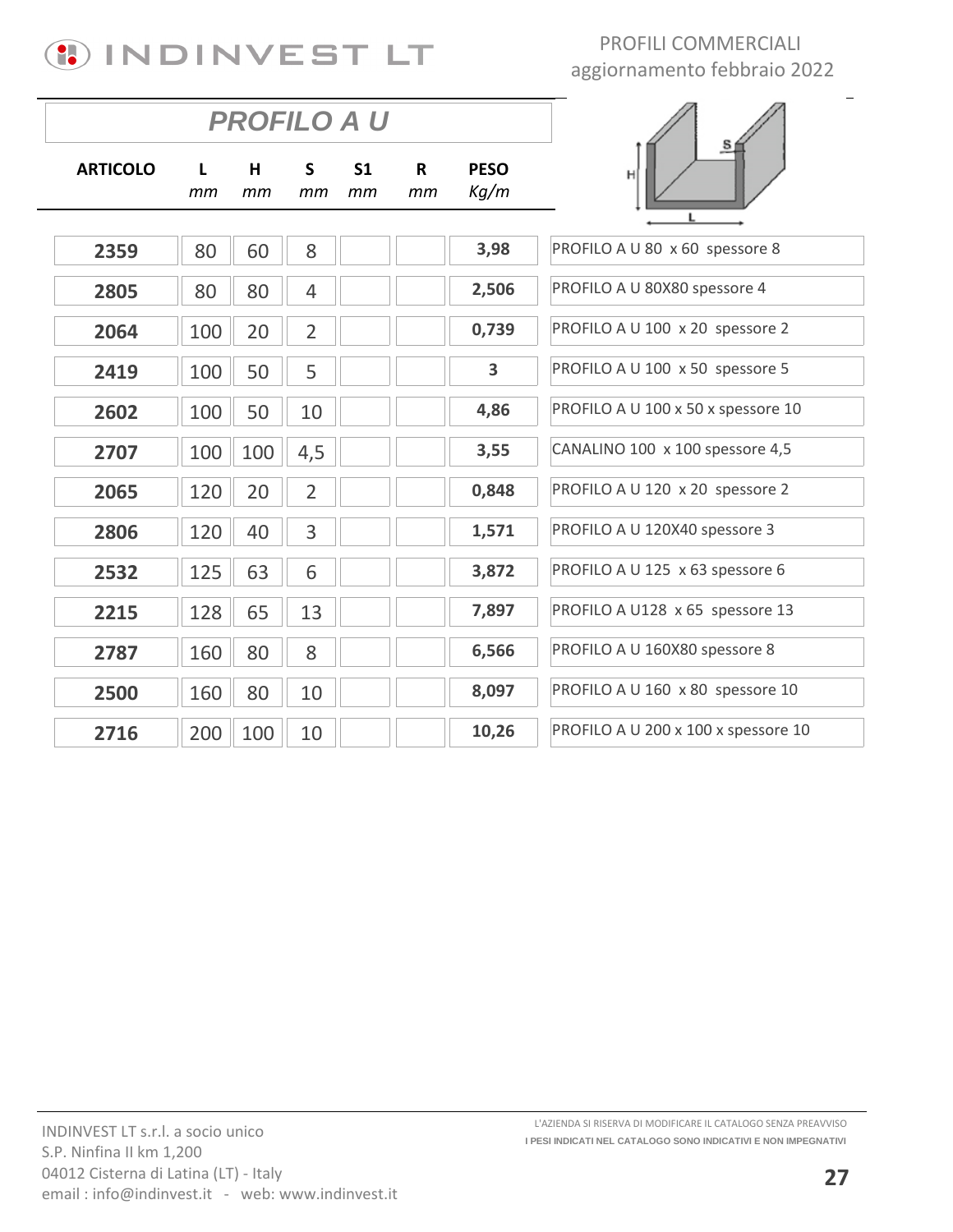

|                 |         | <b>PROFILO A T</b> |                |                      |                    |                     |                                  |
|-----------------|---------|--------------------|----------------|----------------------|--------------------|---------------------|----------------------------------|
| <b>ARTICOLO</b> | L<br>тm | н<br>тm            | S<br>тm        | S <sub>1</sub><br>тm | $\mathsf{R}$<br>mm | <b>PESO</b><br>Kg/m | н                                |
|                 |         |                    |                |                      |                    |                     |                                  |
| 2265            | 20      | 20                 | $\overline{2}$ |                      |                    | 0,205               | PROFILO A T 20 x 20 spessore 2   |
| 2234            | 25      | 25                 | $\overline{2}$ |                      |                    | 0,259               | PROFILO A T 25 x 25 spessore 2   |
| 2236            | 30      | 15                 | $\overline{2}$ |                      |                    | 0,232               | PROFILO A T 30 x 15 spessore 2   |
| 2091            | 30      | 30                 | $\overline{2}$ |                      |                    | 0,313               | PROFILO A T 30 x 30 spessore 2   |
| 4144            | 30      | 30                 | 3              |                      |                    | 0,461               | PROFILO A T 30 x 30 spessore 3   |
| 2703            | 35      | 35                 | $\overline{2}$ |                      |                    | 0,367               | PROFILO A T 35 x 35 spessore 2   |
| 2276            | 40      | 20                 | $\overline{2}$ |                      |                    | 0,313               | PROFILO A T 40 x 20 spessore 2   |
| 2206            | 40      | 40                 | $\overline{2}$ |                      |                    | 0,42                | PROFILO A T 40 x 40 spessore 2   |
| 2092            | 40      | 40                 | $\overline{4}$ |                      |                    | 0,82                | PROFILO A T 40 x 40 spessore 4   |
| 2313            | 50      | 35                 | $\overline{2}$ |                      |                    | 0,45                | PROFILO A T 50 x 35 spessore 2   |
| 3397            | 50      | 50                 | $\overline{2}$ |                      |                    | 0,529               | PROFILO A T 50 x 50 spessore 2   |
| 16770           | 50      | 50                 | 3              |                      |                    | 0,786               | PROFILO A T 50 x 50 spessore 3   |
| 4032            | 50      | 50                 | $\overline{4}$ |                      |                    | 1,041               | PROFILO A T 50 x 50 x spessore 4 |
| 4032            | 50      | 50                 | $\overline{4}$ |                      |                    | 1,041               | PROFILO A T 50 x 50 x spessore 4 |
| 2518            | 50      | 50                 | 5              |                      |                    | 1,283               | PROFILO A T 50 x 50 spessore 5   |
| 2712            | 60      | 60                 | 6              |                      |                    | 1,847               | PROFILO A T 60 x 60 x spessore 6 |
| 2370            | 70      | 20                 | 3              |                      |                    | 0,704               | PROFILO A T 70 x 20 spessore 3   |
| 2797            | 100     | 60                 | $\overline{2}$ |                      |                    | $\pmb{0}$           | PROFILO A T 100X60 spessore 2    |
| 2807            | 100     | 100                | 10             |                      |                    | 5,13                | PROFILO A T 100X100 spessore 10  |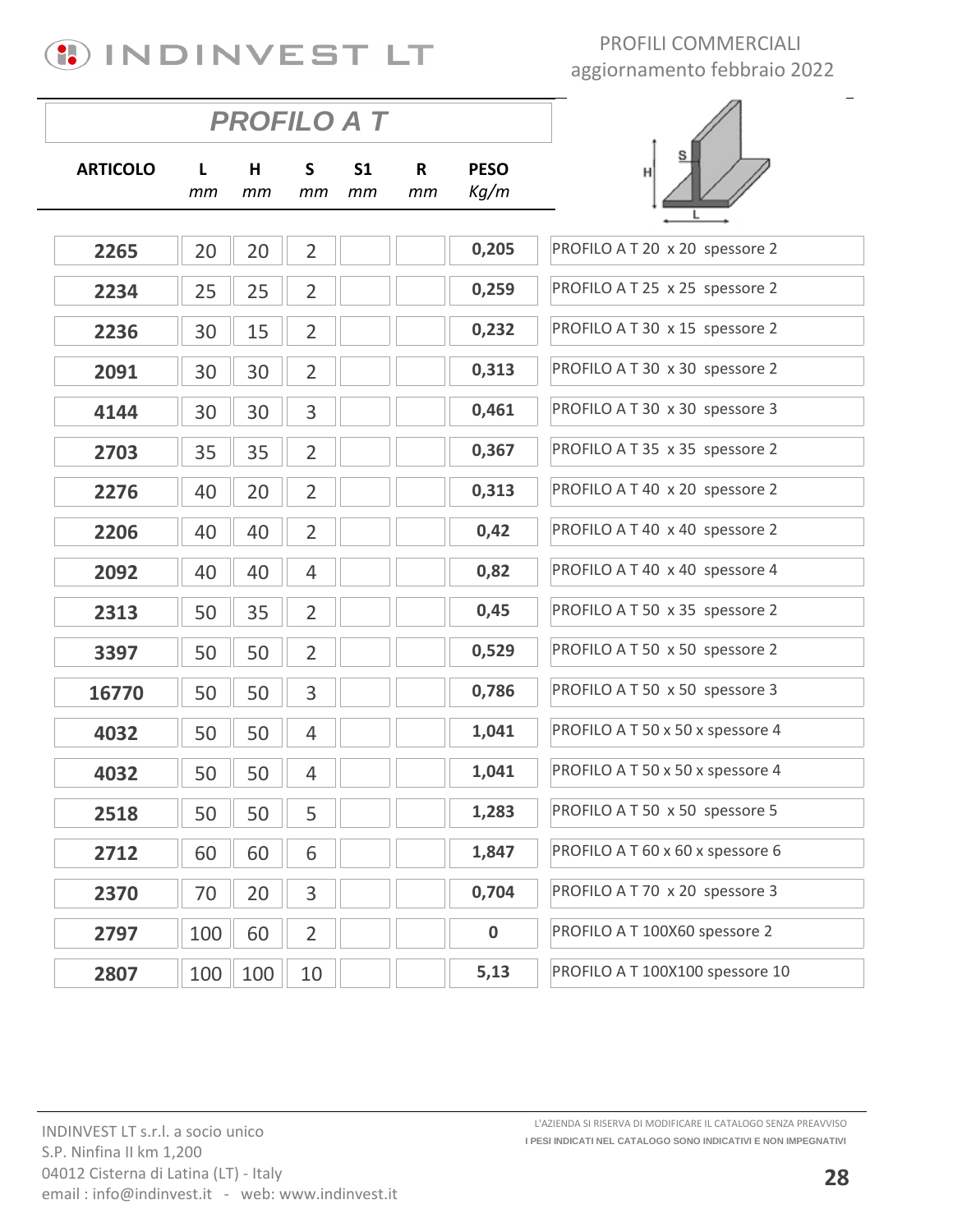

|                 |         |         | <b>TUBO QUADRO</b> |                      |                    |                     |                                  |
|-----------------|---------|---------|--------------------|----------------------|--------------------|---------------------|----------------------------------|
| <b>ARTICOLO</b> | L<br>mm | н<br>тm | $\mathsf{S}$<br>тm | S <sub>1</sub><br>mm | $\mathsf{R}$<br>mm | <b>PESO</b><br>Kg/m |                                  |
| 2274            | 15      |         | 1,5                |                      |                    | 0,218               | TUBO QUADRO 15 x 15 spessore 1,5 |
| 2208            | 15      | 15      | $\overline{2}$     |                      |                    | 0,282               | TUBO QUADRO 15 x 15 spessore 2   |
| 2219            | 20      |         | 1,5                |                      |                    | 0,295               | TUBO QUADRO 20 x 20 spessore 1,5 |
| 2605            | 20      | 20      | 3                  |                      |                    | 0,551               | TUBO QUADRO 20 x 20 spessore 3   |
| 7625            | 25      | 25      | 1,5                |                      |                    | 0,386               | TUBO QUADRO 25 x 25 spessore 1,5 |
| 2261            | 25      | 25      | $\overline{2}$     |                      |                    | 0,497               | TUBO QUADRO 25 x 25 spessore 2   |
| 2565            | 25      | 25      | 3                  |                      |                    | 0,713               | TUBO QUADRO 25 x 25 spessore 3   |
| 2151            | 30      | 30      | 1,5                |                      |                    | 0,461               | TUBO QUADRO 30 x 30 spessore 1,5 |
| 2015            | 30      | 30      | $\overline{2}$     |                      |                    | 0,605               | TUBO QUADRO 30 x 30 spessore 2   |
| 8288            | 30      | 30      | 3                  |                      |                    | 0,875               | TUBO QUADRO 30 x 30 spessore 3   |
| 2612            | 30      | 30      | 4                  |                      |                    | 1,123               | TUBO QUADRO 30 x 30 spessore 4   |
| 2791            | 34      | 34      | 3                  |                      |                    | 1,004               | TUBO QUADRO 34X34 spessore 3     |
| 2025            | 35      | 35      | 1,5                |                      |                    | 0,546               | TUBO QUADRO 35 x 35 spessore 1,5 |
| 2042            | 35      | 35      | $\overline{2}$     |                      |                    | 0,713               | TUBO QUADRO 35 x 35 spessore 2   |
| 2464            | 35      | 35      | 3                  |                      |                    | 1,037               | TUBO QUADRO 35 x 35 spessore 3   |
| 2116            | 40      | 40      | 1,5                |                      |                    | 0,623               | TUBO QUADRO 40 x 40 spessore 1,5 |
| 2012            | 40      | 40      | $\overline{2}$     |                      |                    | 0,821               | TUBO QUADRO 40 x 40 spessore 2   |
| 2012            | 40      | 40      | $\overline{2}$     |                      |                    | 0,821               | TUBO QUADRO 40 x 40 spessore 2   |
| 3618            | 40      | 40      | 2,5                |                      |                    | 1,013               | TUBO QUADRO 40 x 40 spessore 2,5 |
| 8406            | 40      | 40      | 3                  |                      |                    | 1,203               | TUBO QUADRO 40 x 40 spessore 3   |
| 2402            | 40      | 40      | $\overline{4}$     |                      |                    | 1,553               | TUBO QUADRO 40 x 40 spessore 4   |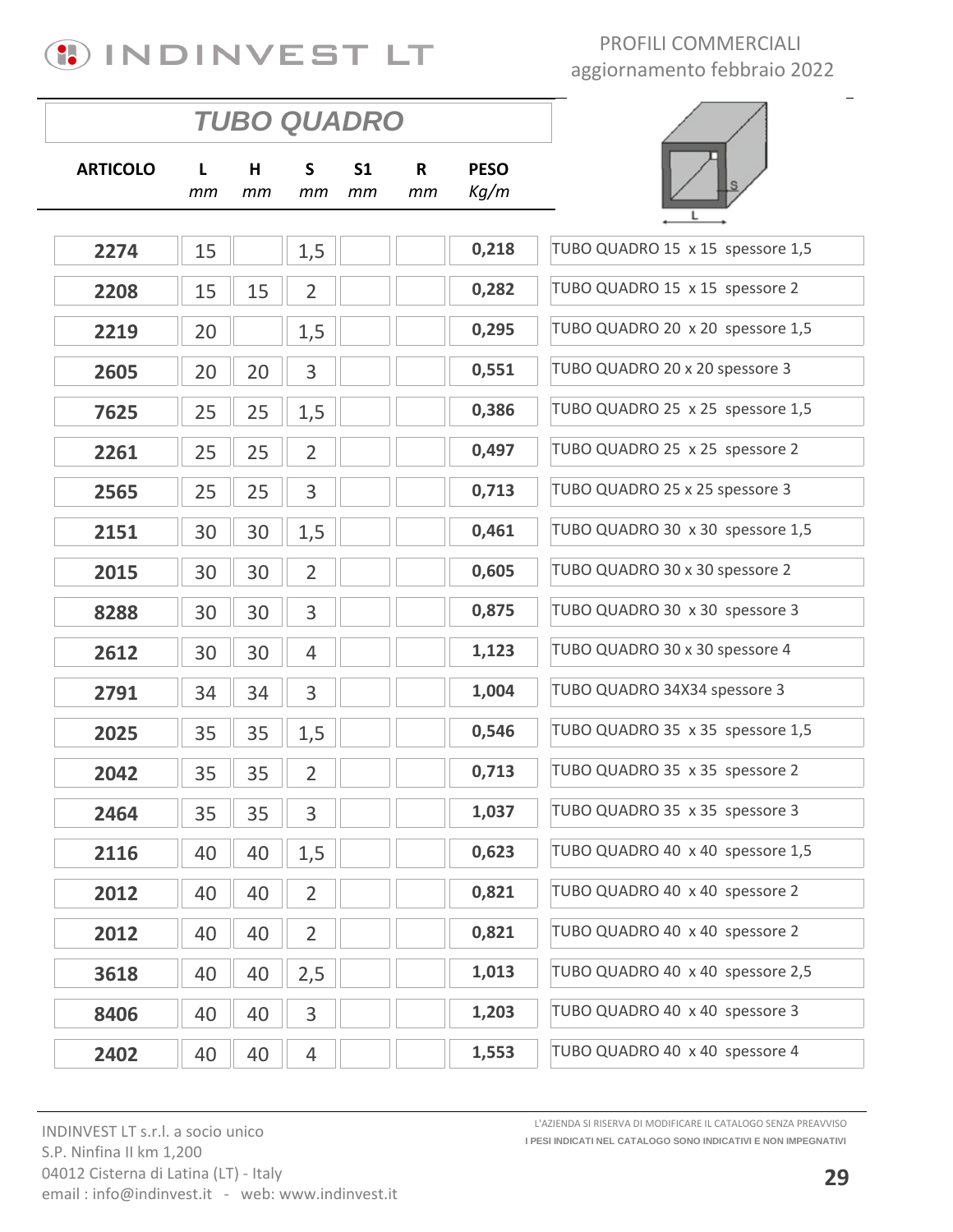

|                 |         | <b>TUBO QUADRO</b> |                |                      |         |                     |                                |
|-----------------|---------|--------------------|----------------|----------------------|---------|---------------------|--------------------------------|
| <b>ARTICOLO</b> | L<br>тm | H<br>тm            | S<br>mт        | S <sub>1</sub><br>тm | R<br>mm | <b>PESO</b><br>Kg/m |                                |
| 2566            | 40      | 40                 | 5              |                      |         | 1,89                | TUBO QUADRO 40 x 40 spessore 5 |
| 2074            | 45      | 45                 | $\overline{2}$ |                      |         | 0,875               | TUBO QUADRO 45 x 45 spessore 2 |
|                 |         |                    |                |                      |         |                     |                                |
| 2020            | 50      | 50                 | $\overline{2}$ |                      |         | 1,037               | TUBO QUADRO 50 x 50 spessore 2 |
| 4146            | 50      | 50                 | 3              |                      |         | 1,522               | TUBO QUADRO 50 x 50 spessore 3 |
| 15392           | 50      | 50                 | $\overline{4}$ |                      |         | 1,987               | TUBO QUADRO 50 x 50 spessore 4 |
| 2427            | 50      | 50                 | 5              |                      |         | 2,427               | TUBO QUADRO 50 x 50 spessore 5 |
| 6177            | 55      | 55                 | $\overline{2}$ |                      |         | 1,145               | TUBO QUADRO 55 x 55 spessore 2 |
| 2028            | 60      | 60                 | $\overline{2}$ |                      |         | 1,253               | TUBO QUADRO 60 x 60 spessore 2 |
| 4147            | 60      | 60                 | 3              |                      |         | 1,854               | TUBO QUADRO 60 x 60 spessore 3 |
| 2426            | 60      | 60                 | 4              |                      |         | 2,417               | TUBO QUADRO 60 x 60 spessore 4 |
| 2523            | 60      | 60                 | 5              |                      |         | 2,97                | TUBO QUADRO 60 x 60 spessore 5 |
| 2589            | 70      | 70                 | $\overline{2}$ |                      |         | 1,469               | TUBO QUADRO 70 x 70 spessore 2 |
| 2567            | 70      | 70                 | 3              |                      |         | 2,171               | TUBO QUADRO 70 x 70 spessore 3 |
| 2548            | 70      | 70                 | 4              |                      |         | 2,851               | TUBO QUADRO 70 x 70 spessore 4 |
| 2396            | 80      |                    | 3              |                      |         | 2,495               | TUBO QUADRO 80 x 80 spessore 3 |
| 2031            | 80      | 80                 | $\overline{2}$ |                      |         | 1,684               | TUBO QUADRO 80 x 80 spessore 2 |
| 2031            | 80      | 80                 | $\overline{2}$ |                      |         | 1,684               | TUBO QUADRO 80 x 80 spessore 2 |
| 2362            | 80      | 80                 | 4              |                      |         | 3,283               | TUBO QUADRO 80 x 80 spessore 4 |
| 2224            | 80      | 80                 | 5              |                      |         | 4,065               | TUBO QUADRO 80 x 80 spessore 5 |
| 2732            | 80      | 80                 | 6              |                      |         | 4,795               | TUBO QUADRO 80 x 80 spessore 6 |
| 2568            | 90      | 90                 | $\overline{4}$ |                      |         | 3,715               | TUBO QUADRO 90 x 90 spessore 4 |

INDINVEST LT s.r.l. a socio unico S.P. Ninfina II km 1,200 04012 Cisterna di Latina (LT) - Italy email: info@indinvest.it - web: www.indinvest.it **I PESI INDICATI NEL CATALOGO SONO INDICATIVI E NON IMPEGNATIVI** L'AZIENDA SI RISERVA DI MODIFICARE IL CATALOGO SENZA PREAVVISO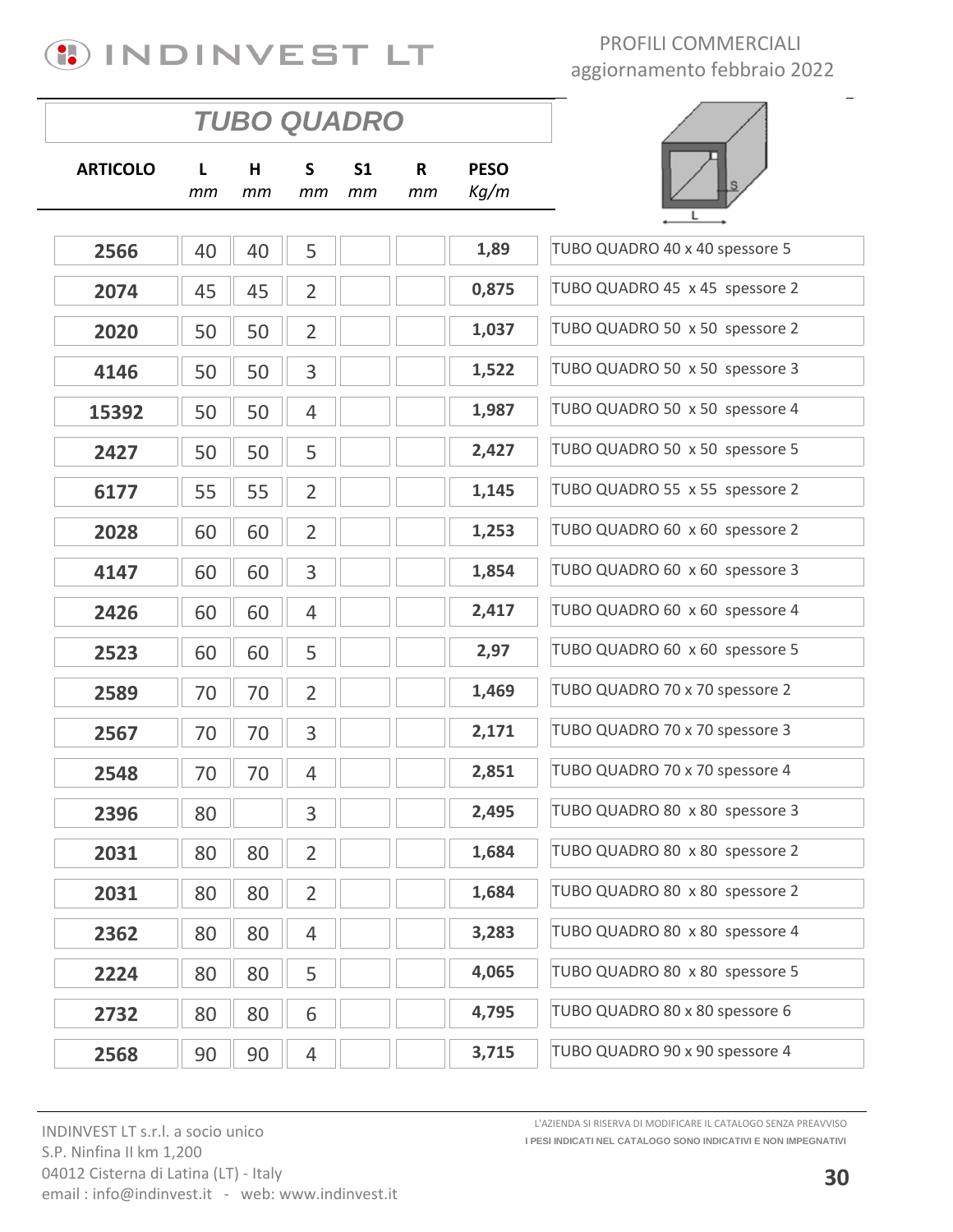

|                 |         |         |                | <b>TUBO QUADRO</b>   |                    |                     |                                    |
|-----------------|---------|---------|----------------|----------------------|--------------------|---------------------|------------------------------------|
| <b>ARTICOLO</b> | L<br>mm | H<br>тm | S.<br>тm       | S <sub>1</sub><br>тm | $\mathsf{R}$<br>тm | <b>PESO</b><br>Kg/m |                                    |
| 2139            | 100     | 100     | $\overline{2}$ |                      |                    | 2,117               | TUBO QUADRO 100 x 100 spessore 2   |
| 2436            | 100     | 100     | 3              |                      |                    | 3,14                | TUBO QUADRO 100 x 100 spessore 3   |
| 15391           | 100     | 100     | $\overline{4}$ |                      |                    | 4,147               | TUBO QUADRO 100 x 100 spessore 4   |
| 2434            | 100     | 100     | 5              |                      |                    | 5,127               | TUBO QUADRO 100 x 100 spessore 5   |
| 2784            | 100     | 100     | 10             |                      |                    | 9,72                | TUBO QUADRO 100X100 spessore 10    |
| 20581           | 120     | 120     | $\overline{4}$ |                      |                    | 5,011               | TUBO QUADRO 120 x 120 spessore 4   |
| 2524            | 120     | 120     | 5              |                      |                    | 6,21                | TUBO QUADRO 120 x 120 spessore 5   |
| 2765            | 150     | 150     | $\overline{2}$ |                      |                    | 3,197               | TUBO QUADRO 150 x spessore 2       |
| 2184            | 150     | 150     | 2,5            |                      |                    | 3,997               | TUBO QUADRO 150 x 150 spessore 2,5 |
| 2549            | 150     | 150     | 3              |                      |                    | 4,763               | TUBO QUADRO 150 x 150 spessore 3   |
| 2399            | 150     | 150     | 5              |                      |                    | 7,827               | TUBO QUADRO 150 x 150 spessore 5   |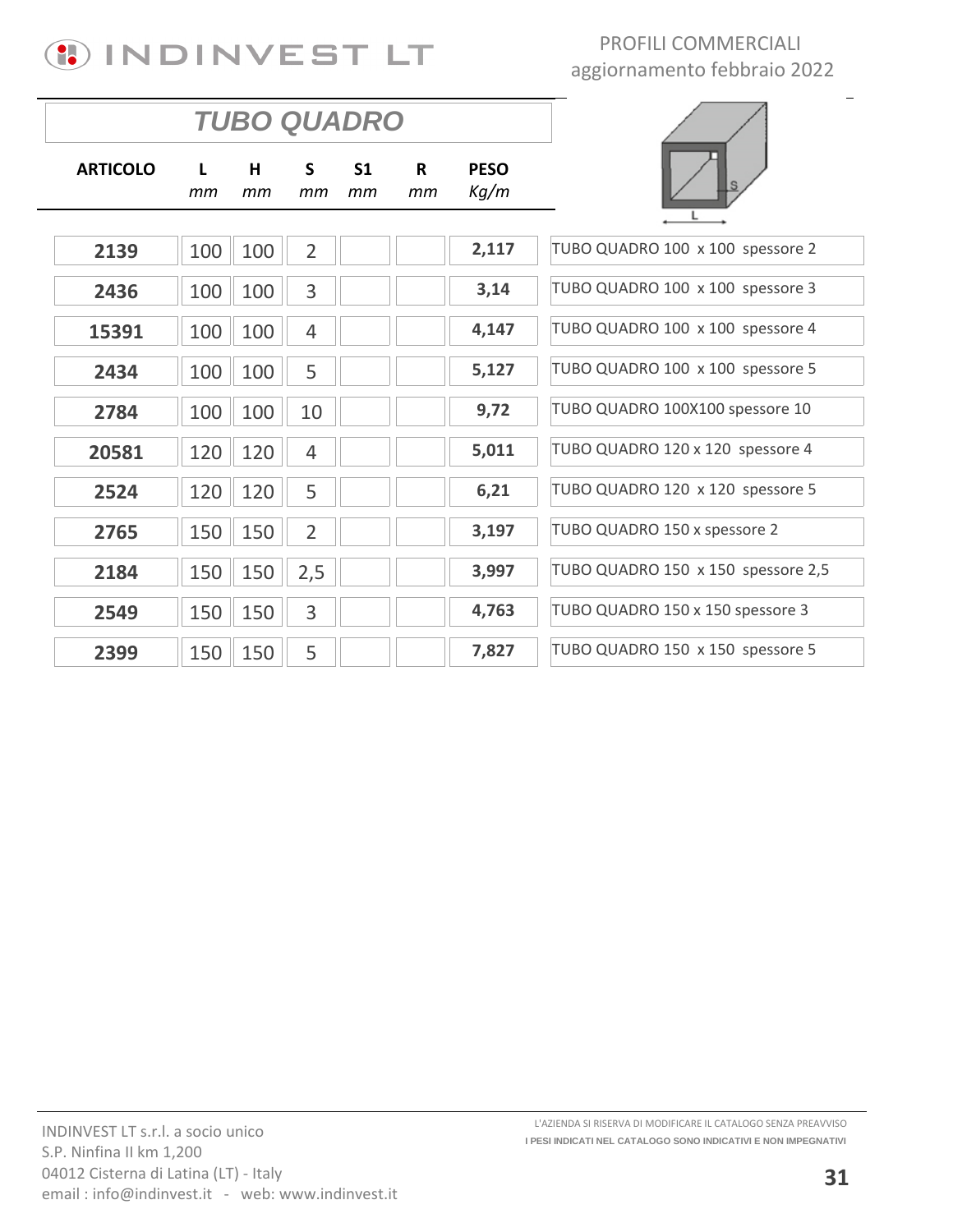

### *TUBO QUADRO RAGGIATO*

| TUBO QUADRO RAGGIATO 25 x 25 spessor  |
|---------------------------------------|
|                                       |
| TUBO QUADRO RAGGIATO 25 x 25 spessor  |
|                                       |
| TUBO QUADRO RAGGIATO 30 x 30 spessore |
|                                       |
| TUBO QUADRO RAGGIATO 70 x 70 spessor  |
|                                       |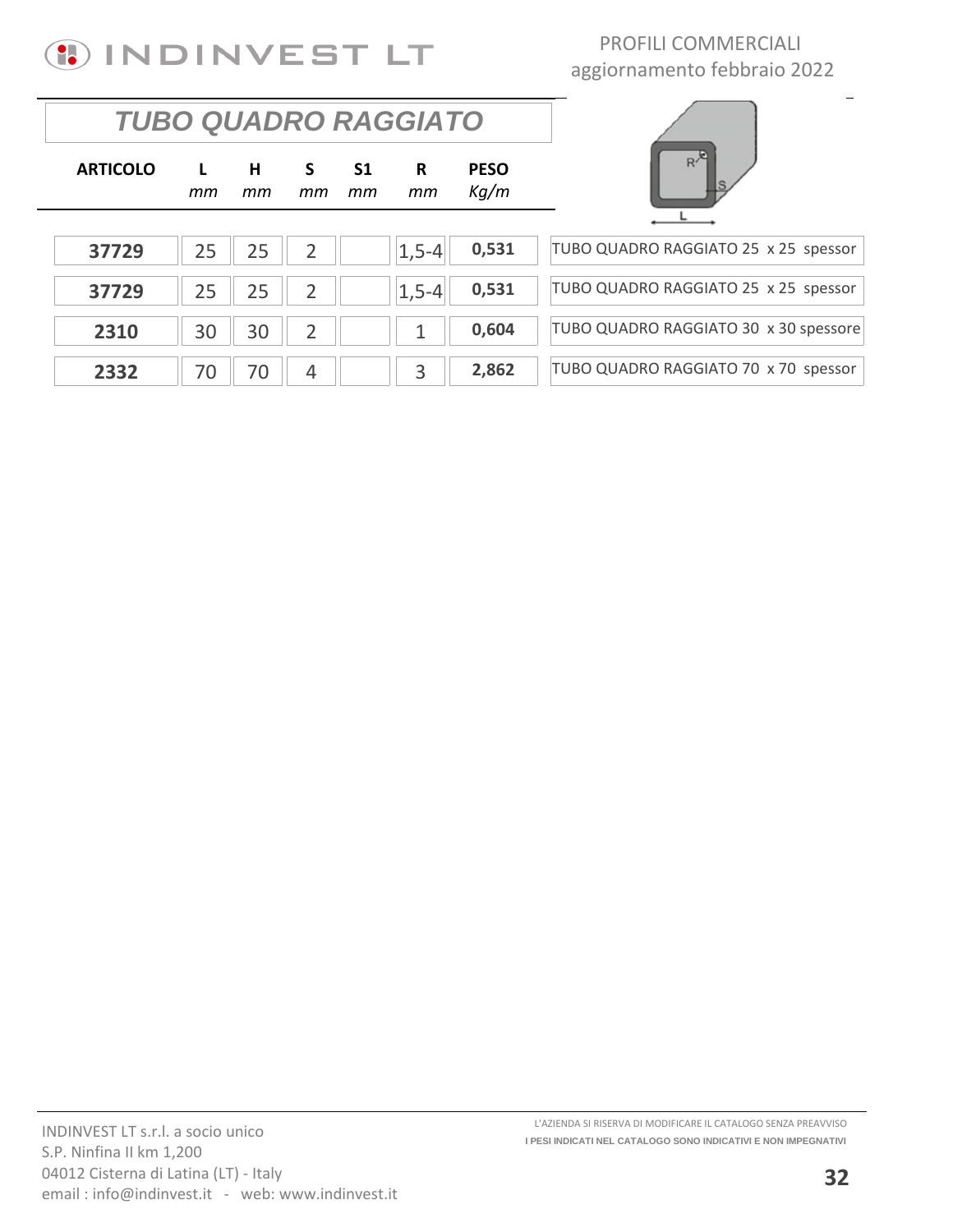

 $\overline{\phantom{a}}$ 

|                 | <b>TUBO RETTANGOLARE</b> |         |                |                      |                   |                     |                                         |
|-----------------|--------------------------|---------|----------------|----------------------|-------------------|---------------------|-----------------------------------------|
| <b>ARTICOLO</b> | L<br>mm                  | н<br>mm | S.<br>mт       | S <sub>1</sub><br>mm | $\mathbf R$<br>mm | <b>PESO</b><br>Kg/m | IS                                      |
|                 |                          |         |                |                      |                   |                     | L                                       |
| 2086            | 20                       | 10      | 1,5            |                      |                   | 0,218               | TUBO RETTANGOLARE 20 x 10 spessore 1,5  |
| 2782            | 20                       | 10      | $\overline{2}$ |                      |                   | 0,281               | TUBO RETTANGOLARE 20 x 10 x spessore 2  |
| 2125            | 25                       | 15      | 1,5            |                      |                   | 0,299               | TUBO RETTANGOLARE 25 x 15 spessore 1,5  |
| 2087            | 25                       | 15      | $\overline{2}$ |                      |                   | 0,388               | TUBO RETTANGOLARE 25 x 15 spessore 2    |
| 2428            | 25                       | 20      | $\overline{2}$ |                      |                   | 0,44                | TUBO RETTANGOLARE 25 x 20 spessore 2    |
| 2439            | 30                       | 10      | 1,5            |                      |                   | 0,3                 | TUBO RETTANGOLARE 30 x 10 spessore 1,5  |
| 1734            | 30                       | 10      | $\overline{2}$ |                      |                   | 0,39                | TUBO RETTANGOLARE 30 x 10 spessore 2    |
| 2072            | 30                       | 15      | 1,5            |                      |                   | 0,34                | TUBO RETTANGOLARE 30 x 15 spessore 1,5  |
| 2205            | 30                       | 15      | $\overline{2}$ |                      |                   | 0,442               | TUBO RETTANGOLARE 30 x 15 spessore 2    |
| 2710            | 30                       | 20      | 1,5            |                      |                   | 0,381               | TUBO RETTANGOLARE 30 x 20 x spessore 1, |
| 2013            | 30                       | 20      | $\overline{2}$ |                      |                   | 0,479               | TUBO RETTANGOLARE 30 x 20 spessore 2    |
| 2711            | 30                       | 20      | 3              |                      |                   | 0,713               | TUBO RETTANGOLARE 30 x 20 x spessore 3  |
| 2318            | 35                       | 15      | $\overline{2}$ |                      |                   | 0,496               | TUBO RETTANGOLARE 35 x 15 spessore 2    |
| 2582            | 35                       | 35      | 3              |                      |                   | 0,543               | TUBO RETTANGOLARE 35 x 35 x spessore 3  |
| 4591            | 40                       | 10      | 1,5            |                      |                   | 0,38                | TUBO RETTANGOLARE 40 x 10 spessore 1,5  |
| 2783            | 40                       | 10      | $\overline{2}$ |                      |                   | 0,497               | TUBO RETTANGOLARE 40 x 10 x spessore 2  |
| 2364            | 40                       | 15      | $\overline{2}$ |                      |                   | 0,548               | TUBO RETTANGOLARE 40 x 15 spessore 2    |
| 2066            | 40                       | 20      | 1,5            |                      |                   | 0,465               | TUBO RETTANGOLARE 40 x 20 spessore 1,5  |
| 2037            | 40                       | 20      | $\overline{2}$ |                      |                   | 0,605               | TUBO RETTANGOLARE 40 x 20 spessore 2    |
| 2446            | 40                       | 20      | 3              |                      |                   | 0,875               | TUBO RETTANGOLARE 40 x 20 spessore 3    |
| 2590            | 40                       | 25      | $\overline{2}$ |                      |                   | 0,659               | TUBO RETTANGOLARE 40 x 25 x spessore 2  |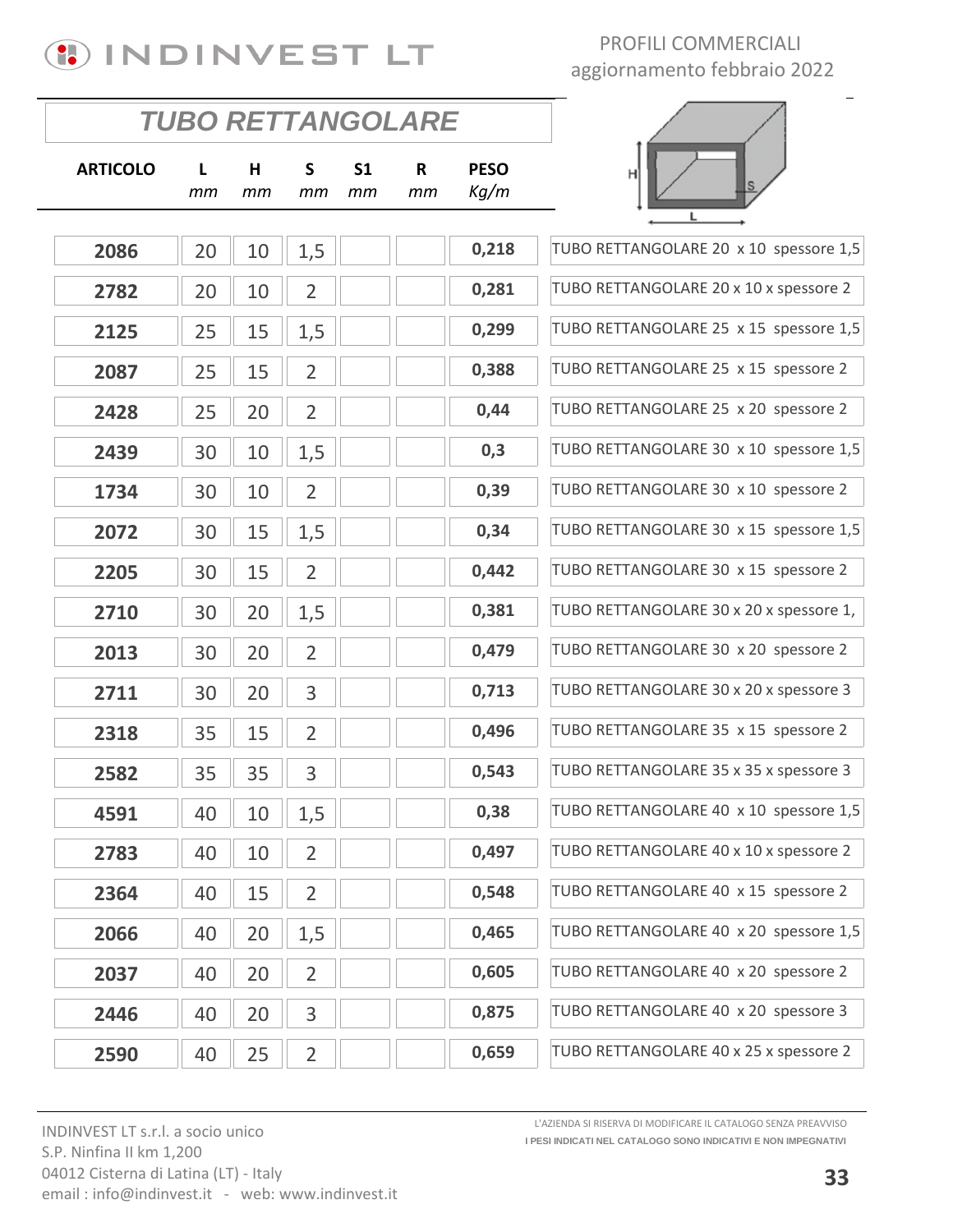

| L<br>тm | H<br>mm | $\mathsf{s}$<br>тm | S <sub>1</sub><br>mm | $\mathsf{R}$<br>mm | <b>PESO</b><br>Kg/m | H                                       |
|---------|---------|--------------------|----------------------|--------------------|---------------------|-----------------------------------------|
|         |         |                    |                      |                    |                     |                                         |
|         |         |                    |                      |                    |                     | TUBO RETTANGOLARE 40 x 30 spessore 2    |
| 40      | 30      | 3                  |                      |                    | 1,037               | TUBO RETTANGOLARE 40 x 30 x spessore 3  |
| 40      | 30      | 4                  |                      |                    | 1,339               | TUBO RETTANGOLARE 40X30 spessore 4      |
| 45      | 20      | 1,6                |                      |                    | 0,532               | TUBO RETTANGOLARE 45 x 20 spessore 1,6  |
| 45      | 20      | $\overline{2}$     |                      |                    | 0,659               | TUBO RETTANGOLARE 45 x 20 spessore 2    |
| 45      | 25      | $\overline{2}$     |                      |                    | 0,713               | TUBO RETTANGOLARE 45 x 25 spessore 2    |
| 50      | 15      | $\overline{2}$     |                      |                    | 0,659               | TUBO RETTANGOLARE 50 x 15 x spessore 2  |
| 50      | 20      | 1,5                |                      |                    | 0,543               | TUBO RETTANGOLARE 50 x 20 x spessore 1, |
| 50      | 20      | $\overline{2}$     |                      |                    | 0,713               | TUBO RETTANGOLARE 50 x 20 spessore 2    |
| 50      | 20      | 3                  |                      |                    | 1,037               | TUBO RETTANGOLARE 50 x 20 x spessore 3  |
| 50      | 25      | $\overline{2}$     |                      |                    | 0,767               | TUBO RETTANGOLARE 50 x 25 spessore 2    |
| 50      | 25      | 2,5                |                      |                    | 0,945               | TUBO RETTANGOLARE 50 x 25 x spessore 2, |
| 50      | 25      | 3                  |                      |                    | 1,118               | TUBO RETTANGOLARE 50 x 25 x spessore 3  |
| 50      | 30      | 1,5                |                      |                    | 0,624               | TUBO RETTANGOLARE 50 x 30 spessore 1,5  |
| 50      | 30      | 1,8                |                      |                    | 0,743               | TUBO RETTANGOLARE 30 x 50 spessore 1,8  |
| 50      | 30      | $\overline{2}$     |                      |                    | 0,821               | TUBO RETTANGOLARE 50 x 30 spessore 2    |
| 50      | 30      | 3                  |                      |                    | 1,199               | TUBO RETTANGOLARE 50 x 30 spessore 3    |
| 50      | 40      | $\overline{2}$     |                      |                    | 0,929               | TUBO RETTANGOLARE 50 x 40 spessore 2    |
| 50      | 40      | 3                  |                      |                    | 1,361               | TUBO RETTANGOLARE 50 x 40 spessore 3    |
| 50      | 40      | 4                  |                      |                    | 1,771               | TUBO RETTANGOLARE 50 x 40 spessore 4    |
| 60      | 20      | 1,5                |                      |                    | 0,623               | TUBO RETTANGOLARE 60 x 20 spessore 1,5  |
|         | 40      | 30                 | $\overline{2}$       |                    |                     | <b>TUBO RETTANGOLARE</b><br>0,713       |

**I PESI INDICATI NEL CATALOGO SONO INDICATIVI E NON IMPEGNATIVI** L'AZIENDA SI RISERVA DI MODIFICARE IL CATALOGO SENZA PREAVVISO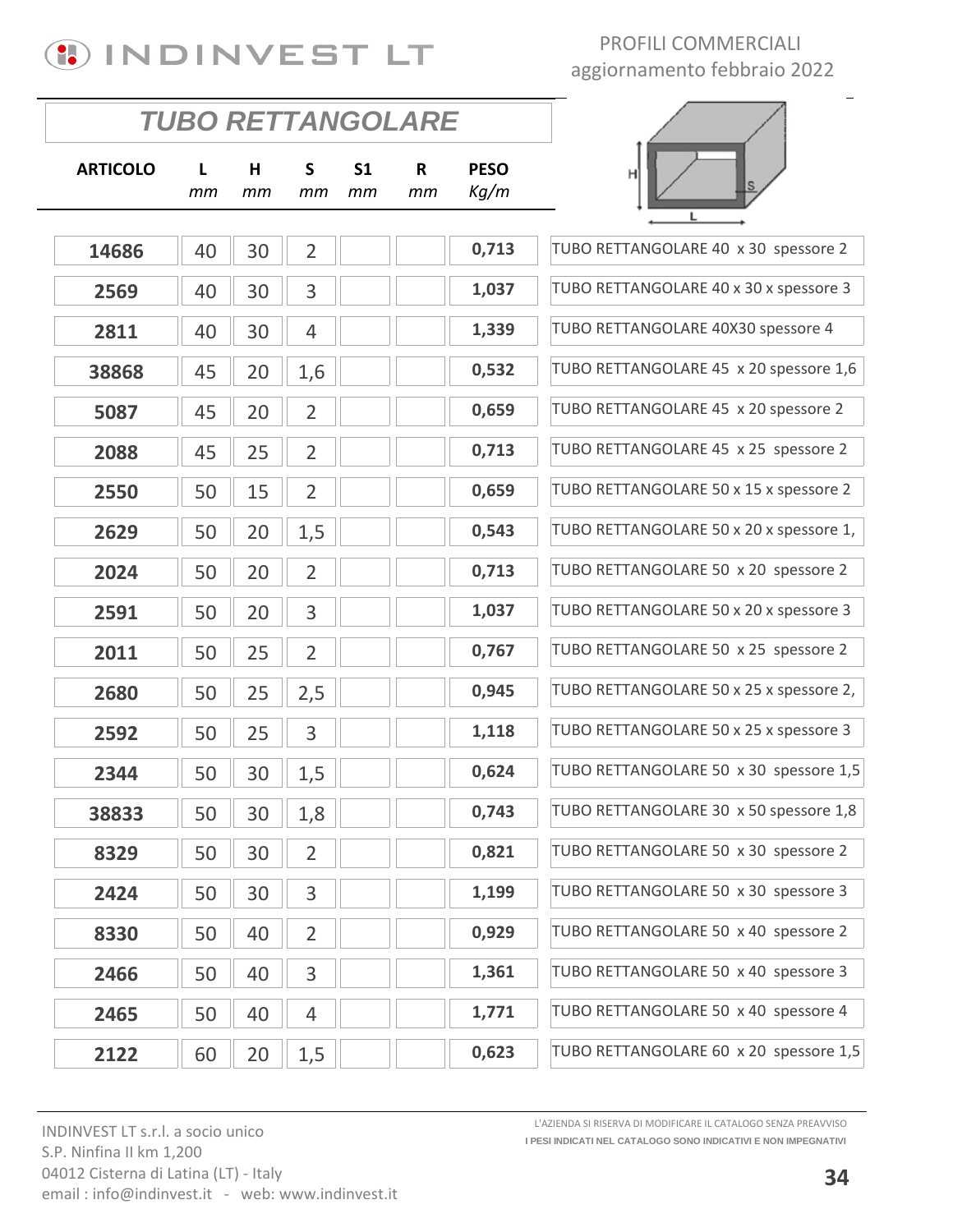

|                 | <b>TUBO RETTANGOLARE</b> |         |                    |                      |                    |                     |                                         |
|-----------------|--------------------------|---------|--------------------|----------------------|--------------------|---------------------|-----------------------------------------|
| <b>ARTICOLO</b> | L<br>mт                  | H<br>mт | $\mathsf{s}$<br>mт | S <sub>1</sub><br>тm | $\mathsf{R}$<br>mт | <b>PESO</b><br>Kg/m | Hl                                      |
| 2030            |                          |         | $\overline{2}$     |                      |                    | 0,821               | TUBO RETTANGOLARE 60 x 20 spessore 2    |
|                 | 60                       | 20      |                    |                      |                    |                     |                                         |
| 2733            | 60                       | 20      | 3                  |                      |                    | 1,199               | TUBO RETTANGOLARE 60 x 20 x spessore 3  |
| 2551            | 60                       | 25      | $\overline{2}$     |                      |                    | 0,324               | TUBO RETTANGOLARE 60 x 25 x spessore 2  |
| 2610            | 60                       | 25      | 3                  |                      |                    | 1,28                | TUBO RETTANGOLARE 60 x 25 x spessore 3  |
| 2035            | 60                       | 30      | $\overline{2}$     |                      |                    | 0,929               | TUBO RETTANGOLARE 60 x 30 spessore 2    |
| 2403            | 60                       | 30      | 3                  |                      |                    | 1,361               | TUBO RETTANGOLARE 60 x 30 spessore 3    |
| 2252            | 60                       | 40      | $\overline{2}$     |                      |                    | 1,041               | TUBO RETTANGOLARE 60 x 40 spessore 2    |
| 2627            | 60                       | 40      | 2,5                |                      |                    | 1,282               | TUBO RETTANGOLARE 60 x 40 x spessore 2, |
| 2404            | 60                       | 40      | 3                  |                      |                    | 1,52                | TUBO RETTANGOLARE 60 x 40 spessore 3    |
| 2415            | 60                       | 40      | $\overline{4}$     |                      |                    | 1,985               | TUBO RETTANGOLARE 60 x 40 spessore 4    |
| 2577            | 60                       | 40      | 5                  |                      |                    | 1,283               | ANGOLARE 60 x 40 x spessore 5           |
| 2621            | 60                       | 50      | 3                  |                      |                    | 1,684               | TUBO RETTANGOLARE 60 x 50 x spessore 3  |
| 2812            | 60                       | 50      | $\overline{4}$     |                      |                    | 2,203               | TUBO RETTANGOLARE 60X50 spessore 4      |
| 2017            | 70                       | 20      | $\overline{2}$     |                      |                    | 0,928               | TUBO RETTANGOLARE 70 x 20 x spessore 2  |
| 2316            | 70                       | 30      | $\overline{2}$     |                      |                    | 1,036               | TUBO RETTANGOLARE 70 x 30 spessore 2    |
| 2467            | 70                       | 30      | 3                  |                      |                    | 1,523               | TUBO RETTANGOLARE 70 x 30 spessore 3    |
| 2683            | 70                       | 40      | 3                  |                      |                    | 1,685               | TUBO RETTANGOLARE 70 x 40 x spessore 3  |
| 2625            | 70                       | 50      | 4                  |                      |                    | 2,419               | TUBO RETTANGOLARE 70 x 50 x spessore 4  |
| 2634            | 80                       | 18      | $\overline{2}$     |                      |                    | 1,015               | TUBO RETTANGOLARE 80 x 18 x spessore 2  |
| 2062            | 80                       | 20      | 1,1                |                      |                    | 0,58                | TUBO RETTANGOLARE 80 x 20 spessore 1,1  |
| 2026            | 80                       | 20      | 1,5                |                      |                    | 0,786               | TUBO RETTANGOLARE 80 x 20 spessore 1,5  |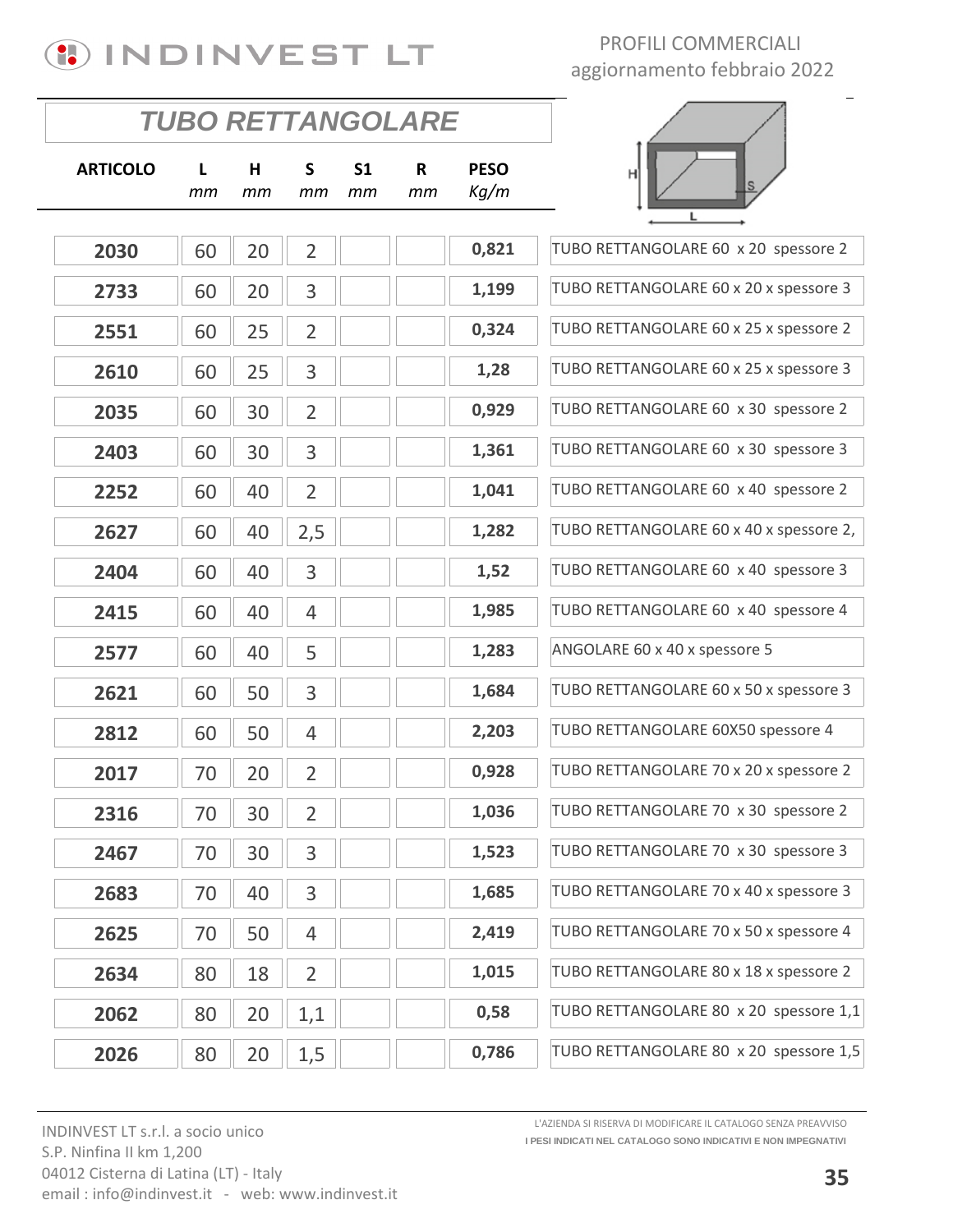

 $\overline{\phantom{a}}$ 

|                 | TUBO RETTANGOLARE |         |                |                      |         |                     |                                         |
|-----------------|-------------------|---------|----------------|----------------------|---------|---------------------|-----------------------------------------|
| <b>ARTICOLO</b> | L<br>тm           | H<br>тm | S<br>mm        | S <sub>1</sub><br>mm | R<br>mm | <b>PESO</b><br>Kg/m | S                                       |
|                 |                   |         |                |                      |         |                     | L                                       |
| 2018            | 80                | 20      | $\overline{2}$ |                      |         | 1,037               | TUBO RETTANGOLARE 80 x 20 x spessore 2  |
| 2735            | 80                | 20      | $\overline{2}$ |                      |         | 1,037               | TUBO RETTANGOLARE 80 x 20 x spessore 2  |
| 2029            | 80                | 30      | $\overline{2}$ |                      |         | 1,167               | TUBO RETTANGOLARE 80 x 30 spessore 2    |
| 2468            | 80                | 30      | 3              |                      |         | 1,685               | TUBO RETTANGOLARE 80 x 30 spessore 3    |
| 2034            | 80                | 40      | $\overline{2}$ |                      |         | 1,253               | TUBO RETTANGOLARE 80 x 40 spessore 2    |
| 2397            | 80                | 40      | 3              |                      |         | 1,844               | TUBO RETTANGOLARE 80 x 40 spessore 3    |
| 2400            | 80                | 40      | $\overline{4}$ |                      |         | 2,419               | TUBO RETTANGOLARE 80 x 40 spessore 4    |
| 2317            | 80                | 50      | $\overline{2}$ |                      |         | 1,36                | TUBO RETTANGOLARE 80 x 50 spessore 2    |
| 2570            | 80                | 50      | 3              |                      |         | 2,009               | TUBO RETTANGOLARE 80 x 50 x spessore 3  |
| 2571            | 80                | 50      | 4              |                      |         | 2,635               | TUBO RETTANGOLARE 80 x 50 x spessore 4  |
| 2414            | 80                | 60      | 3              |                      |         | 2,168               | TUBO RETTANGOLARE 80 x 60 spessore 3    |
| 2572            | 80                | 60      | $\overline{4}$ |                      |         | 2,851               | TUBO RETTANGOLARE 80 x 60 x spessore 4  |
| 14755           | 90                | 40      | $\overline{2}$ |                      |         | 1,361               | TUBO RETTANGOLARE 90 x 40 spessore 2    |
| 36756           | 90                | 70      | 3              |                      |         | 2,851               | TUBO RETTANGOLARE 90 x 70 spessore 3    |
| 2525            | 100               | 18      | $\overline{2}$ |                      |         | 1,231               | TUBO RETTANGOLARE 100 x 18 spessore 2   |
| 2019            | 100               | 20      | $\overline{2}$ |                      |         | 1,253               | TUBO RETTANGOLARE 100 x 20 x spessore 2 |
| 2339            | 100               | 25      | $\overline{2}$ |                      |         | 1,312               | TUBO RETTANGOLARE 100 x 25 spessore 2   |
| 2039            | 100               | 30      | $\overline{2}$ |                      |         | 1,361               | TUBO RETTANGOLARE 100 x 30 spessore 2   |
| 2039            | 100               | 30      | $\overline{2}$ |                      |         | 1,361               | TUBO RETTANGOLARE 100 x 30 spessore 2   |
| 2469            | 100               | 30      | 3              |                      |         | 2,009               | TUBO RETTANGOLARE 100 x 30 spessore 3   |
| 2622            | 100               | 40      | 2,5            |                      |         | 1,822               | TUBO RETTANGOLARE 100 x 40 x spessore 2 |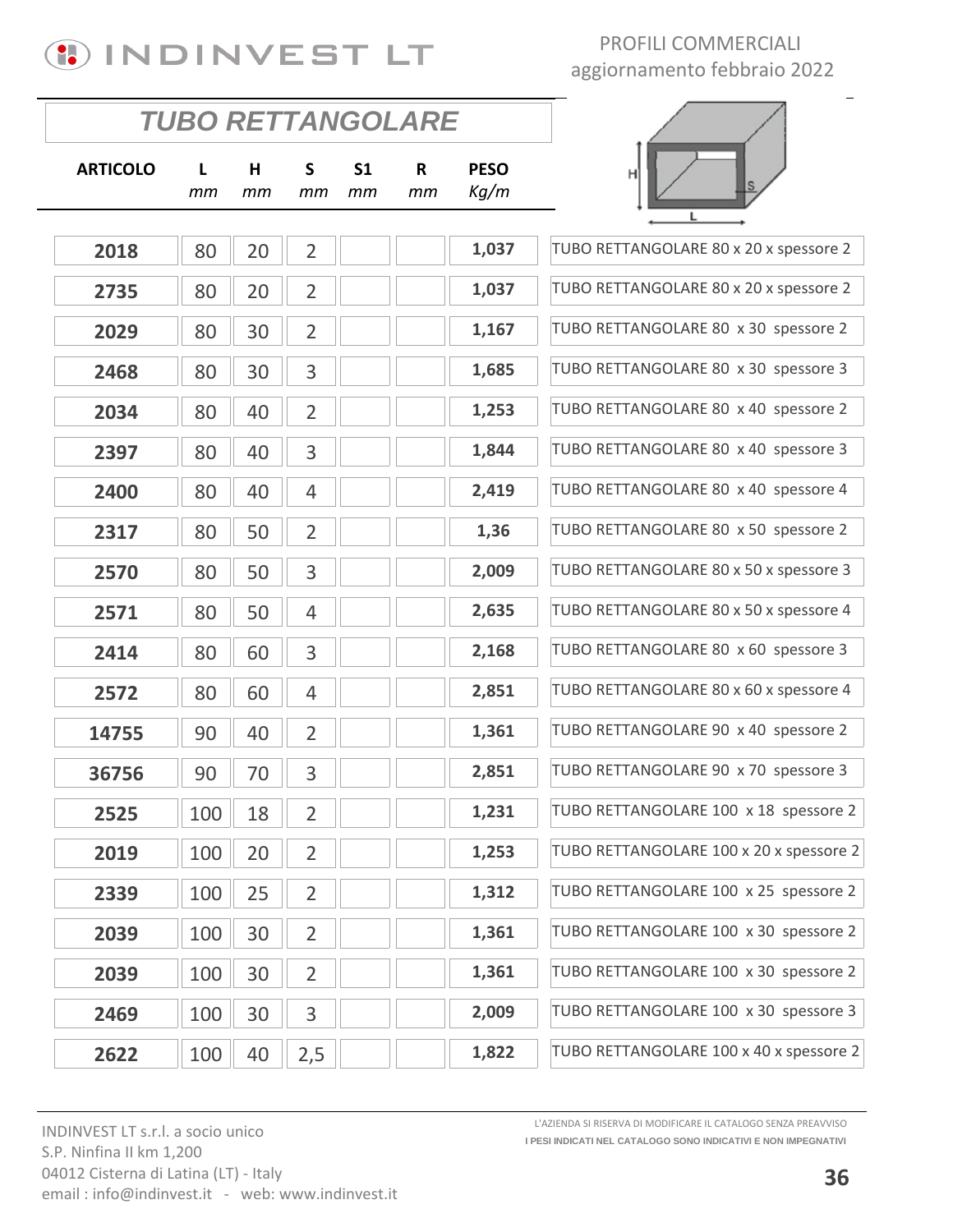

|                 | <b>TUBO RETTANGOLARE</b> |         |                |                      |         |                     |                                         |
|-----------------|--------------------------|---------|----------------|----------------------|---------|---------------------|-----------------------------------------|
| <b>ARTICOLO</b> | L<br>mm                  | н<br>mm | S<br>mm        | S <sub>1</sub><br>mm | R<br>mm | <b>PESO</b><br>Kg/m |                                         |
| 2593            | 100                      | 40      | 3              |                      |         | 2,171               | TUBO RETTANGOLARE 100 x 40 x spessore 3 |
| 2594            | 100                      | 40      | 4              |                      |         | 2,851               | TUBO RETTANGOLARE 100 x 40 x spessore 4 |
| 2109            | 100                      | 50      | $\overline{2}$ |                      |         | 1,588               | TUBO RETTANGOLARE 100 x 50 spessore 2   |
| 2401            | 100                      | 50      | 3              |                      |         | 2,33                | TUBO RETTANGOLARE 100 x 50 spessore 3   |
| 15390           | 100                      | 50      | $\overline{4}$ |                      |         | 3,067               | TUBO RETTANGOLARE 100 x 50 spessore 4   |
| 2411            | 100                      | 50      | 5              |                      |         | 3,777               | TUBO RETTANGOLARE 100 x 50 spessore 5   |
| 2792            | 100                      | 60      | $\overline{2}$ |                      |         | 1,685               | TUBO RETTANGOLARE 100X60 spessore 2     |
| 2407            | 100                      | 60      | 3              |                      |         | 2,495               | TUBO RETTANGOLARE 100 x 60 spessore 3   |
| 2437            | 100                      | 60      | 4              |                      |         | 3,281               | TUBO RETTANGOLARE 100 x 60 spessore 4   |
| 2793            | 100                      | 60      | 5              |                      |         | 4,05                | TUBO RETTANGOLARE 100X60 spessore 5     |
| 2470            | 100                      | 80      | 3              |                      |         | 2,819               | TUBO RETTANGOLARE 100 x 80 spessore 3   |
| 2734            | 100                      | 80      | $\overline{4}$ |                      |         | 3,715               | TUBO RETTANGOLARE 100 x 80 x spessore 4 |
| 2104            | 120                      | 20      | $\overline{2}$ |                      |         | 1,479               | TUBO RETTANGOLARE 120 x 20 spessore 2   |
| 2611            | 120                      | 30      | $\overline{2}$ |                      |         | 1,577               | TUBO RETTANGOLARE 120 x 30 x spessore 2 |
| 2684            | 120                      | 30      | 3              |                      |         | 2,333               | TUBO RETTANGOLARE 120 x 30 x spessore 3 |
| 3573            | 120                      | 40      | $\overline{2}$ |                      |         | 1,685               | TUBO RETTANGOLARE 120 x 40 spessore 2   |
| 2405            | 120                      | 40      | 4              |                      |         | 3,281               | TUBO RETTANGOLARE 120 x 40 spessore 4   |
| 2685            | 120                      | 50      | 3              |                      |         | 2,657               | TUBO RETTANGOLARE 120 x 50 x spessore 3 |
| 2499            | 120                      | 50      | $\overline{4}$ |                      |         | 3,499               | TUBO RETTANGOLARE 120 x 50 spessore 4   |
| 2748            | 120                      | 60      | $\overline{2}$ |                      |         | 1,901               | TUBO RETTANG.120X60X2                   |
| 2441            | 120                      | 60      | 3              |                      |         | 2,816               | TUBO RETTANGOLARE 120 x 60 spessore 3   |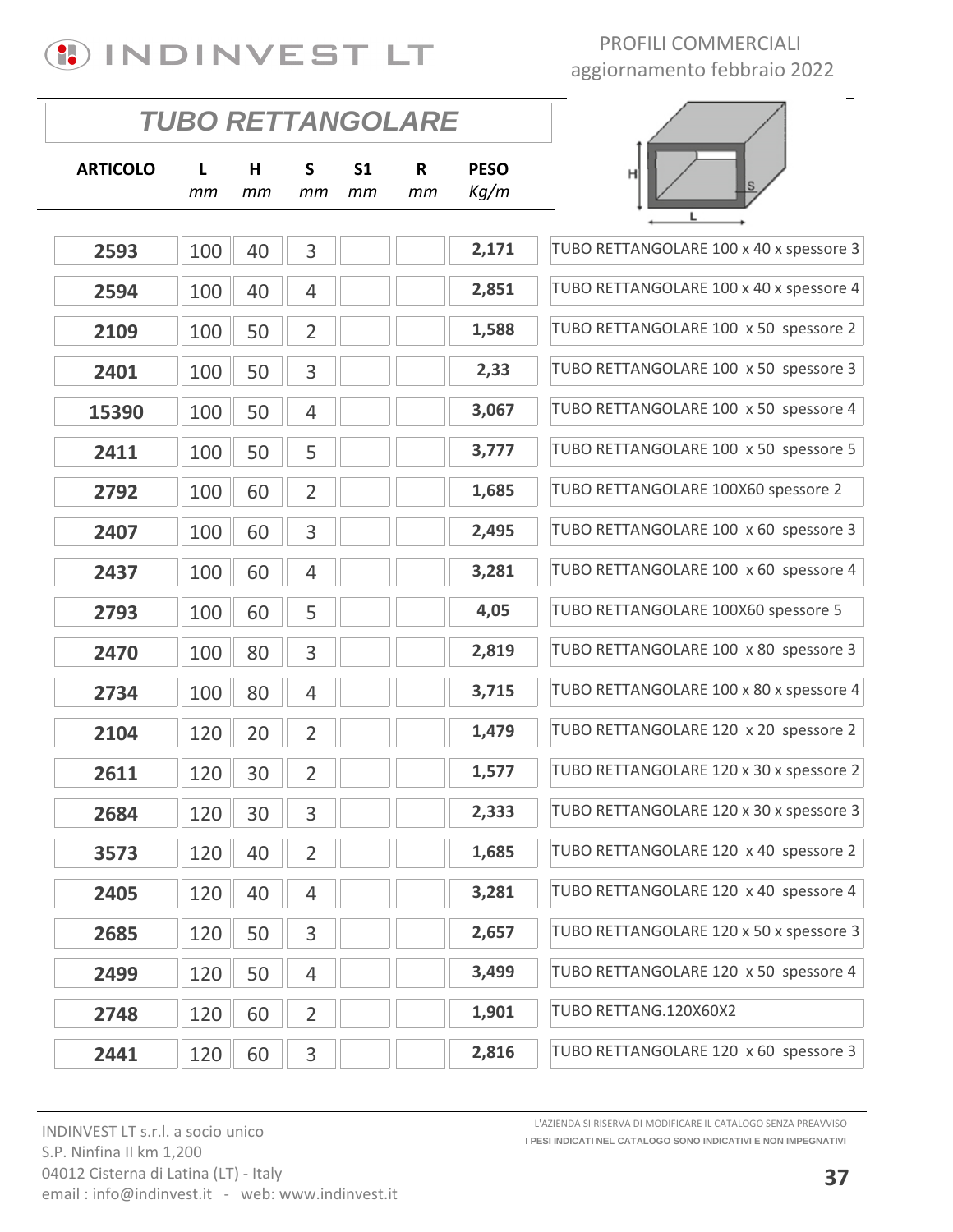

 $\overline{\phantom{a}}$ 

|                 | TUBO RETTANGOLARE |         |                |                      |         |                     |                                         |
|-----------------|-------------------|---------|----------------|----------------------|---------|---------------------|-----------------------------------------|
| <b>ARTICOLO</b> | L<br>тm           | H<br>mm | S<br>mт        | S <sub>1</sub><br>mт | R<br>mт | <b>PESO</b><br>Kg/m | н<br><b>S</b><br>L                      |
| 2413            | 120               | 60      | 4              |                      |         | 3,173               | TUBO RETTANGOLARE 120 x 60 spessore 4   |
| 2406            | 120               | 80      | 3              |                      |         | 3,143               | TUBO RETTANGOLARE 120 x 80 spessore 3   |
| 2596            | 120               | 80      | 4              |                      |         | 4,147               | TUBO RETTANGOLARE 120 x 80 x spessore 4 |
| 2690            | 140               | 18      | $\overline{2}$ |                      |         | 1,663               | TUBO RETTANGOLARE 140 x 18 x spessore 2 |
| 2696            | 140               | 20      | 3              |                      |         | 2,495               | TUBO RETTANGOLARE 140 x 20 x spessore 3 |
|                 |                   |         |                |                      |         | 2,093               | TUBO RETTANGOLARE 140 x 40 x spessore 2 |
| 2623            | 140               | 40      | 2,5            |                      |         |                     | TUBO RETTANGOLARE 140 x 40 x spessore 4 |
| 2697            | 140               | 40      | $\overline{4}$ |                      |         | 3,715               |                                         |
| 2698            | 140               | 60      | 4              |                      |         | 4,147               | TUBO RETTANGOLARE 140 x 60 x spessore 4 |
| 2573            | 140               | 80      | 4              |                      |         | 4,579               | TUBO RETTANGOLARE 140 x 80 x spessore 4 |
| 2606            | 150               | 18      | $\overline{2}$ |                      |         | 1,771               | TUBO RETTANGOLARE 150 x 18 x spessore 2 |
| 14616           | 150               | 20      | $\overline{2}$ |                      |         | 1,799               | TUBO RETTANGOLARE 150 x 20 spessore 2   |
| 2354            | 150               | 25      | $\overline{2}$ |                      |         | 1,85                | TUBO RETTANGOLARE 150 x 25 spessore 2   |
| 2337            | 150               | 40      | $\overline{2}$ |                      |         | 2,016               | TUBO RETTANGOLARE 150 x 40 spessore 2   |
| 2686            | 150               | 40      | $\overline{4}$ |                      |         | 3,931               | TUBO RETTANGOLARE 150 x 40 x spessore 4 |
| 2691            | 150               | 50      | $\overline{2}$ |                      |         | 2,117               | TUBO RETTANGOLARE 150 x 50 x spessore 2 |
| 38834           | 150               | 50      | 2,5            |                      |         | 2,633               | TUBO RETTANGOLARE 150 x 50 spessore 2,  |
| 2408            | 150               | 50      | 3              |                      |         | 3,143               | TUBO RETTANGOLARE 150 x 50 spessore 3   |
| 2535            | 150               | 50      | 3              |                      |         | 3,154               | TUBO RETTANGOLARE 150 x 50 spessore 3   |
| 2442            | 150               | 50      | $\overline{4}$ |                      |         | 4,145               | TUBO RETTANGOLARE 150 x 50 spessore 4   |
| 2718            | 150               | 50      | 5              |                      |         | 5,13                | TUBO RETTANGOLARE 150 x 50 x spessore 5 |
| 2492            | 150               | 80      | 4              |                      |         | 4,795               | TUBO RETTANGOLARE 150 x 80 spessore 4   |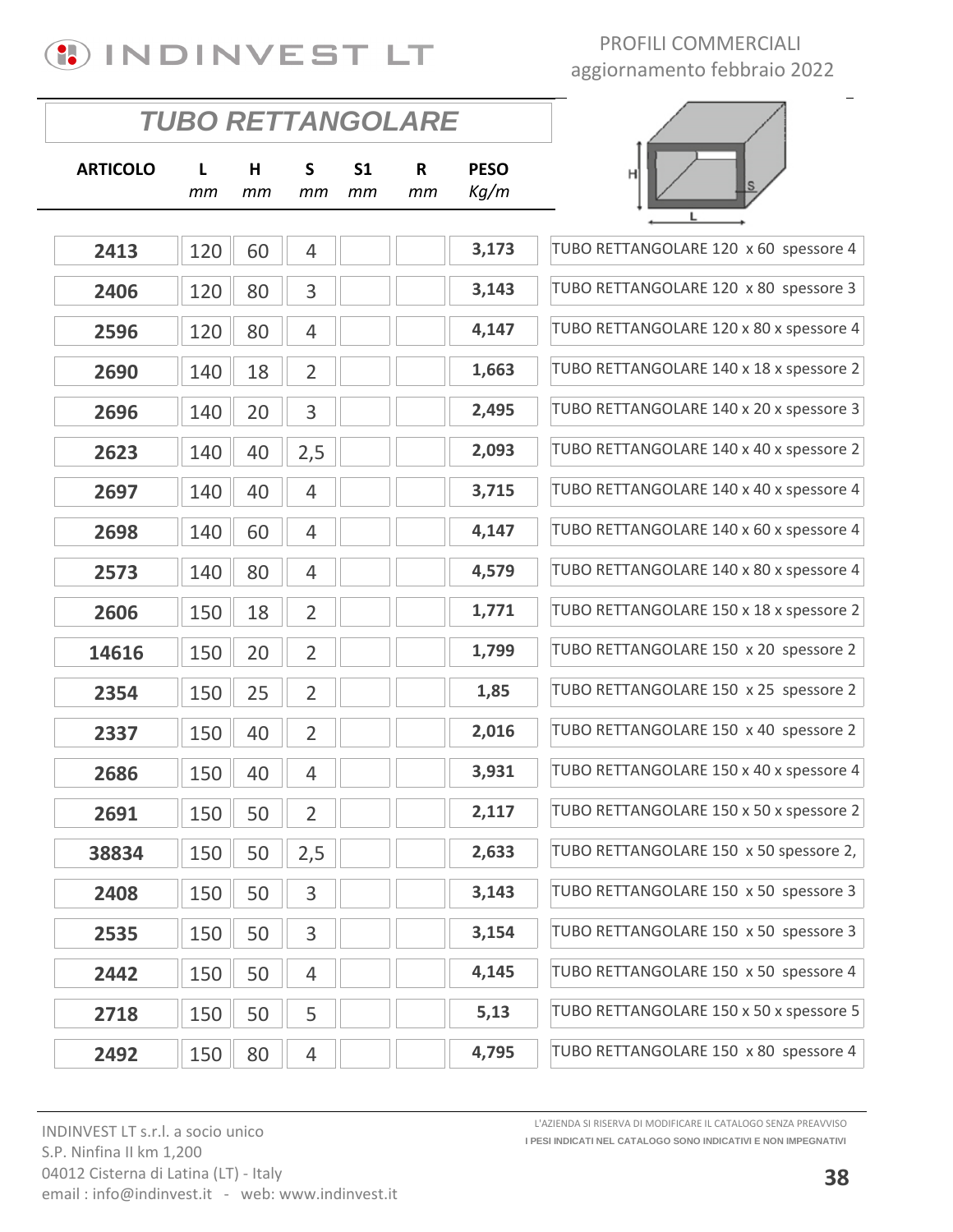

|                 | <b>TUBO RETTANGOLARE</b> |         |                |                      |         |                     |                                         |
|-----------------|--------------------------|---------|----------------|----------------------|---------|---------------------|-----------------------------------------|
| <b>ARTICOLO</b> | L<br>mm                  | Н<br>mm | S<br>mт        | S <sub>1</sub><br>mm | R<br>mm | <b>PESO</b><br>Kg/m | н                                       |
| 2574            | 150                      | 100     | 3              |                      |         | 3,953               | TUBO RETTANGOLARE 150 x 100 x spessore  |
| 2552            | 150                      | 100     | $\overline{4}$ |                      |         | 5,227               | TUBO RETTANGOLARE 150 x 100 x spessore  |
| 2476            | 160                      | 40      | $\overline{4}$ |                      |         | 4,147               | TUBO RETTANGOLARE 160 x 40 spessore 4   |
| 2575            | 160                      | 80      | 4              |                      |         | 5,011               | TUBO RETTANGOLARE 160 x 80 x spessore 4 |
| 2687            | 180                      | 40      | $\overline{2}$ |                      |         | 2,333               | TUBO RETTANGOLARE 180 x 40 x spessore 2 |
| 2719            | 180                      | 40      | $\overline{4}$ |                      |         | 4,579               | TUBO RETTANGOLARE 180 x 40 x spessore 4 |
| 2813            | 180                      | 50      | 4              |                      |         | 4,795               | TUBO RETTANGOLARE 180X50 spessore 4     |
| 2814            | 180                      | 60      | 3              |                      |         | 3,791               | TUBO RETTANGOLARE 180X60 spessore 3     |
| 2553            | 180                      | 60      | $\overline{4}$ |                      |         | 5,011               | TUBO RETTANGOLARE 180 x 60 x spessore 4 |
| 2699            | 200                      | 18      | $\overline{2}$ |                      |         | 2,311               | TUBO RETTANGOLARE 200 x 18 x spessore 2 |
| 2700            | 200                      | 20      | $\overline{2}$ |                      |         | 2,333               | TUBO RETTANGOLARE 200 x 20 x spessore 2 |
| 2701            | 200                      | 40      | 3              |                      |         | 3,791               | TUBO RETTANGOLARE 200 x 40 x spessore 3 |
| 2409            | 200                      | 50      | $\overline{4}$ |                      |         | 5,225               | TUBO RETTANGOLARE 200 x 50 spessore 4   |
| 2447            | 200                      | 80      | $\overline{4}$ |                      |         | 5,873               | TUBO RETTANGOLARE 200 x 80 spessore 4   |
| 2418            | 200                      | 100     | 4              |                      |         | 6,305               | TUBO RETTANGOLARE 200 x 100 spessore    |
| 2794            | 200                      | 100     | 5              |                      |         | 7,83                | TUBO RETTANGOLARE 200X100 spessore 5    |
| 2795            | 200                      | 100     | 6              |                      |         | 9,331               | TUBO RETTANGOLARE 200X100 spessore 6    |
| 22621           | 217                      | 132     | 3,3            |                      |         | 5,81                | TUBO RETTANGOLARE 216,7 x 131,7 x spess |
| 24247           | 240                      | 80      | 5              |                      |         | 8,37                | TUBO RETTANGOLARE 240 x 80 x spessore 5 |
| 35497           | 250                      | 52      | 3              |                      |         | 4,813               | TUBO RETTANGOLARE 250 x 52 spessore 3   |
| 2607            | 250                      | 100     | $\overline{4}$ |                      |         | 7,387               | TUBO RETTANGOLARE 250 x 100 x spessore  |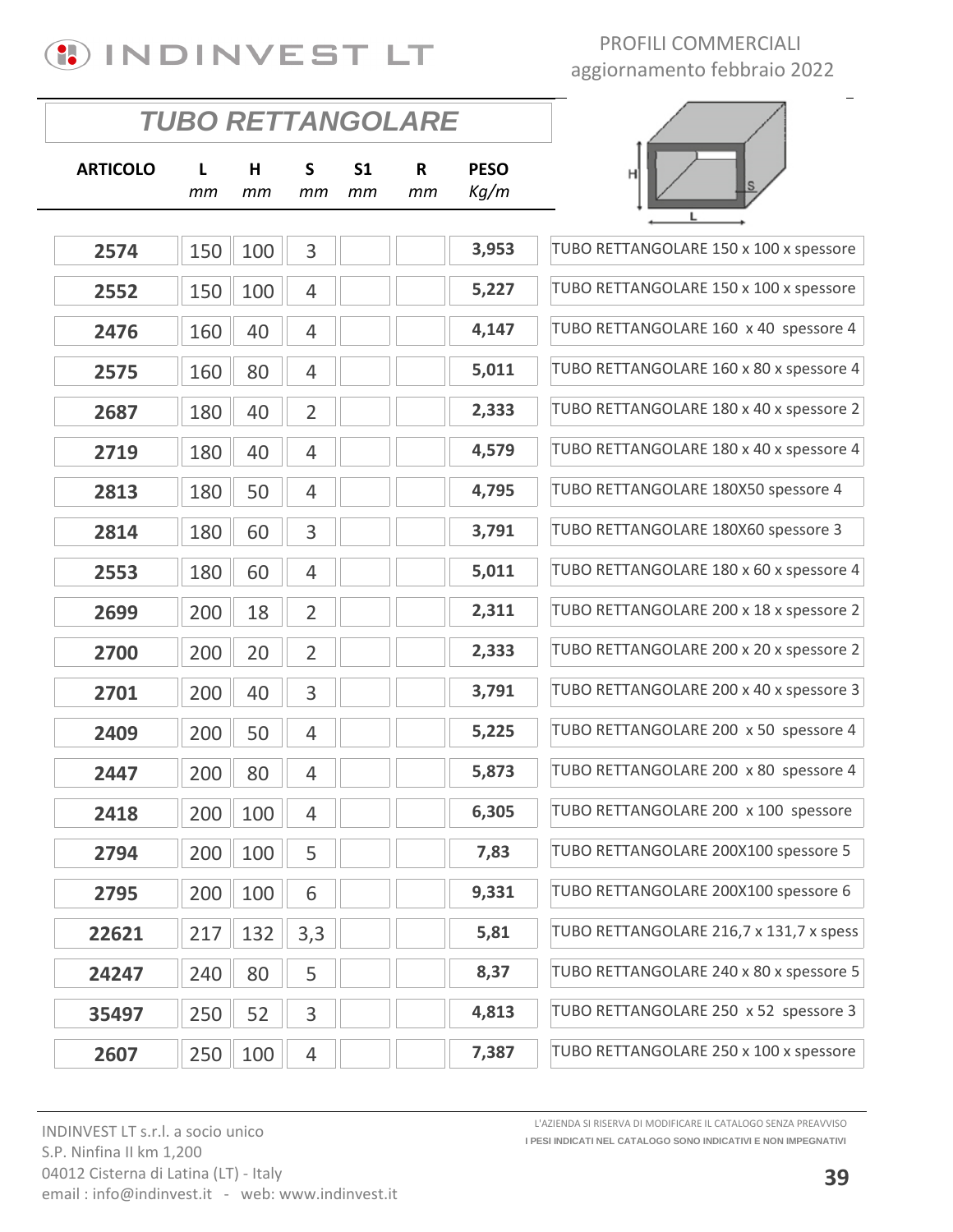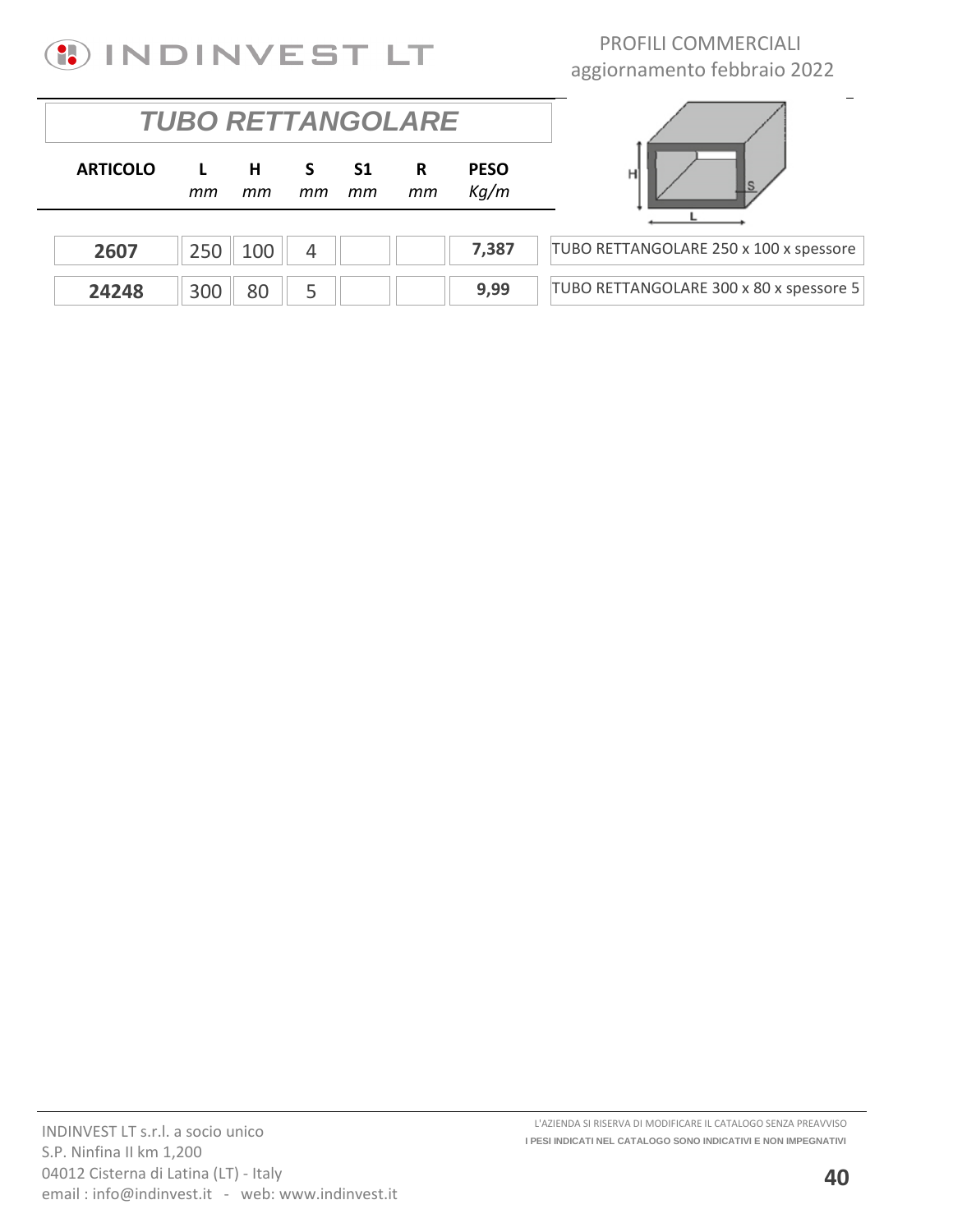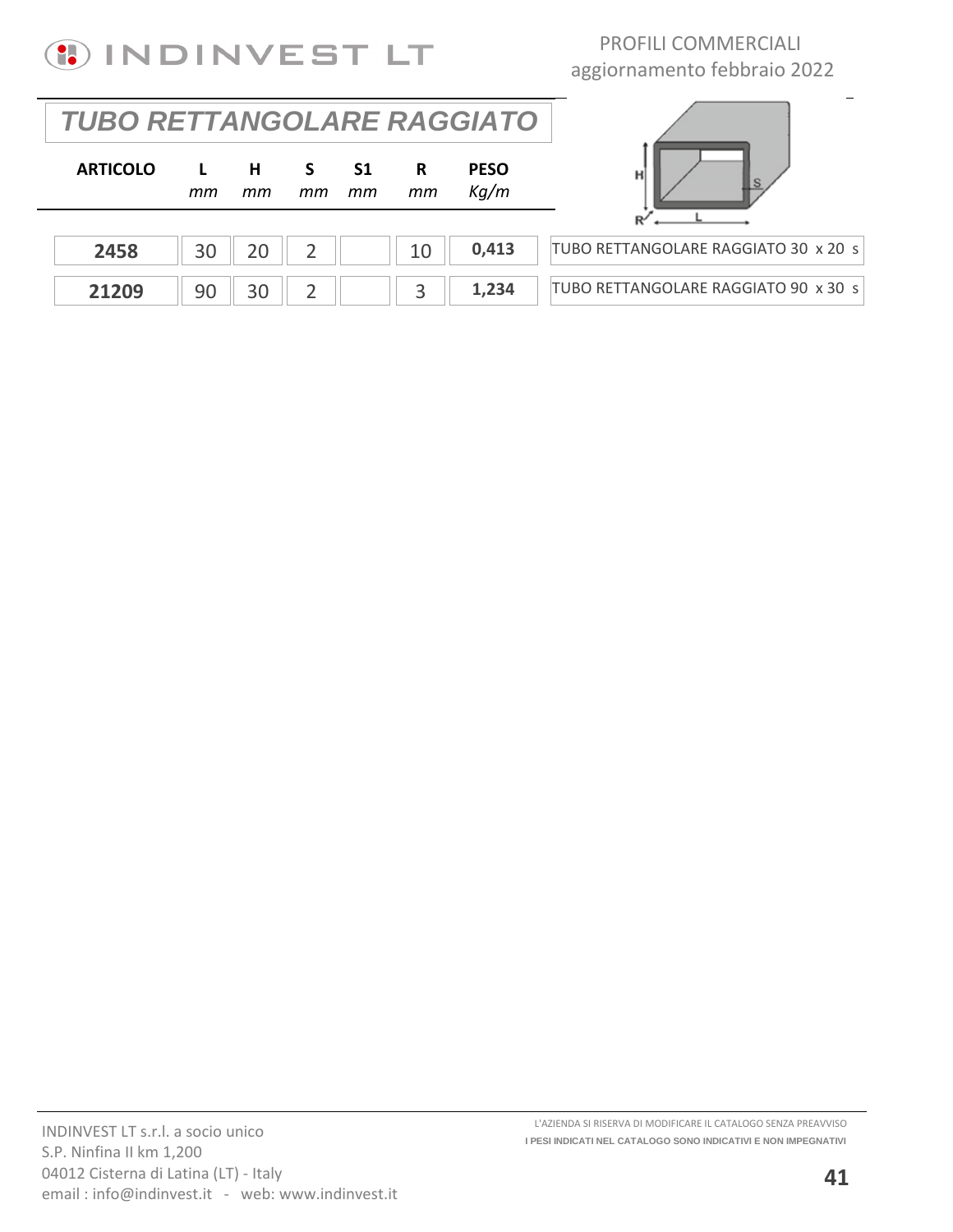

*TUBO TONDO*

PROFILI COMMERCIALI aggiornamento febbraio 2022

|                 |         | <i><b>IUBO IONDO</b></i> |                |                      |         |                     |                              |
|-----------------|---------|--------------------------|----------------|----------------------|---------|---------------------|------------------------------|
| <b>ARTICOLO</b> | L<br>mт | н<br>mm                  | S<br>тm        | S <sub>1</sub><br>mm | R<br>mm | <b>PESO</b><br>Kg/m |                              |
|                 |         |                          |                |                      |         |                     |                              |
| 2615            | 6       |                          | $\mathbf{1}$   |                      |         | 0,043               | TUBO TONDO 6 x spessore 1    |
| 2676            | 8       |                          | $\mathbf{1}$   |                      |         | 0,059               | TUBO TONDO 8 x spessore 1    |
| 2677            | 10      |                          | $\mathbf{1}$   |                      |         | 0,076               | TUBO TONDO 10 x spessore 1   |
| 2717            | 10      |                          | $\overline{2}$ |                      |         | 0,135               | TUBO TONDO 10 x spessore 2   |
| 2678            | 12      |                          | $\mathbf{1}$   |                      |         | 0,095               | TUBO TONDO 12 x spessore 1   |
| 2679            | 12      |                          | $\overline{2}$ |                      |         | 0,17                | TUBO TONDO12 x spessore 2    |
| 2709            | 13      |                          | $\mathbf{1}$   |                      |         | 0,103               | TUBO TONDO 13 x spessore 1   |
| 23083           | 15      |                          | $\mathbf{1}$   |                      |         | 0,119               | TUBO TONDO 15 x spessore 1   |
| 2681            | 15      |                          | $\overline{2}$ |                      |         | 0,221               | TUBO TONDO 15 x spessore 2   |
| 5098            | 16      |                          | 1,5            |                      |         | 0,184               | TUBO TONDO 16 x spessore 1,5 |
| 2304            | 16      |                          | $\overline{2}$ |                      |         | 0,235               | TUBO TONDO 16 x spessore 2   |
| 2282            | 18      |                          | 1,5            |                      |         | 0,21                | TUBO TONDO 18 x spessore 1,5 |
| 2282            | 18      |                          | 1,5            |                      |         | 0,21                | TUBO TONDO 18 x spessore 1,5 |
| 21901           | 20      |                          | $\mathbf{1}$   |                      |         | 0,162               | TUBO TONDO 20 x spessore 1   |
| 21901           | 20      |                          | 1              |                      |         | 0,162               | TUBO TONDO 20 x spessore 1   |
| 2073            | 20      |                          | 1,5            |                      |         | 0,235               | TUBO TONDO 20 x spessore 1,5 |
| 2073            | 20      |                          | 1,5            |                      |         | 0,235               | TUBO TONDO 20 x spessore 1,5 |
| 2023            | 20      |                          | $\overline{2}$ |                      |         | 0,306               | TUBO TONDO 20 x spessore 2   |
| 2141            | 20      |                          | 3              |                      |         | 0,426               | TUBO TONDO 20 x spessore 3   |
| 2373            | 22      |                          | $\mathbf{1}$   |                      |         | 0,176               | TUBO TONDO 22 x spessore 1   |
| 10538           | 22      |                          | 1,5            |                      |         | 0,261               | TUBO TONDO 22 x spessore 1,5 |
|                 |         |                          |                |                      |         |                     |                              |

INDINVEST LT s.r.l. a socio unico S.P. Ninfina II km 1,200 04012 Cisterna di Latina (LT) - Italy email: info@indinvest.it - web: www.indinvest.it **I PESI INDICATI NEL CATALOGO SONO INDICATIVI E NON IMPEGNATIVI** L'AZIENDA SI RISERVA DI MODIFICARE IL CATALOGO SENZA PREAVVISO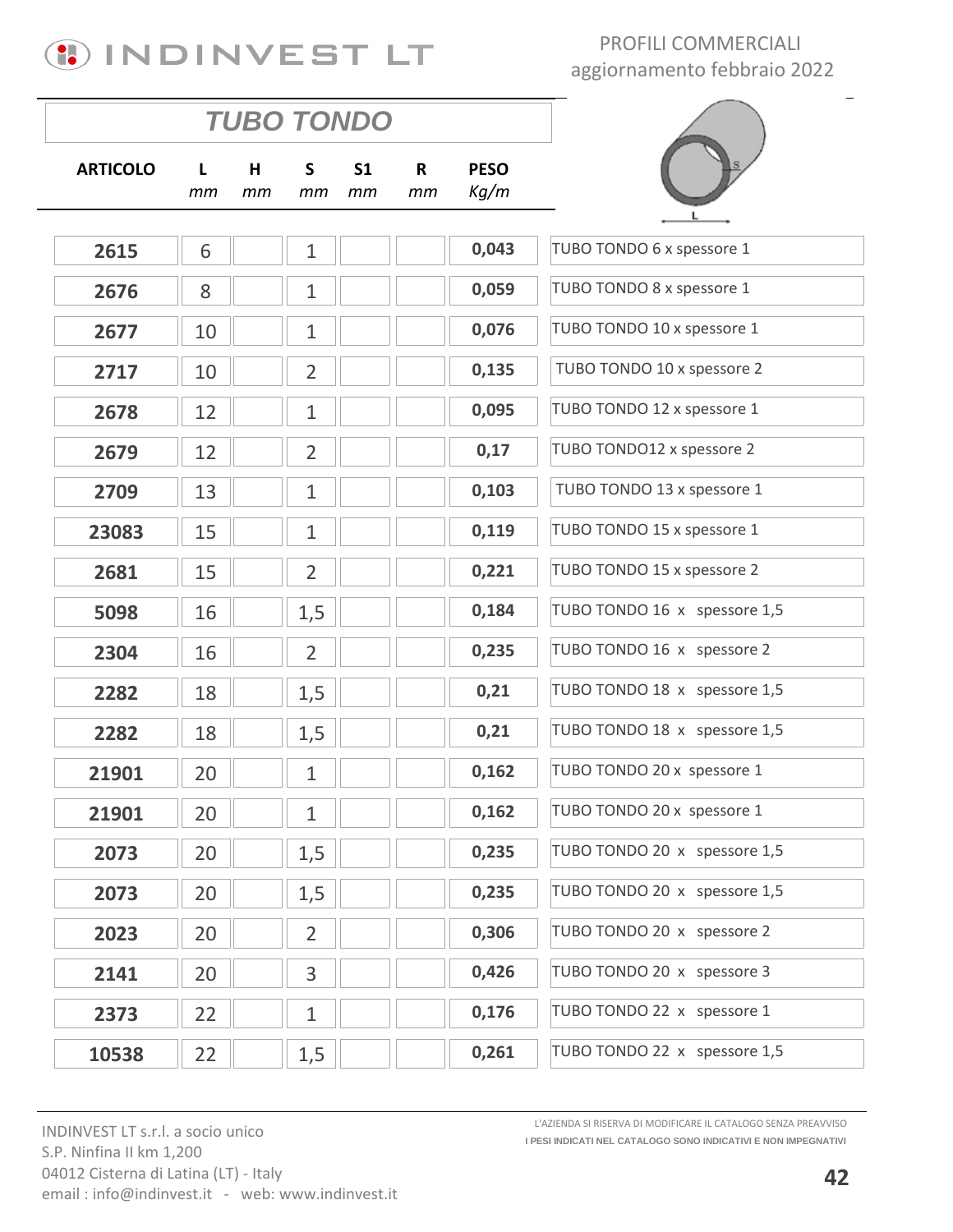# **(1) INDINVEST LT**

PROFILI COMMERCIALI aggiornamento febbraio 2022

|                 | <b>TUBO TONDO</b> |         |                |                      |                    |                     |                               |
|-----------------|-------------------|---------|----------------|----------------------|--------------------|---------------------|-------------------------------|
| <b>ARTICOLO</b> | L<br>тm           | н<br>mm | S<br>mm        | S <sub>1</sub><br>тm | $\mathsf{R}$<br>mm | <b>PESO</b><br>Kg/m |                               |
|                 |                   |         |                |                      |                    | 0,339               | TUBO TONDO 22 x spessore 2    |
| 3332            | 22                |         | $\overline{2}$ |                      |                    |                     |                               |
| 3475            | 24                |         | 1,5            |                      |                    | 0,286               | TUBO TONDO 24 x spessore 1,5  |
| 3267            | 24                |         | $\overline{2}$ |                      |                    | 0,373               | TUBO TONDO 24 x spessore 2    |
| 2281            | 25                |         | 1,5            |                      |                    | 0,299               | TUBO TONDO 25 x spessore 1,5  |
| 2032            | 25                |         | $\overline{2}$ |                      |                    | 0,39                | TUBO TONDO 25 x spessore 2    |
| 2221            | 25                |         | 3              |                      |                    | 0,56                | TUBO TONDO 25 x spessore 3    |
| 4115            | 28                |         | 1,5            |                      |                    | 0,337               | TUBO TONDO 28 x spessore 1,5  |
| 2260            | 28                |         | $\overline{2}$ |                      |                    | 0,441               | TUBO TONDO 28 x spessore 2    |
| 2630            | 30                |         | $\mathbf{1}$   |                      |                    | 0,246               | TUBO TONDO 30 x spessore 1    |
| 2071            | 30                |         | 1,5            |                      |                    | 0,365               | TUBO TONDO 30 x spessore 1,5  |
| 2038            | 30                |         | $\overline{2}$ |                      |                    | 0,475               | TUBO TONDO 30 x spessore 2    |
| 2038            | 30                |         | $\overline{2}$ |                      |                    | 0,475               | TUBO TONDO 30 x spessore 2    |
| 39376           | 30                |         | 2,45           |                      |                    | 0,572               | TUBO TONDO 30 x spessore 2,45 |
| 2581            | 30                |         | 2,5            |                      |                    | 0,584               | TUBO TONDO 30 x spessore 2,5  |
| 2412            | 30                |         | $\overline{3}$ |                      |                    | 0,686               | TUBO TONDO 30 x spessore 3    |
| 2533            | 30                |         | $\overline{4}$ |                      |                    | 0,883               | TUBO TONDO 30 x spessore 4    |
| 2422            | 30                |         | 5              |                      |                    | 1,1                 | TUBO TONDO 30 x spessore 5    |
| 10937           | 30                |         | 6              |                      |                    | 1,227               | TUBO TONDO 30 x spessore 6    |
| 2220            | 32                |         | $\overline{2}$ |                      |                    | 0,509               | TUBO TONDO 32 x spessore 2    |
| 2459            | 32                |         | 3              |                      |                    | 0,737               | TUBO TONDO 32 x spessore 3    |
| 2389            | 33                |         | $\overline{2}$ |                      |                    | 0,526               | TUBO TONDO 33 x spessore 2    |

INDINVEST LT s.r.l. a socio unico S.P. Ninfina II km 1,200 04012 Cisterna di Latina (LT) - Italy email: info@indinvest.it - web: www.indinvest.it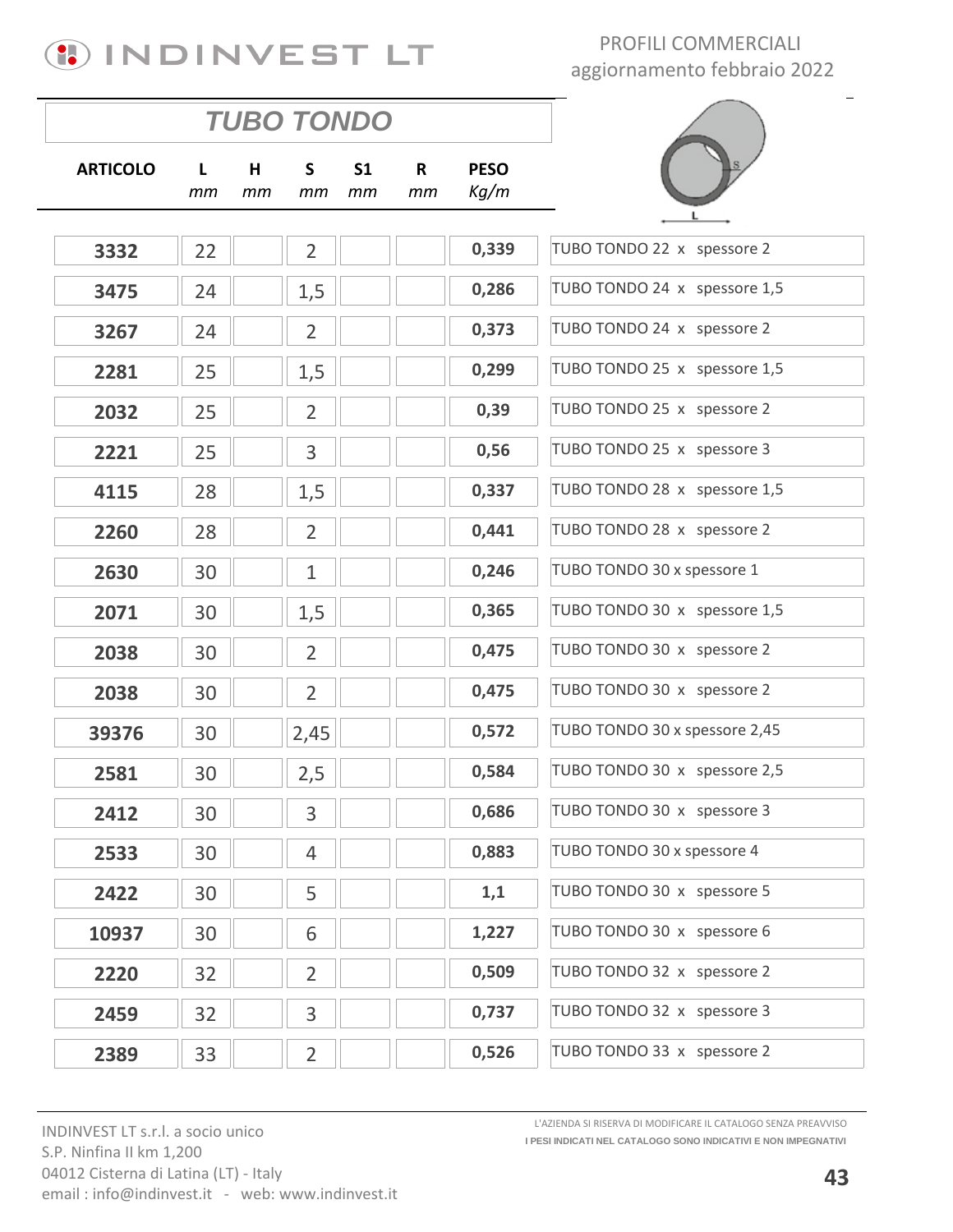# **(1) INDINVEST LT**

PROFILI COMMERCIALI aggiornamento febbraio 2022

| <b>TUBO TONDO</b> |          |         |                |                      |                    |                     |  |  |  |
|-------------------|----------|---------|----------------|----------------------|--------------------|---------------------|--|--|--|
| <b>ARTICOLO</b>   | L.<br>mm | H<br>тm | S<br>mm        | S <sub>1</sub><br>тm | $\mathsf{R}$<br>тm | <b>PESO</b><br>Kg/m |  |  |  |
| 2287              | 35       |         | 1,5            |                      |                    | 0,426               |  |  |  |
| 2287              | 35       |         | 1,5            |                      |                    | 0,426               |  |  |  |
|                   |          |         |                |                      |                    | 0,56                |  |  |  |
| 4142              | 35       |         | $\overline{2}$ |                      |                    |                     |  |  |  |
| 2559              | 35       |         | 3              |                      |                    | 0,815               |  |  |  |
| 6738              | 35       |         | 5              |                      |                    | 1,272               |  |  |  |
| 2288              | 40       |         | 1,5            |                      |                    | 0,49                |  |  |  |
| 2288              | 40       |         | 1,5            |                      |                    | 0,49                |  |  |  |
| 2288              | 40       |         | 1,5            |                      |                    | 0,49                |  |  |  |
| 4524              | 40       |         | $\overline{2}$ |                      |                    | 0,644               |  |  |  |
| 2423              | 40       |         | 3              |                      |                    | 0,94                |  |  |  |
| 2545              | 40       |         | 4              |                      |                    | 1,22                |  |  |  |
| 7142              | 40       |         | 5              |                      |                    | 1,484               |  |  |  |
| 2563              | 42       |         | 3              |                      |                    | 0,994               |  |  |  |
| 2289              | 45       |         | 1,5            |                      |                    | 554                 |  |  |  |
| 5858              | 45       |         | $\overline{2}$ |                      |                    | 0,729               |  |  |  |
| 2738              | 45       |         | $\overline{2}$ |                      |                    | 0,729               |  |  |  |
| 4250              | 45       |         | 2,5            |                      |                    | 0,9                 |  |  |  |
| 2723              | 45       |         | 3              |                      |                    | 1,069               |  |  |  |
| 2724              | 45       |         | 5              |                      |                    | 1,696               |  |  |  |
| 2628              | 48       |         | 2,5            |                      |                    | 0,965               |  |  |  |
| 37022             | 48       |         | 3              |                      |                    | 1,149               |  |  |  |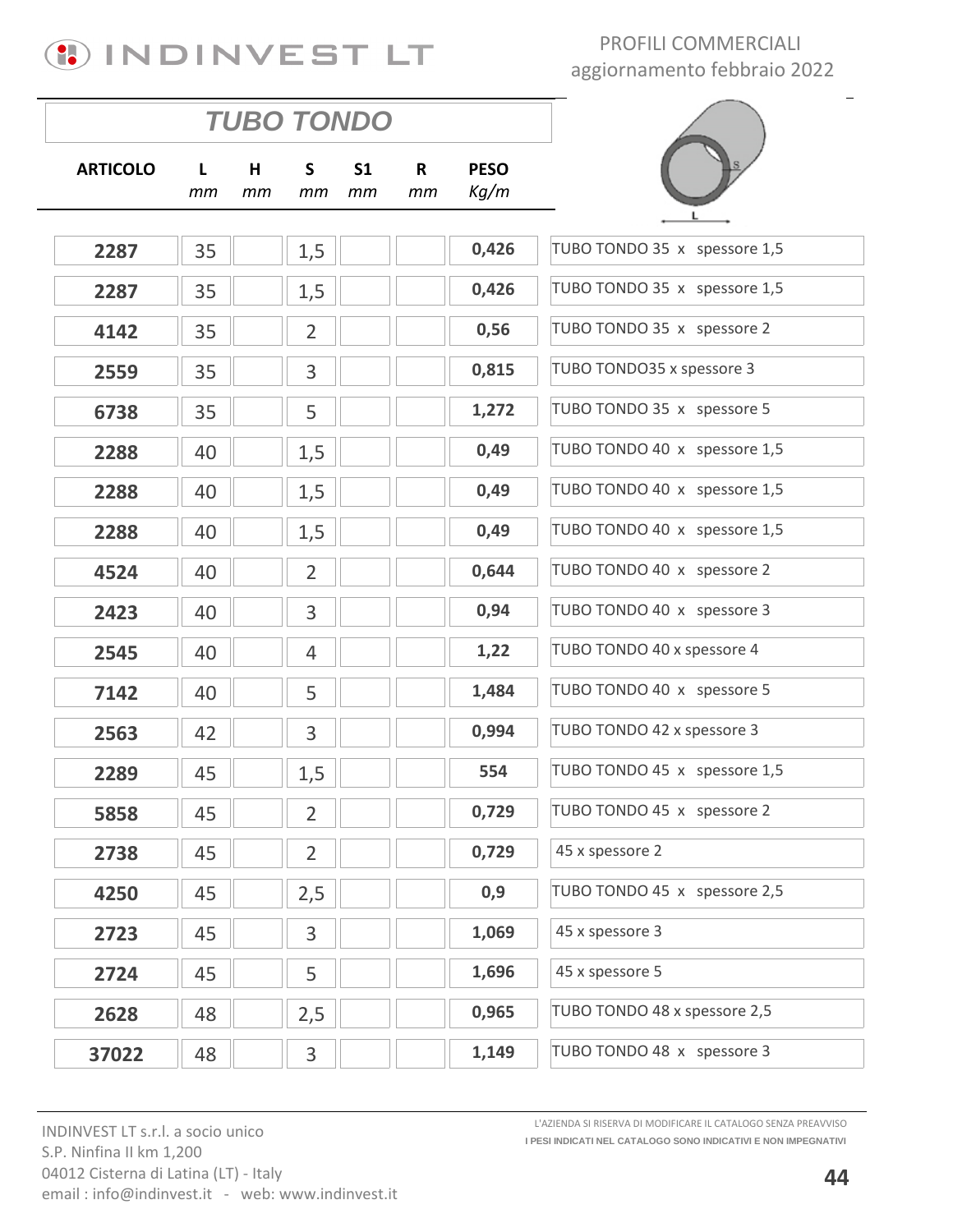

| <b>PESO</b><br><b>ARTICOLO</b><br>S<br>S <sub>1</sub><br>R<br>н<br>L.<br>Kg/m<br>тm<br>mm<br>mm<br>mт<br>mm<br>1,499<br>2312<br>48<br>$\overline{4}$<br>0,617<br>1,5<br>2070<br>50<br>0,617<br>50<br>1,5<br>2070<br>0,814<br>$\overline{2}$<br>50<br>4336<br>$\overline{2}$<br>0,814<br>50<br>4336<br>1,195<br>3<br>50<br>2278<br>1,561<br>50<br>$\overline{4}$<br>2522<br>5<br>1,907<br>50<br>5886<br>3,394<br>2631<br>50<br>10<br>0,9<br>55<br>$\overline{2}$<br>2144<br>5<br>2,12<br>55<br>2143<br>3,163<br>8<br>55<br>2142<br>0,744<br>1,5<br>60<br>2069<br>0,744<br>1,5<br>60<br>2069<br>60<br>$\overline{2}$<br>0,984<br>2048<br>1,218<br>60<br>2,5<br>38709<br>3<br>1,45<br>60<br>2431<br>1,898<br>60<br>$\overline{4}$<br>2564<br>2,331<br>5<br>2169<br>60<br>3,143<br>$\overline{7}$<br>60<br>3692 |
|-------------------------------------------------------------------------------------------------------------------------------------------------------------------------------------------------------------------------------------------------------------------------------------------------------------------------------------------------------------------------------------------------------------------------------------------------------------------------------------------------------------------------------------------------------------------------------------------------------------------------------------------------------------------------------------------------------------------------------------------------------------------------------------------------------------|
|                                                                                                                                                                                                                                                                                                                                                                                                                                                                                                                                                                                                                                                                                                                                                                                                             |
|                                                                                                                                                                                                                                                                                                                                                                                                                                                                                                                                                                                                                                                                                                                                                                                                             |
|                                                                                                                                                                                                                                                                                                                                                                                                                                                                                                                                                                                                                                                                                                                                                                                                             |
|                                                                                                                                                                                                                                                                                                                                                                                                                                                                                                                                                                                                                                                                                                                                                                                                             |
|                                                                                                                                                                                                                                                                                                                                                                                                                                                                                                                                                                                                                                                                                                                                                                                                             |
|                                                                                                                                                                                                                                                                                                                                                                                                                                                                                                                                                                                                                                                                                                                                                                                                             |
|                                                                                                                                                                                                                                                                                                                                                                                                                                                                                                                                                                                                                                                                                                                                                                                                             |
|                                                                                                                                                                                                                                                                                                                                                                                                                                                                                                                                                                                                                                                                                                                                                                                                             |
|                                                                                                                                                                                                                                                                                                                                                                                                                                                                                                                                                                                                                                                                                                                                                                                                             |
|                                                                                                                                                                                                                                                                                                                                                                                                                                                                                                                                                                                                                                                                                                                                                                                                             |
|                                                                                                                                                                                                                                                                                                                                                                                                                                                                                                                                                                                                                                                                                                                                                                                                             |
|                                                                                                                                                                                                                                                                                                                                                                                                                                                                                                                                                                                                                                                                                                                                                                                                             |
|                                                                                                                                                                                                                                                                                                                                                                                                                                                                                                                                                                                                                                                                                                                                                                                                             |
|                                                                                                                                                                                                                                                                                                                                                                                                                                                                                                                                                                                                                                                                                                                                                                                                             |
|                                                                                                                                                                                                                                                                                                                                                                                                                                                                                                                                                                                                                                                                                                                                                                                                             |
|                                                                                                                                                                                                                                                                                                                                                                                                                                                                                                                                                                                                                                                                                                                                                                                                             |
|                                                                                                                                                                                                                                                                                                                                                                                                                                                                                                                                                                                                                                                                                                                                                                                                             |
|                                                                                                                                                                                                                                                                                                                                                                                                                                                                                                                                                                                                                                                                                                                                                                                                             |
|                                                                                                                                                                                                                                                                                                                                                                                                                                                                                                                                                                                                                                                                                                                                                                                                             |
|                                                                                                                                                                                                                                                                                                                                                                                                                                                                                                                                                                                                                                                                                                                                                                                                             |
|                                                                                                                                                                                                                                                                                                                                                                                                                                                                                                                                                                                                                                                                                                                                                                                                             |
|                                                                                                                                                                                                                                                                                                                                                                                                                                                                                                                                                                                                                                                                                                                                                                                                             |
| 4,266<br>11066<br>60<br>10                                                                                                                                                                                                                                                                                                                                                                                                                                                                                                                                                                                                                                                                                                                                                                                  |

INDINVEST LT s.r.l. a socio unico S.P. Ninfina II km 1,200 04012 Cisterna di Latina (LT) - Italy email: info@indinvest.it - web: www.indinvest.it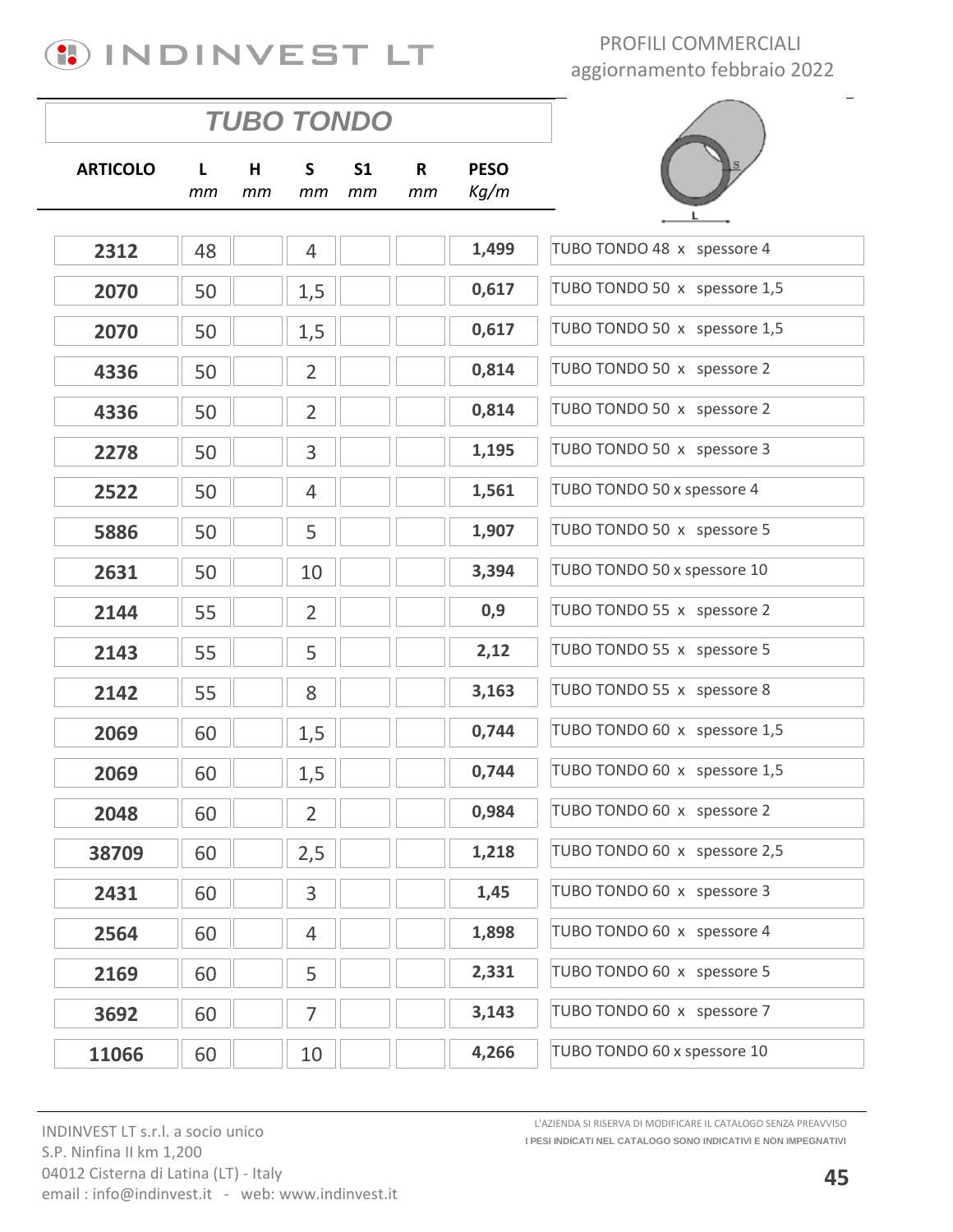

|                 | <b>TUBO TONDO</b> |         |                |                      |         |                     |                               |
|-----------------|-------------------|---------|----------------|----------------------|---------|---------------------|-------------------------------|
| <b>ARTICOLO</b> | L<br>mm           | н<br>mт | S<br>mm        | S <sub>1</sub><br>тm | R<br>mm | <b>PESO</b><br>Kg/m |                               |
|                 |                   |         |                |                      |         |                     |                               |
| 2355            | 63                |         | 5              |                      |         | 2,46                | TUBO TONDO 63 x spessore 5    |
| 2785            | 65                |         | $\overline{2}$ |                      |         | 1,069               | TUBO TONDO 65 spessore 2      |
| 2095            | 70                |         | 1,5            |                      |         | 0,873               | TUBO TONDO 70 x spessore 1,5  |
| 8409            | 70                |         | $\overline{2}$ |                      |         | 1,156               | TUBO TONDO 70 x spessore 2    |
| 2557            | 70                |         | 3              |                      |         | 1,704               | TUBO TONDO 70 x spessore 3    |
| 2506            | 70                |         | 5              |                      |         | 2,757               | TUBO TONDO 70 x spessore 5    |
| 17230           | 75                |         | $\overline{2}$ |                      |         | 1,238               | TUBO TONDO 75 x spessore 2    |
| 4255            | 75                |         | 2,5            |                      |         | 1,534               | TUBO TONDO 75 x spessore 2,5  |
| 2463            | 75                |         | 5              |                      |         | 2,97                | TUBO TONDO 75 x spessore 5    |
| 12050           | 75                |         | 7,5            |                      |         | 4,289               | TUBO TONDO 75 x spessore 7,5  |
| 2507            | 76                |         | 3              |                      |         | 1,858               | TUBO TONDO 76 x spessore 3    |
| 2538            | 80                |         | $\mathbf{1}$   |                      |         | 0,67                | TUBO TONDO 80 x spessore 1    |
| 2539            | 80                |         | 1,45           |                      |         | 0,967               | TUBO TONDO 80 x spessore 1,45 |
| 2101            | 80                |         | 1,5            |                      |         | 1,004               | TUBO TONDO 80 x spessore 1,5  |
| 2089            | 80                |         | $\overline{2}$ |                      |         | 1,322               | TUBO TONDO 80 x spessore 2    |
| 2187            | 80                |         | 3              |                      |         | 1,958               | TUBO TONDO 80 x spessore 3    |
| 2185            | 80                |         | 5              |                      |         | 3,192               | TUBO TONDO 80 x spessore 5    |
| 8131            | 80                |         | 8              |                      |         | 4,884               | TUBO TONDO 80 x spessore 8    |
| 2603            | 80                |         | 10             |                      |         | 5,937               | TUBO TONDO 80 x spessore 10   |
| 4364            | 85                |         | 2,5            |                      |         | 1,756               | TUBO TONDO 85 x spessore 2,5  |
| 2239            | 90                |         | $\overline{2}$ |                      |         | 1,492               | TUBO TONDO 90 x spessore 2    |
|                 |                   |         |                |                      |         |                     |                               |

INDINVEST LT s.r.l. a socio unico S.P. Ninfina II km 1,200 04012 Cisterna di Latina (LT) - Italy email: info@indinvest.it - web: www.indinvest.it **I PESI INDICATI NEL CATALOGO SONO INDICATIVI E NON IMPEGNATIVI** L'AZIENDA SI RISERVA DI MODIFICARE IL CATALOGO SENZA PREAVVISO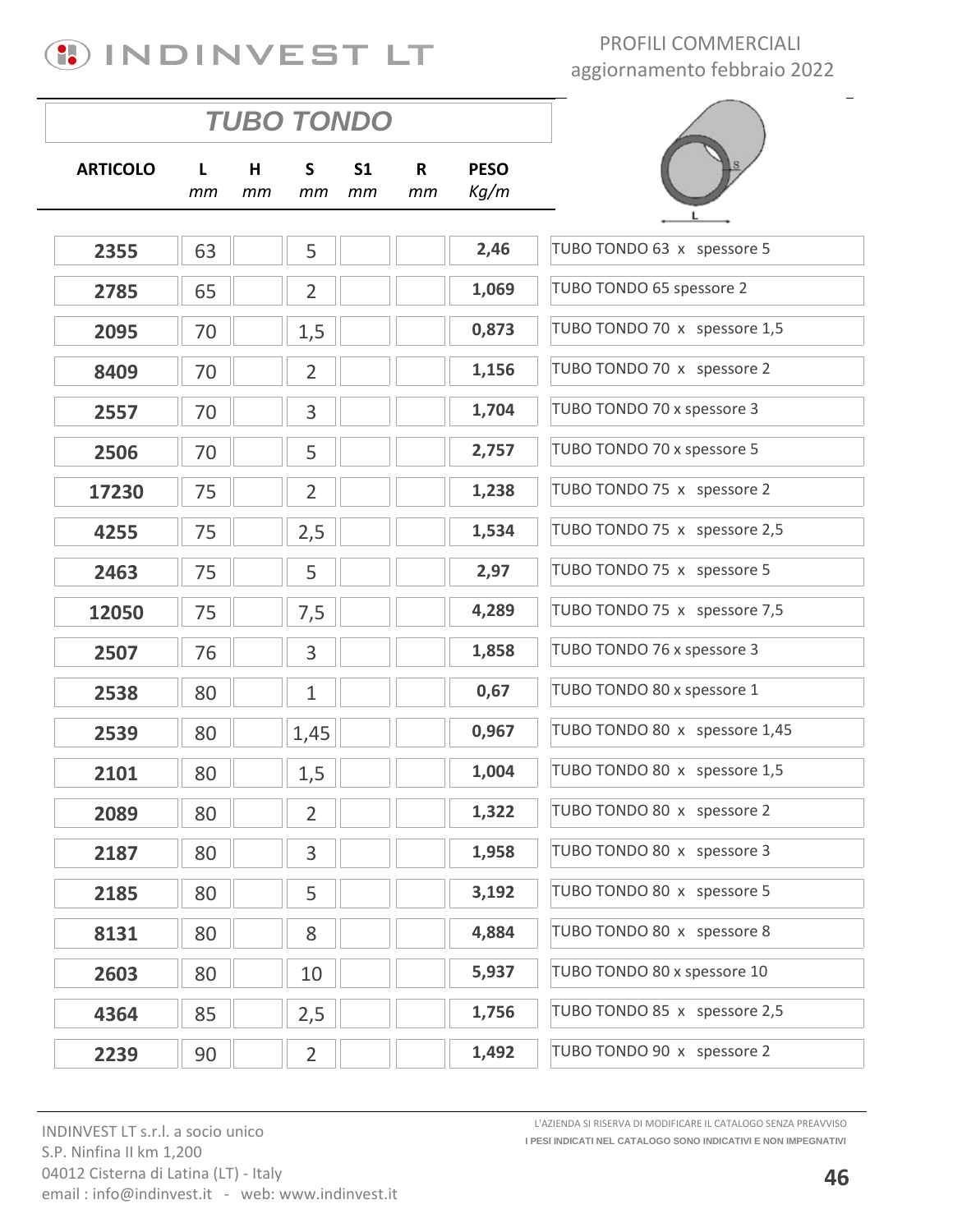# **(1) INDINVEST LT**

### PROFILI COMMERCIALI aggiornamento febbraio 2022

|                 | <b>TUBO TONDO</b>  |         |                    |                      |                    |                     |                               |
|-----------------|--------------------|---------|--------------------|----------------------|--------------------|---------------------|-------------------------------|
| <b>ARTICOLO</b> | $\mathbf{L}$<br>тm | H<br>mm | $\mathsf{S}$<br>тm | S <sub>1</sub><br>mm | $\mathsf{R}$<br>mm | <b>PESO</b><br>Kg/m |                               |
|                 |                    |         |                    |                      |                    | 1,492               | TUBO TONDO 90 x spessore 2    |
| 2239            | 90                 |         | $\overline{2}$     |                      |                    |                     |                               |
| 2695            | 90                 |         | 3                  |                      |                    | 2,214               | TUBO TONDO 90 x spessore 3    |
| 2586            | 90                 |         | 5                  |                      |                    | 3,605               | TUBO TONDO 90 x spessore 5    |
| 2604            | 90                 |         | 10                 |                      |                    | 6,785               | TUBO TONDO 90 x spessore 10   |
| 2323            | 90                 |         | 15                 |                      |                    | 9,577               | TUBO TONDO 90 x spessore 15   |
| 6512            | 95                 |         | 2,5                |                      |                    | 1,967               | TUBO TONDO 95 x spessore 2,5  |
| 2222            | 95                 |         | 6                  |                      |                    | 4,547               | TUBO TONDO 95 x spessore 6    |
| 4907            | 100                |         | $\overline{2}$     |                      |                    | 1,669               | TUBO TONDO 100 x spessore 2   |
| 4907            | 100                |         | $\overline{2}$     |                      |                    | 1,669               | TUBO TONDO 100 x spessore 2   |
| 9047            | 100                |         | 3                  |                      |                    | 2,486               | TUBO TONDO 100 x spessore 3   |
| 9047            | 100                |         | 3                  |                      |                    | 2,486               | TUBO TONDO 100 x spessore 3   |
| 8748            | 100                |         | 5                  |                      |                    | 4,029               | TUBO TONDO 100 x spessore 5   |
| 2285            | 100                |         | 8                  |                      |                    | 5,802               | TUBO TONDO 100 x spessore 8   |
| 2682            | 100                |         | 10                 |                      |                    | 7,633               | TUBO TONDO 100 x spessore 10  |
| 2808            | 108                |         | 3                  |                      |                    | 2,673               | TUBO TONDO 108 spessore 3     |
| 2460            | 110                |         | 3                  |                      |                    | 2,722               | TUBO TONDO 110 x spessore 3   |
| 2632            | 110                |         | 5                  |                      |                    | 4,452               | TUBO TONDO 110 x spessore 5   |
| 2235            | 120                |         | 2,5                |                      |                    | 2,501               | TUBO TONDO 120 x spessore 2,5 |
| 2497            | 120                |         | 3                  |                      |                    | 2,975               | TUBO TONDO 120 x spessore 3   |
| 2546            | 120                |         | 5                  |                      |                    | 4,876               | TUBO TONDO 120 x spessore 5   |
| 8350            | 120                |         | $\overline{7}$     |                      |                    | 6,707               | TUBO TONDO 120 x spessore 7   |